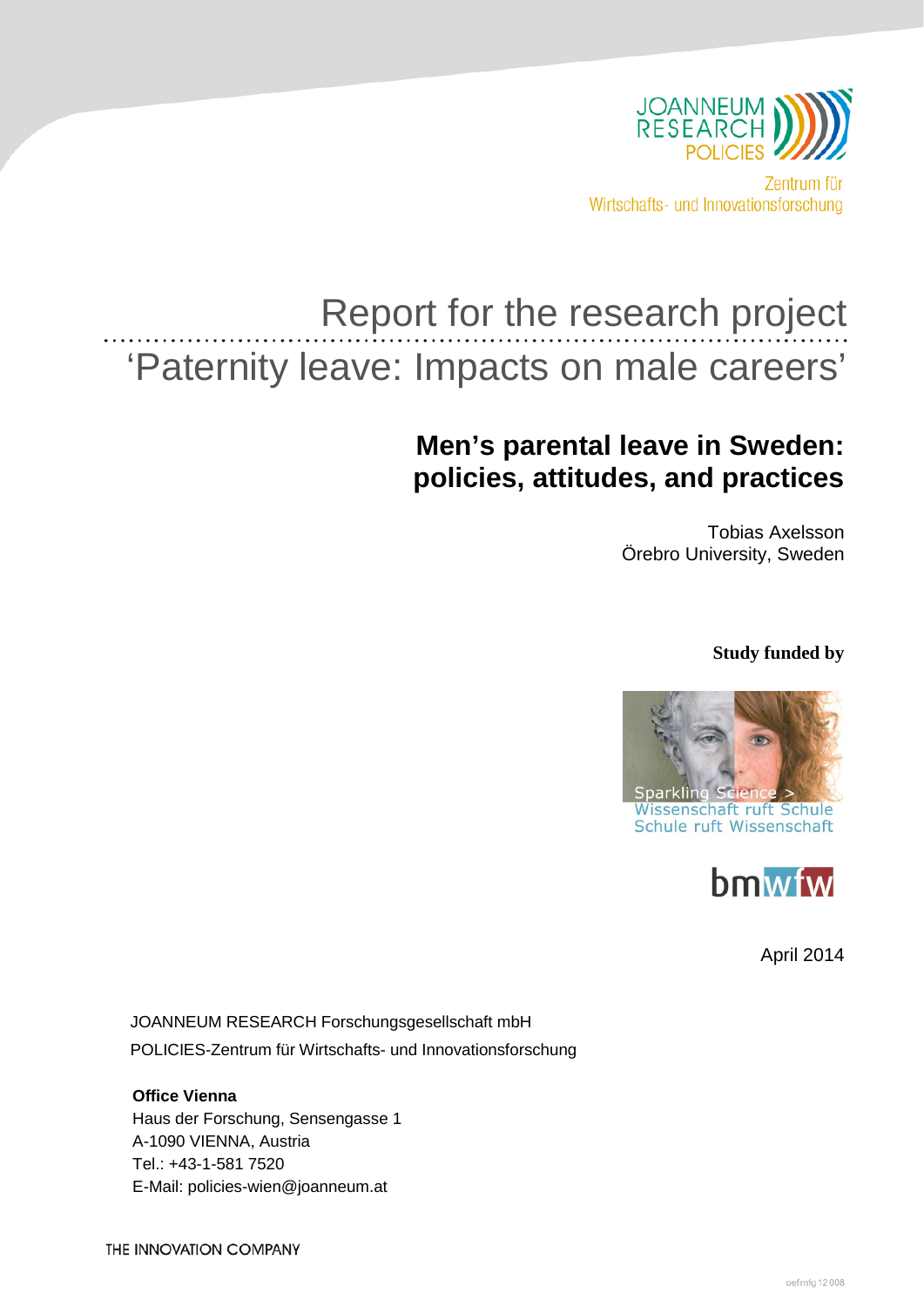## Tobias Axelsson

e-mail[: tobias.axelsson@oru.se](mailto:tobias.axelsson@oru.se) phone: + 46 19-301269 [www.oru.se/humus/tobias\\_axelsson/](http://www.oru.se/humus/tobias_axelsson/)

This report is a part result of the research project, Väterkarenz - Auswirkungen auf [Karrieren von Männern'](http://www.sparklingscience.at/de/projekte/590-/) [paternity leave - impact on male careers] , carried out within the program Sparkling Science, a research program of the Federal Ministry for Science, Research and Economics (former BMWF).

## **Projektleitung**:

Dr.in Helene Schiffbänker, [JOANNEUM RESEARCH Forschungsgesellschaft mbH](http://www.joanneum.at/nc/lernen-sie-uns-kennen/mitarbeiterinnen/detail/staff/Schiffb%C3%A4nker-Helene/1725/0.html)

## **Projektpartner**:

ÖGUT - [Österreichische Gesellschaft für Umwelt und Technik](http://www.oegut.at/de/) [Synthesis Forschung](http://www.synthesis.co.at/) [Universität Örebro, Schweden](http://www.oru.se/English/)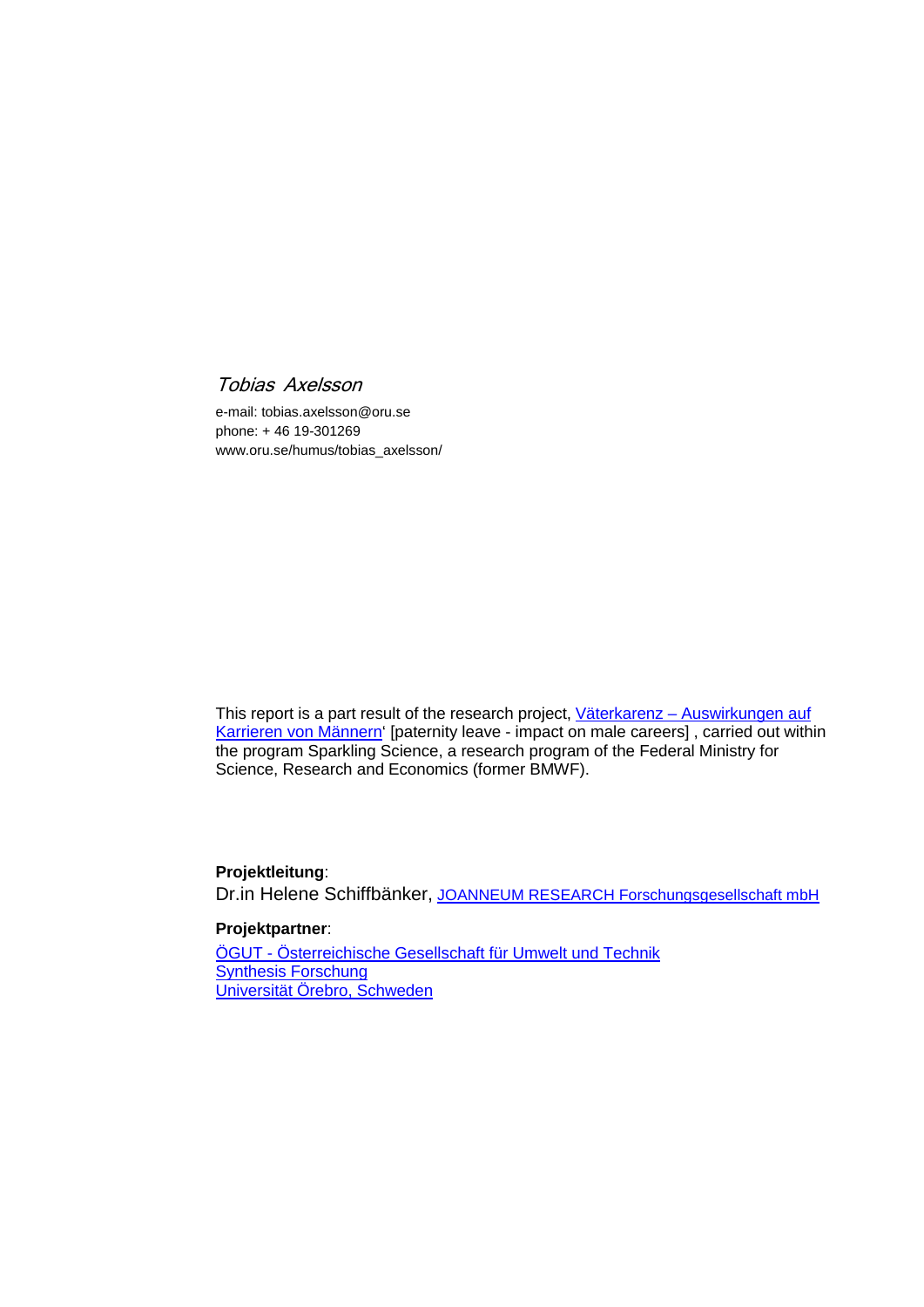## **Foreword**

The following report on men's parental leave in Sweden has been written as part of the research project 'Paternity leave: Impacts on male careers', headed by Dr Helene Schiffbaenker at *Joanneum Research* in Vienna, Austria. The aim of this research project is to explore the impact of paternity leave on male career progression in an Austrian context. As the project is funded by the programme 'Sparkling Science', which encourages research in cooperation with schools and pupils, this research project (although not this specific report) is being carried out together with high school pupils.

Early on in the project, Schiffbaenker and colleagues wanted to include a research partner with knowledge about a country in which men have had the statutory right to parental leave for a longer period of time than Austria. They were kind enough to ask me. Thus, this report may serve as comparative material for the research project.

Although comparative studies on parental leave policies and practices is a growing field of interest, there is still much more work to be done. For example, a description and analysis of the state of the art in contemporary Sweden is lacking, although Sweden is often included in international comparative studies. Since many studies of fathers and parental leave in Sweden are written in Swedish, important dimensions of parental leave policies for fathers are lacking in previous comparative research.

After reading this report about the Swedish case, I hope that readers are able to draw at least some conclusions about how policies, attitudes, and practices related to men's parental leave can be understood, theorized and developed.

Örebro, Sweden, April 2014 Tobias Axelsson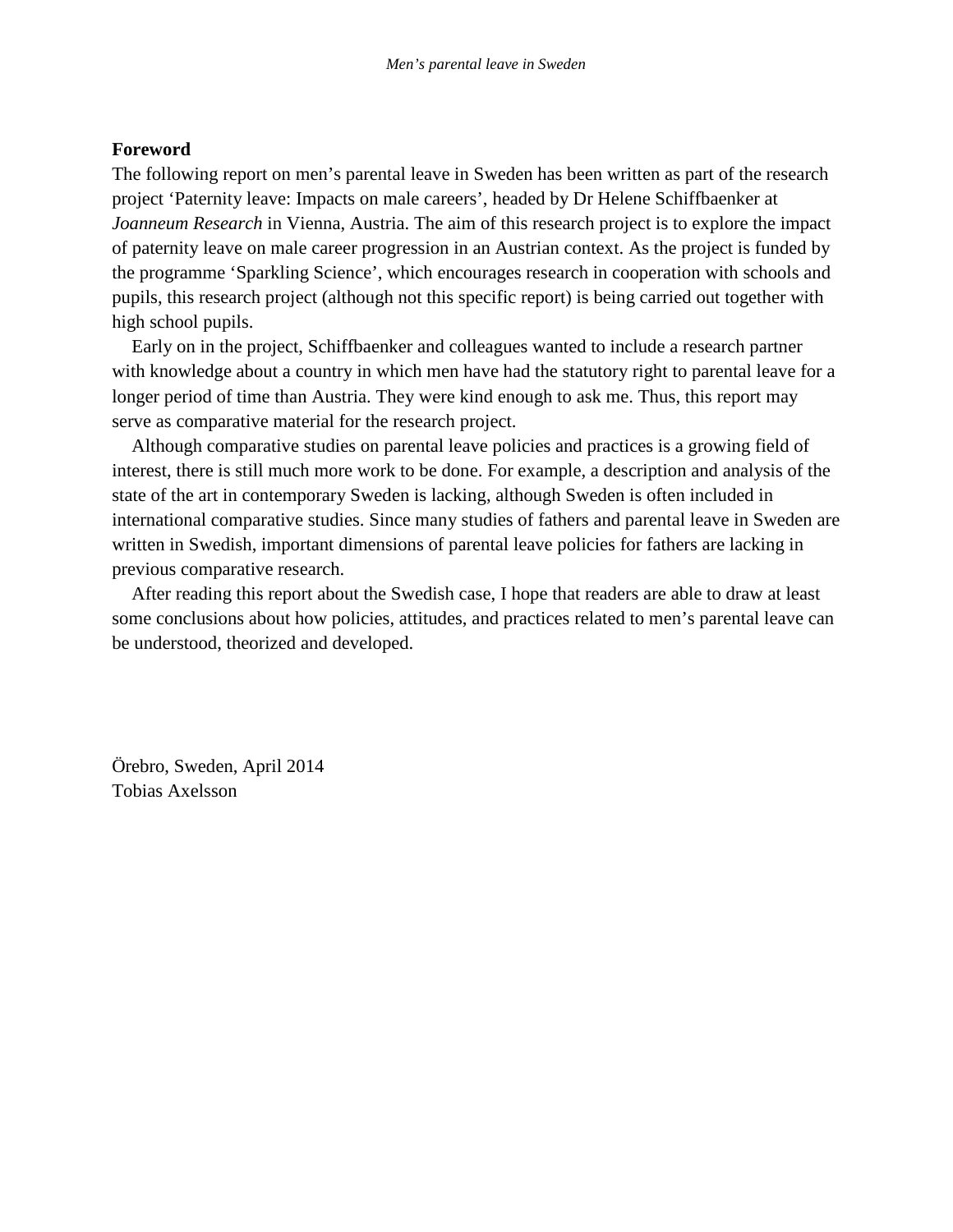## **Contents**

| Introduction 1 |  |
|----------------|--|
|                |  |
|                |  |
|                |  |
|                |  |
|                |  |
|                |  |
|                |  |
|                |  |
|                |  |
|                |  |
|                |  |
|                |  |
|                |  |
|                |  |
|                |  |
|                |  |
|                |  |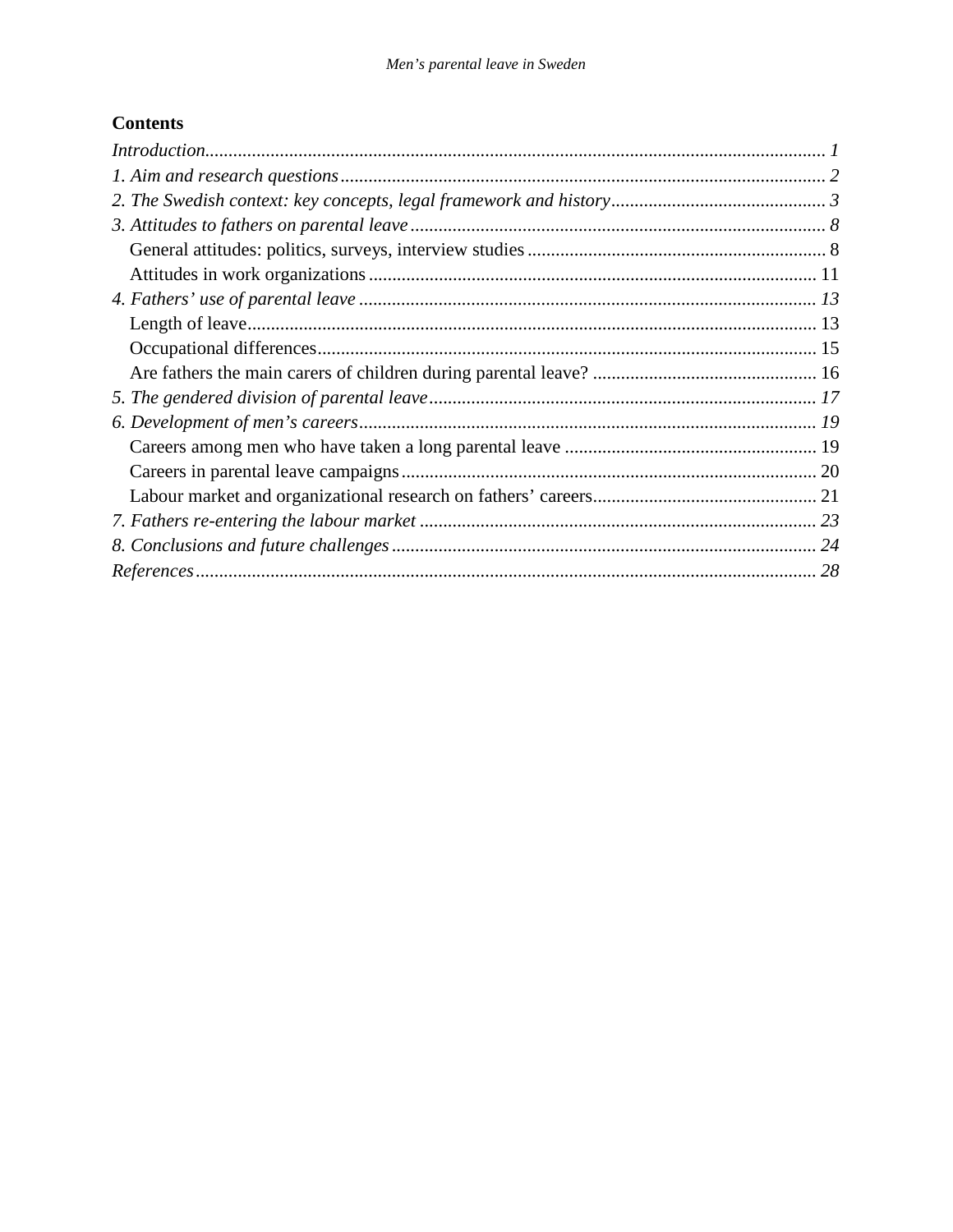## **Introduction**

More and more states support parents' caring responsibilities for their children through leave policies directed towards parents (Moss & Kamerman 2009; Moss 2013). Since Sweden introduced the first gender-neutral parental leave policy in 1974, many states have launched leave policies for parents: not only for mothers but also for fathers (O'Brien, Brandth & Kvande 2007). Leave policies for parents are, as Moss and Kamerman (2009: 1) have pointed out, 'a necessary part of the tool-kit for running a modern state.' There are several reasons for claiming this, since providing parents with job-protected leave has the following benefits: it creates opportunities for balancing paid work and family life; it strengthens parents' rights, especially those of working mothers, in relation to employers; and it may act in the best interests of both children and parents as it offers parents time off from work with economic compensation for creating social bonds with their children (Gíslason 2011). Moreover, and perhaps even more importantly, leave policies may have transformative effects on women's and men's life courses, femininities and masculinities, mothering and fathering, and gender relations – especially if they also encompass men/fathers. It should, however, be noted that leave policies for parents vary considerably between different states and societies in terms of types of leave, entitlements, duration, flexibility, and payment (see e.g. Moss & Kamerman 2009: 4). Also, one has to be aware that leave policies for parents form part of a broader family and social policy package (Duvander, Ferrarini & Thalberg 2005: 21). In the Swedish case, the gender-neutral parental leave scheme serves the dual earner/carer model, in which women and men are expected to share both paid work and caring responsibilities (Leira 2006: 29).

Although leave policies are important instruments for changing attitudes and practices related to social problems such as family–work balance, discrimination against parents (mostly mothers) as workers, and unequal gender relations, it would be misleading to regard them as political miracle cures. In many European countries, a substantial number of fathers report that they would like to be more involved in family life and that they are negatively affected by high demands in their work life (Hobson & Fahlén 2009; Holter 2007). Although the number of childcare facilities is growing, it is still the case that many parents, mainly mothers, cannot work as much as they want or need (Abendroth, van der Lippe & Maas 2012). Also, feminist researchers have questioned whether leave policies directed at both mothers *and* fathers really can transform or break down gendered barriers in working life, family life, and parenthood (Bekkengen 2002, 2006; Bjørnholt 2010, 2012; Leira 2002, 2006). Even in societies known for their progressive parenthood policies and relatively high levels of gender equality, 'a field such as caring for children […] is strongly divided by gender' (Brandth & Kvande 2009: 186).

Regardless of this scepticism, one must acknowledge that societies like Sweden and its Nordic neighbours<sup>[1](#page-4-0)</sup>, where gender-neutral leave policies have existed for decades, compared to other countries where such policies are missing or have only recently been introduced, have a higher proportion of mothers of young children in the labour force, a less (but still substantially)

<span id="page-4-0"></span><sup>&</sup>lt;sup>1</sup> Denmark, Finland, Iceland and Norway.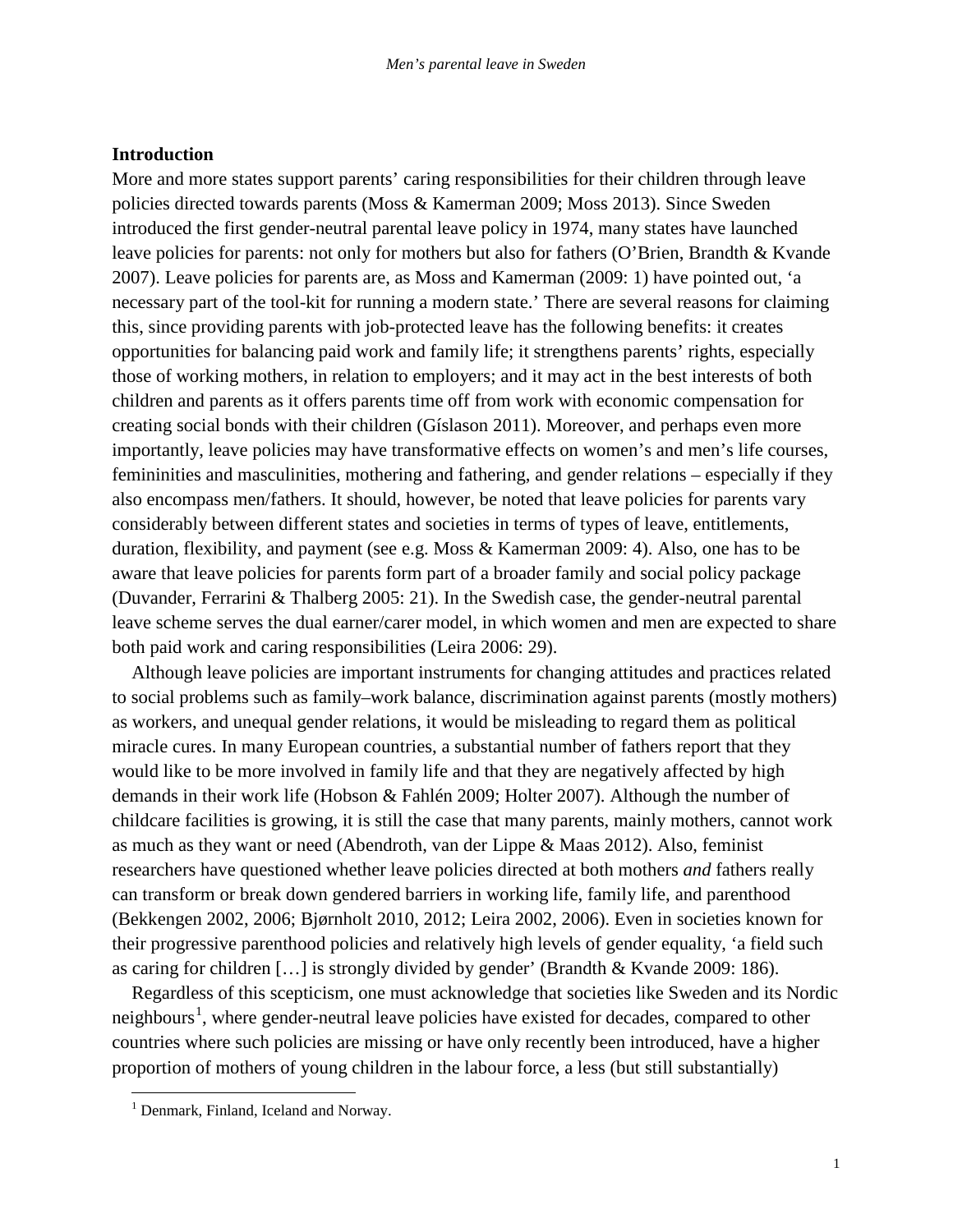gendered division of labour in heterosexual coupledom and parental relations, and a wide acceptance of the goal of transforming fatherhood from a matter of providing 'cash' into providing 'care' (Bergman & Hobson 2002: 100; Hobson 2004).

Due to at least two social and political circumstances in the Nordic countries, i.e. their genderequality politics and their welfare systems, these countries have often been included in comparative research on gender and welfare (see e.g. Ellingsæter & Leira 2006a; Kamerman & Moss 2009; Ostner & Schmitt 2008; Sümer 2009). In the light of this history, Ellingsæter & Leira (2006b: 2) raise an important question for comparative gender and policy research: 'Why consider the [Nordic] model – again?' Their answer is that the Nordic countries early on made parenthood and 'the family' into political concerns, and from the 1970s onwards these have been strongly related to gender equality policy and the making of 'social democratic' welfare states. Without being naïve or patronising towards other countries, Ellingsæter and Leira describe these policies as more or less 'successful' (2006b: 3). Therefore, the Nordic countries can serve as illustrative examples of how gender relations, for example in parenting and in work organizations, may be influenced or changed by parenthood policies. This does not mean that the experiences of the Nordic countries<sup>[3](#page-5-1)</sup> are directly transferable to other societies with different national, political, and historical contexts (see e.g. Pajumets 2010, 2012). But, as several European countries have been influenced by Nordic parenthood policies during the 2000s – for example Austria, Estonia and Germany – the 'Nordic model' is obviously worth considering in politics (Erler 2009; Gstrein 2012; Karu 2011; Pajumets 2012). Therefore, it is still highly relevant to draw on experiences from the Nordic countries regarding how parental leave policies, and especially leave for fathers, have been publicly motivated, politically enacted, and, of importance for this report, responded to by parents, work organizations and other public actors.<sup>[4](#page-5-2)</sup>

## **1. Aim and research questions**

This report takes its points of departure in Sweden and, more specifically, in research on parental leave for fathers in Sweden. It summarizes and draws upon selected publications written in English, Swedish, and – in a few cases – Norwegian. It contributes to the research project 'Paternity leave: Impacts on male careers' by presenting previous research and discussing crucial

<span id="page-5-0"></span><sup>&</sup>lt;sup>2</sup> Whether the Nordic countries should still be considered as social democratic welfare states is debatable. Due to economic recession and neoliberal influences during the 1990s, Ellingsæter & Leira (2006b: 3) stress that '[t]he sustainability of a high-cost, universally oriented, egalitarian welfare state is increasingly in question.' Writing from a Swedish point of view, the continuous influence of neoliberal ideologies and conservative politics during the 2000s – including for example the marketization of education, social welfare and tax allowances – makes this a highly relevant question. Despite changes in the general welfare system, parental leave policy has not gone through

<span id="page-5-1"></span> $3$  Of course, experiences within the Nordic countries vary, as do the policies as such and their history. For the purposes of this report, I am however emphasizing the similarities between the Nordic countries rather than the differences. For a similar approach, see Sümer (2009: 43).  $4^4$  See Ellingsæter & Leira (2006b: 4), who describe 'politicising parenthood' as a threefold process including:

<span id="page-5-2"></span><sup>&#</sup>x27;the public motivation and mobilisation for reform of policies of parenthood; the political processes in which these policies are formulated, legislated and enacted; and, finally, the public and parental response to policy interventions, that may in turn feed back into public debate and political mobilisation, policy formulation and so on.'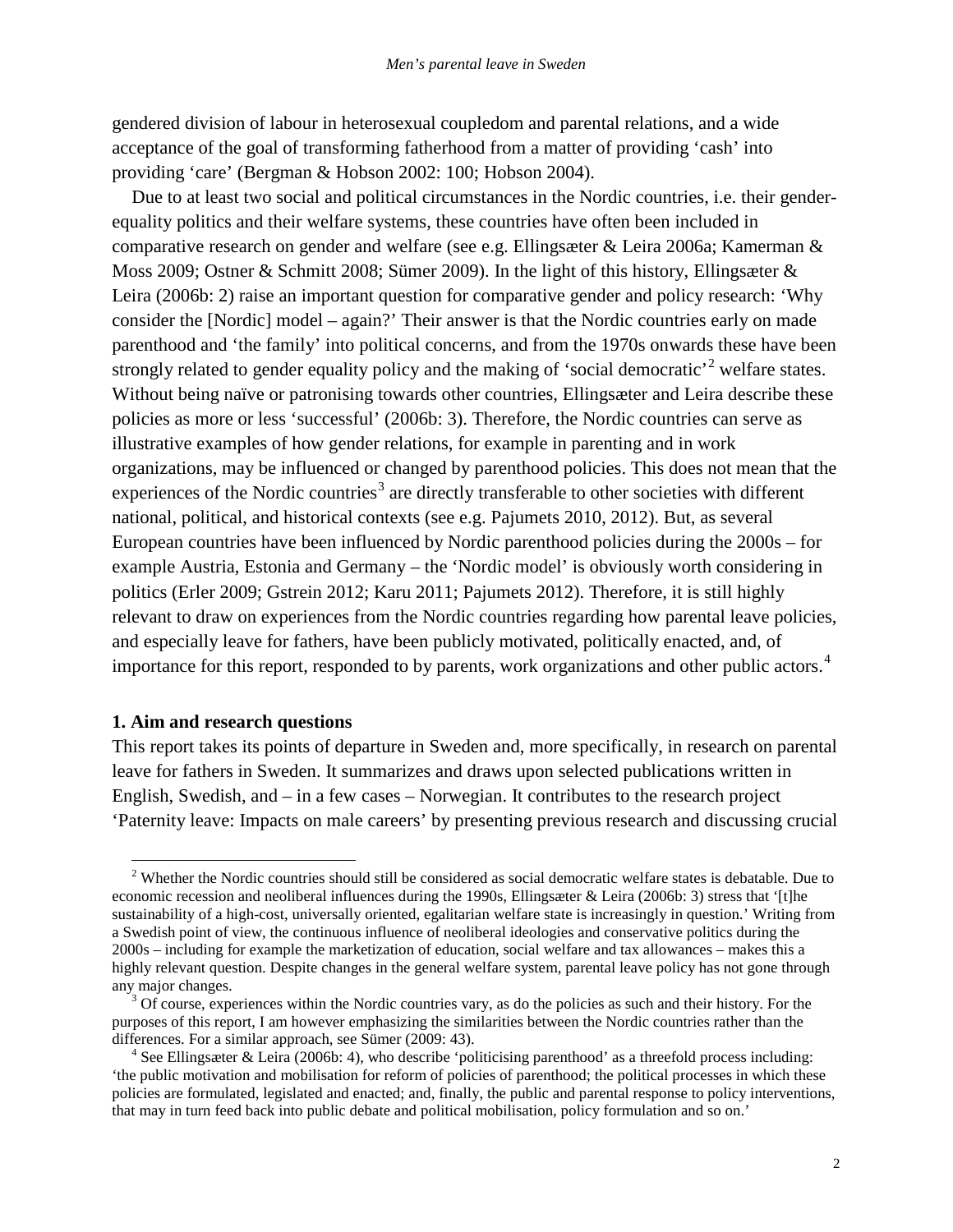political, societal, and research concerns related to men's parental leave in Sweden. Its aim is to give an account of policies, attitudes and practices related to parental leave for fathers in contemporary Sweden.

Regarding *policies*, the report starts by asking, rather descriptively:

1) How can contemporary parental leave legislation in Sweden be described from a gendered and a historical perspective?

Concerning *attitudes*, the report asks:

- 2) How are Swedish fathers on parental leave perceived and judged
	- a. in society in general?
	- b. in work organizations in particular?

Regarding *practices*, which are the report's main focus, the following questions are raised:

- 3) How do Swedish fathers use parental leave? with special reference to
	- a. length of leave
	- b. occupational differences
	- c. whether fathers are the main carers of children or not.

4) Why is men's uptake of parental leave considerably lower than women's even in a 'father-friendly' society such as Sweden?

- 5) How do Swedish men's careers develop after parental leave compared to women's?
- 6) How is the re-entering of the labour market organized in Sweden
	- a. on a legal level (concerning women and men)?
	- b. on an organizational level (concerning men)?

Finally, the report discusses the following question, which is more speculative and political in its nature:

7) What gendered challenges can be seen in the context of men's parental leave in Sweden?

## **2. The Swedish context: key concepts, legal framework and history**

When studying leave policies for parents, one needs to differentiate between at least three main types of leave: maternity leave, paternity leave, and parental leave. These concepts are seemingly self-explanatory, but every single type of leave possesses multiple meanings depending on national and political context. While maternity and paternity leave are directed towards mothers and fathers, respectively, parental leave is a gender-neutral form of entitlement, which thus can be used by both mothers and fathers.

The two most important regulations concerning parental leave in Sweden are the *Parental Leave Act* (SFS 1995:584) and the *Social Insurance Code* (SFS 2010:110). The Parental Leave Act specifies, for example, who is entitled to leave. Moreover, it describes different kinds of leave and lays out the rights of employers and employees. The Social Insurance Code describes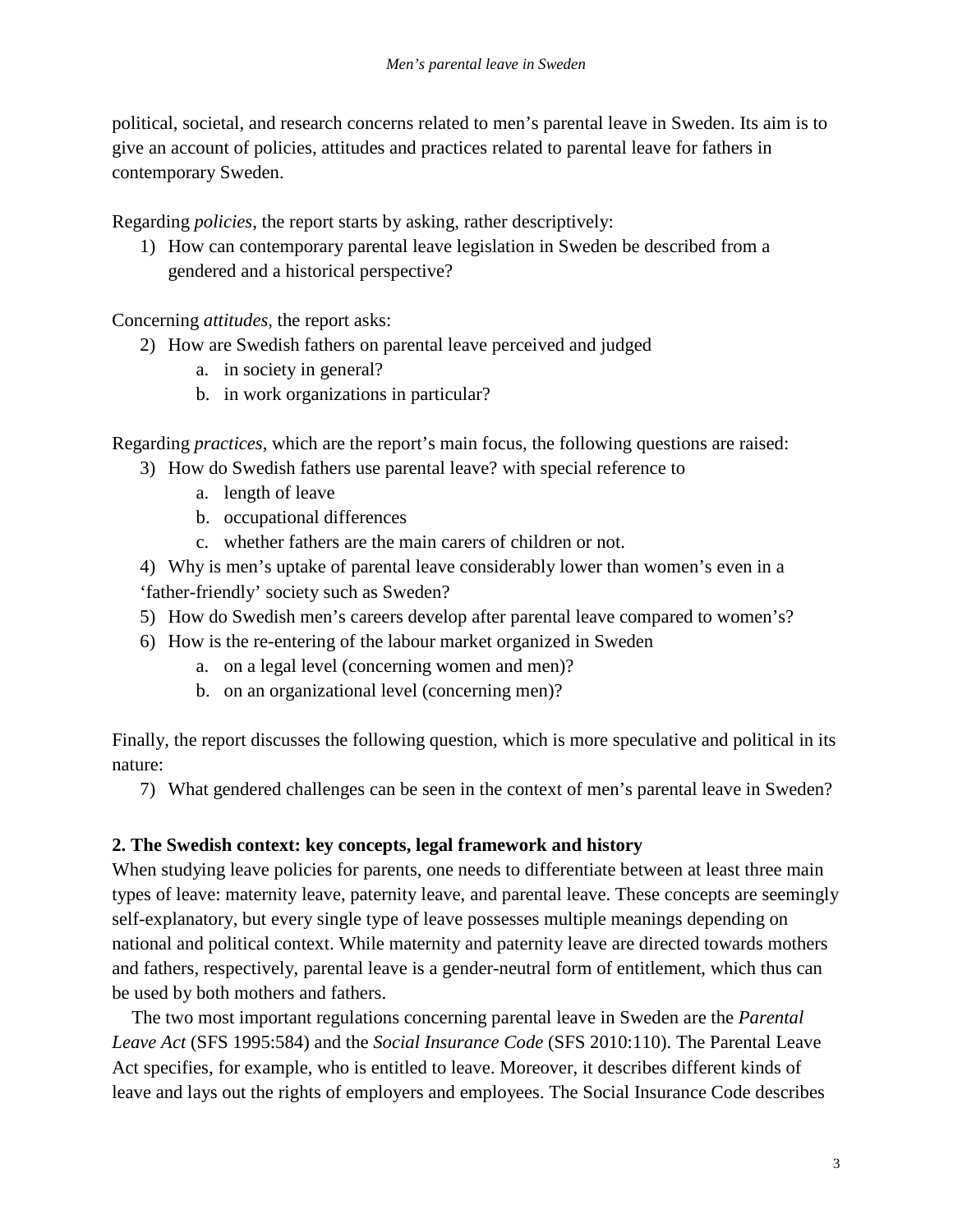how public social insurance in Sweden will be administered on a more concrete level. One of its chapters is devoted to parental leave benefits and includes, for example, information about the length of paid leave, the level of economic compensation, and guidelines for the calculation of these benefits.

In Sweden, maternity leave, paternity leave, and parental leave are organized as shown in the table below. The table also includes other important aspects related to these leave policies, such as length of leave, payment, flexibility, and 'quotas'. Notice that the table focuses solely on *paid* leave benefits, the aim of which is to compensate parents for loss of income while caring for children instead of participating in paid work (which means that unpaid leave, paid temporary benefits such as sick leave, and other forms of financial support for children, parents, and families are excluded from the table).

| Maternity<br>leave | Paternity/<br>Partner<br>leave | Parental leave                                                     |                                                                   |                                                                                                     |                                      |
|--------------------|--------------------------------|--------------------------------------------------------------------|-------------------------------------------------------------------|-----------------------------------------------------------------------------------------------------|--------------------------------------|
|                    |                                | Length of<br>leave                                                 | Payment                                                           | Flexibility                                                                                         | 'Quota'                              |
| N <sub>o</sub>     | Yes:<br>$-10$ days             | $480 \text{ days}$ :<br>a) $390 \text{ days}$<br>income<br>related | a) Income<br>related: 80<br>% of income<br>up to $935$<br>SEK/day | - Payment<br>types: $1/8$ ,<br>$1/4$ , $1/2$ , $3/4$<br>or full days<br>can be paid.<br>- Duration: | Yes:<br>- 60 days for<br>each parent |
|                    |                                | $b)$ 90 days<br>flat rate                                          | b) Flat rate:<br>180<br>SEK/day                                   | until a child<br>turns 8 or<br>completes<br>first year in<br>school.                                |                                      |

Table 1: Provision of paid statutory leave for parents in Sweden<sup>[5](#page-7-0)</sup>

Sweden has no paid maternity leave, as illustrated in the first column, at least not formally speaking (see e.g. Duvander & Lammi-Taskula 2011: 37). However, the pregnancy benefit, introduced in 1980, for expectant mothers with physically demanding jobs, which may harm themselves and/or the baby, functions as a kind of maternity leave. It encompasses 50 earningrelated benefit days, which may be used during the last two months of the pregnancy (Swedish Social Insurance Agency 2013a: 33). Moreover, the Parental Leave Act guarantees female employees seven weeks of leave before the expected date of childbirth and seven weeks after delivery. Thus, maternity leave, as it is described in the Parental Leave Act, can but does not have to be combined with paid parental leave (SFS 1995:584, §4).

<span id="page-7-0"></span><sup>&</sup>lt;sup>5</sup> The table and text in this section of the report build mainly on information from the Swedish Social Insurance Agency. For a shorter, but also more detailed, overview, see Duvander & Haas (2013).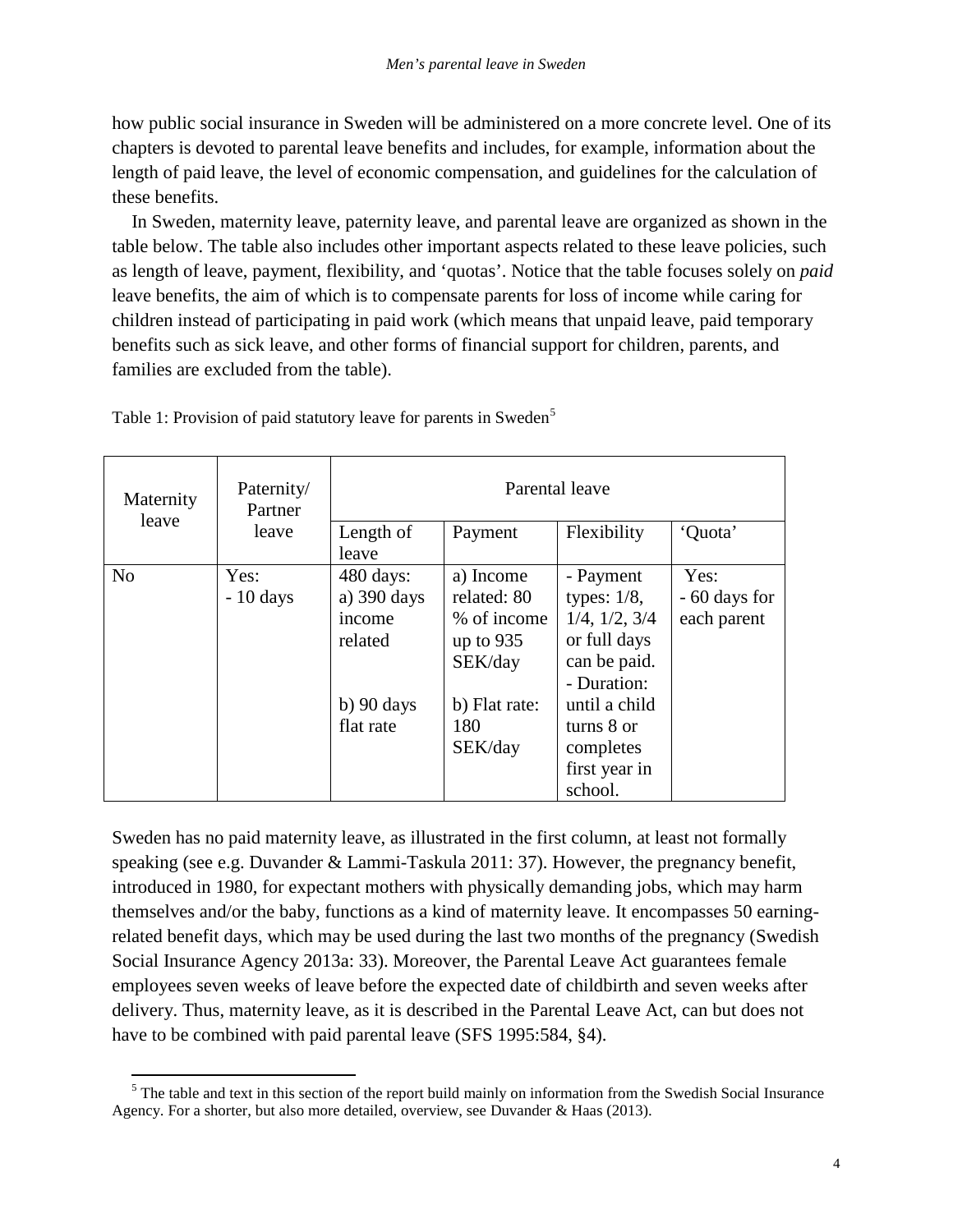There is one type of leave that could be regarded as paternity/partner leave. It is named 'temporary parental benefit' and is added to the general parental leave system. It goes not solely to fathers but to any second parent, i.e. the partner (or another close person) of the woman giving birth. This leave type, also introduced in 1980, encompasses 10 income-related days, which have to be used within 60 days of the birth/adoption (adoptive parents get 5 days each) (Swedish Social Insurance Agency 2013a: 31). Among lay people, these benefit days are often called 'the ten "daddy days"'.

As the table and the discussion above illustrates, maternity and paternity leave are present only to a very low degree. This is because gender-neutral parental leave is the main basis of Swedish leave benefits for parents, and has been since 1974. When parental leave was introduced in that year, it replaced the former maternity benefit that was introduced in 1938 (Stanfors 2007: 232-233). As Klinth (2002) has shown, there were several political motivations behind the adoption of parental leave: Firstly, during the 'sex role debate' of the 1960s and 1970s it was argued, for example by liberal debaters and politicians, that women and men needed to broaden their 'roles'. Thus, a 'double emancipation' was needed: women had to be more involved in paid work while men took greater responsibility for childcare and household tasks. Secondly, genderneutral parental leave could improve relations between children and their fathers (although this argument was rather downplayed as a whole). Thirdly, and most importantly, parental leave was one of the foundations of the social democratic government's gender equality politics during the 1970s. The primary aim of this political agenda was to increase female employment. Although parental leave for fathers was not totally insignificant in relation to this goal, providing statesubsidized childcare services was seen as a more efficacious way to go. The radical idea of double emancipation, here represented by the phrase 'getting mummy a job and leaving daddy with the children', turned into a more national economically framed goal that was easier to realize: 'getting mummy a job and getting children a day-care placement' (Klinth 2002: 202, my translation<sup>[6](#page-8-0)</sup>).

Now, returning to the table above, since 2002 parental leave insurance has consisted of 480 benefit days, of which 390 are income related (up to a limit), and the remaining 90 are paid at a flat rate (180 SEK/20  $\epsilon^7$  $\epsilon^7$  per day). The income-related compensation is just below 80 % of a person's income, up to a certain ceiling, which in 2012 was 444 000 SEK/50 047  $\Theta$ year. This means that the largest possible payment for one day of compensation is currently 944 SEK/106 €. During the years between 1974 and 2002, benefit days have been gradually added. In 1974, parental insurance comprised 180 days, which was later increased to 210 days (in 1976), 270 days (in 1978), 360 days (in 1986), 450 days (in 1989), and – as of now – 480 days (since 2002). Unlike the number of benefit days, the level of compensation has not increased in the same linear way. Rather, it has varied depending on the economic climate. For example, in 1974 the benefit

<span id="page-8-0"></span><sup>&</sup>lt;sup>6</sup> In the original (Swedish), the whole sentence goes: 'Skaffa mamma jobb och göra pappa med barn gled över i skaffa mamma jobb och skaffa barnen dagisplats.' 7 SEK are converted into EUR based on the average exchange rate during February 2014, at

<span id="page-8-1"></span>[http://www.riksbank.se/en/Interest-and-exchange-rates/Monthly-aggregate-Exchange](http://www.riksbank.se/en/Interest-and-exchange-rates/Monthly-aggregate-Exchange-rates/?y=2014&m=2&s=Comma#search)[rates/?y=2014&m=2&s=Comma#search,](http://www.riksbank.se/en/Interest-and-exchange-rates/Monthly-aggregate-Exchange-rates/?y=2014&m=2&s=Comma#search) rounded down/up to the nearest 1 EUR.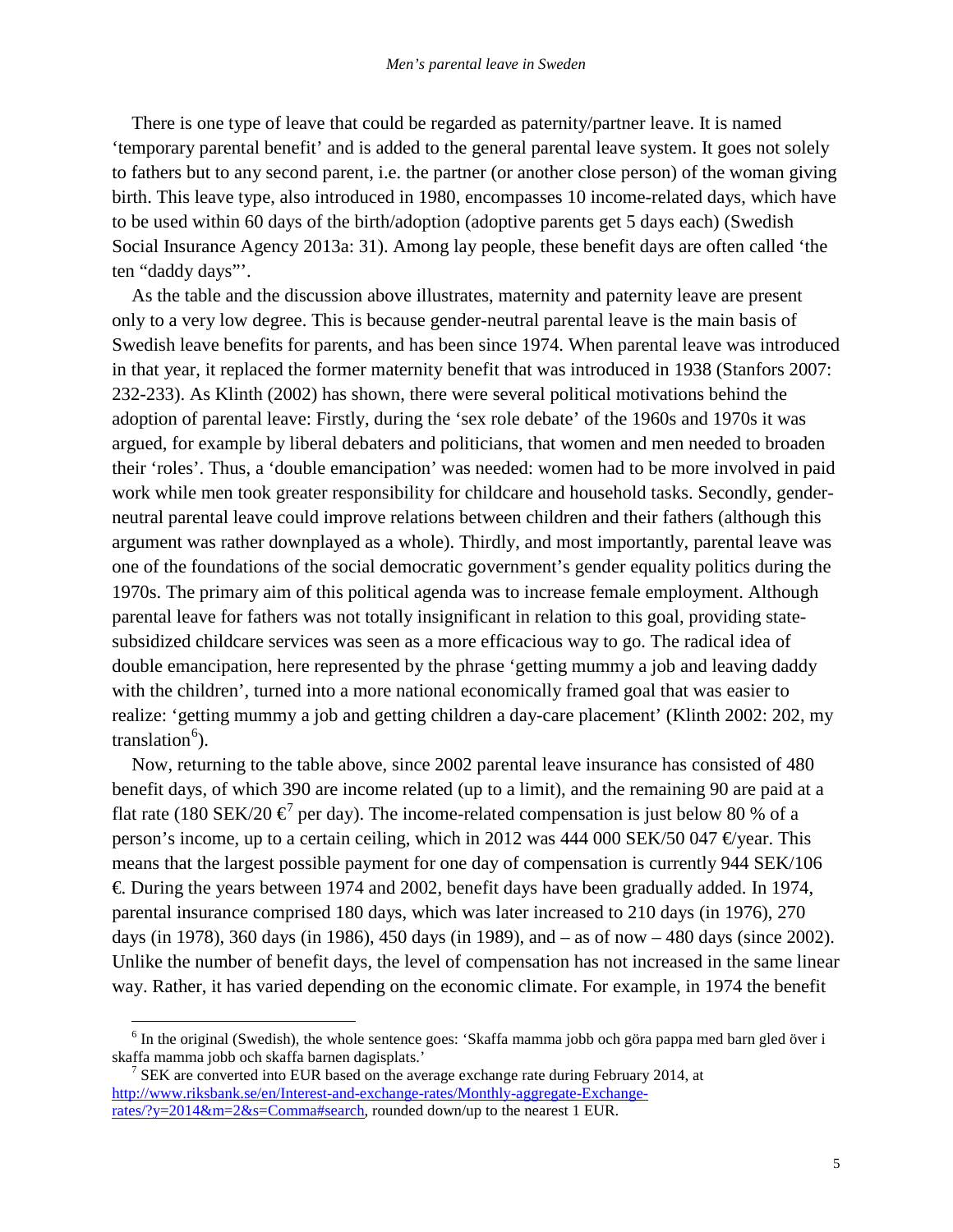comprised 90 % of the wage. Between 1996 and 1998, during a period of economic downturn, the compensation was reduced to 75 % of the wage. In 1998, this was increased to 80 % (Statistics Sweden 2012: 44–46; Swedish Social Insurance Agency 2013a: 22; Swedish Social Insurance Agency's webpage, [www.forsakringskassan.se,](http://www.forsakringskassan.se/) as of 28 March 2013).

Besides its gender-neutral character, the large number of benefit days, and the high level of economic compensation, the Swedish parental leave policy is also a very flexible system. On the one hand, this creates many alternatives for parents. On the other hand, it is quite complex. Benefit days can be paid until a child turns eight or completes his/her first year in school. Moreover, benefit can be paid for either a full day or part of a day (one-eighth, one-quarter, onehalf, or three-quarters of a day). Altogether, this means that a parent can prolong his/her leave period by, for example, claiming economic compensation for fewer days than he/she is actually on leave. Another alternative for a parent is to work part-time at the same time as he/she receives partial parental benefit (Swedish Social Insurance Agency 2013a: 22). Together with some of the regulations stipulated in the Parental Leave Act – which gives parents the right to stay at home during the first 18 months of a child's life (with or without parental leave benefit) and makes it possible for parents to reduce their working hours to one-quarter of normal (also with or without parental leave benefit) – the parental leave policy system in Sweden must, together with its Nordic neighbours, be considered as one of the most generous and flexible leave schemes in the world (Duvander & Lammi-Taskula 2011).

Right from the earliest days of parental leave insurance, during its establishment in the 1970s, some groups – for example, lobby groups and liberal politicians – were discussing whether some of the benefit days should be reserved for fathers (Chronholm 2009: 232; Klinth 2002: 195). However, this did not come about until 1995, when a centre-right government introduced the first quota, 'meaning that only one parent is able to take advantage of [paid parental leave]' (Duvander & Lammi-Taskula 2011: 38). At first, the quota consisted of 30 days, but in 2002, under a social democratic government, another 30 days were added, which means that out of the 480 benefit days, 60 of them are not transferable to the other parent. Even though the quota comprises mothers as well as fathers, it is often (wrongly) called 'fathers' quota' or 'fathers' months'. The political message in having the quota encompass both sexes, Duvander and Lammi-Taskula state, is to signal that 'parents are seen as equal caregivers to the child they have together, and that both are given the opportunity to serve as the main caregiver during the quota period, even if the other parent will perhaps end up using a greater share of parental leave overall' (2011: 38). Moreover, Duvander and Lammi-Taskula argue that quotas for fathers may challenge how women and men in heterosexual coupledom and parenthood divide labour. One could say that quotas function as a cautious way of governing: as a form of '[promoting fathercare] by the use of gentle force' (Leira 2006: 39). Through quotas, seemingly private and family-related matters like caring for children and doing household work are turned into political and societal issues.

During the last few years, the centre-right coalition, which has been in power since 2006, has made a few revisions to parental leave policies and other family-related benefits (see Lundqvist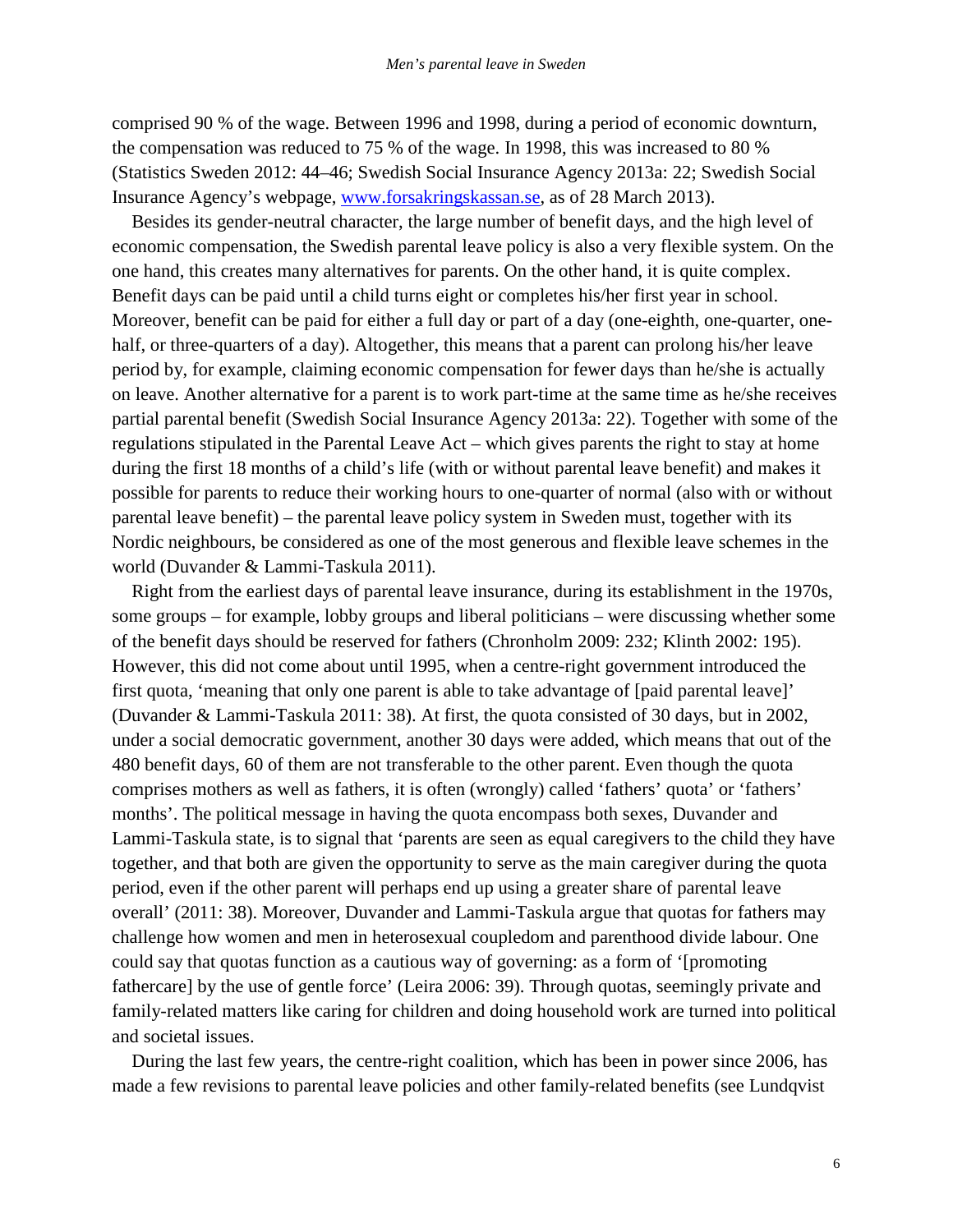2011, Ch. 5, for an overview). To increase men's use of parental leave, a 'gender-equality bonus' was introduced in 2008. If parents with joint custody share benefit days equally, they receive a daily bonus of 50 SEK each (Swedish Social Insurance Agency 2013a: 23). The same year as the gender-equality bonus was adopted, it became optional for municipalities to introduce a 'childcare subsidy' (or 'cash-for-care scheme') for children between one and three years old of a maximum 3000 SEK per month (Statistics Sweden 2012: 46). The most recent change to parental leave insurance is 'double days', which could be explained as follows: 'The main rule is that parental benefit may not be paid to both parents for the same child and period. As of 1 January 2012, however, parents can receive parental benefit simultaneously for up to 30 days until a child's first birthday' (Swedish Social Insurance Agency 2013a: 22).

I would like to emphasize that recent changes in parental benefits – the 'gender-equality bonus', 'childcare subsidy', and 'double days' – altogether illustrate the compromising and contradictory nature of parenthood politics in contemporary Sweden. Firstly, regarding the gender-equality bonus, one could make a comparison with the role of quotas. If quotas are regarded as a 'gentle force', the gender-equality bonus is more of a 'gentle incentive'. Clearly, bonuses are less intrusive and challenging as political interventions than quotas. Secondly, when the childcare subsidy was (re)introduced<sup>[8](#page-10-0)</sup>, it was a result of negotiations between the Christian Democrats (who pushed for it) and the other three parties<sup>[9](#page-10-1)</sup> of the centre-right coalition (which originally were against it). Although the cash-for-care scheme is a voluntary benefit at the municipality level, which has only been introduced in approximately 40 % of municipalities, it may be seen as a (symbolic) violation of the 'dual-earner family policy model'. When adding such a home-care based benefit into this model – a model which is characterized by low general family support and high support for dual earners (see e.g. Ferrarini 2003: 14; Leira 2006: 28–29) – some of the strongest (social democratic) ideological foundations within Swedish parenthood policies become blurred. Thirdly, allowing for 'double days' also breaks, at least partly, with the idea that both parents should engage in paid work.

Although recent changes in parental leave insurance may be minor adjustments in a relatively stable and generous dual-earner family model, my conclusion is that parenthood policies have been de-radicalized and have become more conservative in nature since the centre-right coalition was elected in 2006. Still, parental leave insurance has been left relatively untouched during the last year, and it would probably mean political suicide to make any major revisions in such a beneficial and popular insurance. Parental leave insurance is perceived as a 'social right' among parents in general: as one of several claims parents can make on the welfare state (Leira 2006: 46–47). Therefore, I do think Chronholm (2009: 239) is right when he points out that 'Swedish parental leave can be regarded as a stable system that will probably remain and develop in the future, irrespective of which government is in power.'

<span id="page-10-0"></span> $8$  During a few months in 1994, a cash-for-care scheme existed (see Lundqvist 2011: 123 for a short discussion).  $9$  The Centre Party, The Liberal Party, The Moderate Party.

<span id="page-10-1"></span>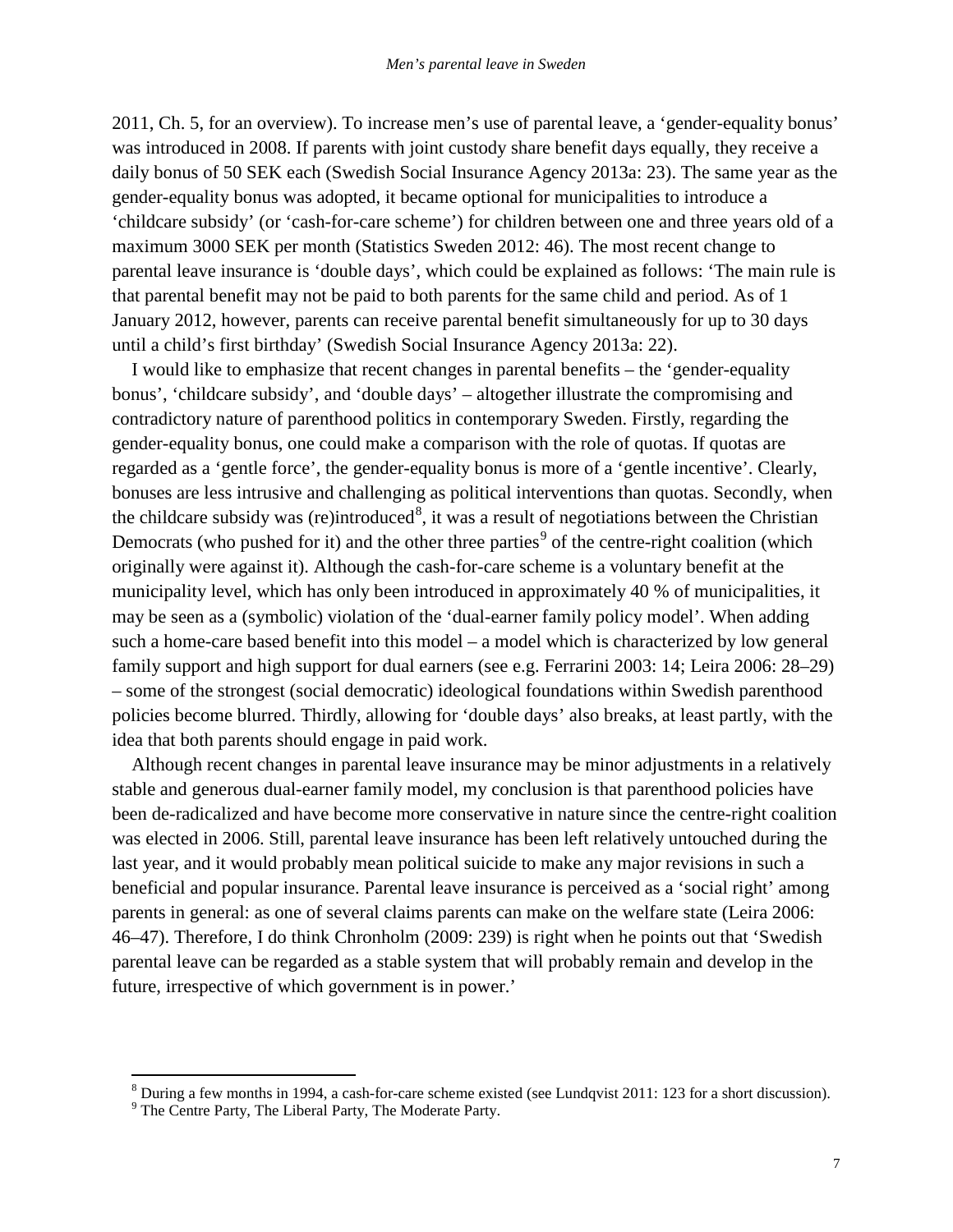## **3. Attitudes to fathers on parental leave**

In many societies men's practices and societal ideas regarding men and masculinities are to a large extent related to providing money. Thus, being the main breadwinner in 'the family' is an essential part of many men's identities as gendered beings. In other words: men's construction of themselves as men is often done in relation to both working life and family life. However, these structural and gendered conditions, which divide societies in terms of private/public, unpaid/paid work, 'feminine'/'masculine' etc., are changing. There are several reasons for this, for example: women's greater participation in paid work; lower birth rates; feminist mobilization; migration; economic crises; and changes in government policies on families, parenthood, reproductive rights, sexualities, and gender equality.

Focusing here on leave policies for parents, the introduction of paid leave for fathers is, more or less, a questioning of the gender division between parenting and paid work. Policies aiming to expand gender roles, or to reverse them in some sense, may be met by different responses in different times and societies. While parental leave for fathers may be met by resistance and scepticism – as something that de-masculinizes men and disrupts the mother-child dyad – it can also be embraced and welcomed (Brandth & Kvande 2013; Pajumets 2010, 2012). Very generally speaking, societal attitudes towards parental leave for fathers in contemporary Sweden are rather positive, although that is not the whole picture, as I will show and discuss below.

## *General attitudes: politics, surveys, interview studies*

Sweden is, politically and ideologically speaking, a 'father-friendly society' (Hobson 2004; Smith & Williams 2007). 'Father friendliness', as a term, is parallel to 'women friendliness' (Hernes 1987) and 'mother friendliness' (Hobson 2004): two similar terms underlying women's double roles as economic providers and carers. Father friendliness, then, shall be understood as fathers' opportunities to 'combine work on the labour market with care responsibility in the dualearner family model' (2004:  $100^{10}$  $100^{10}$ ). In Sweden, fathers not only have the *opportunity* to engage in both paid work and caring for children, but they are also *expected* to do so. In other words, there is strong ideological support for caring and nurturing fatherhood in which men are providing for their children in a way similar, although not exactly equivalent, to women.

Staying on a political level, following on from the positive attitudes towards fathers' involvement in their children's lives more generally, it is not surprising that support for parental leave for men is strong in contemporary Swedish politics. Out of the eight parties in parliament, only two – The Christian Democrats (socially conservative) and The Swedish Democrats (nationalist/socially conservative) – would like to abolish the quota in the parental leave insurance. This means that The Christian Democrats is the only party in the centre-right coalition that rejects the quota, while the others – The Centre Party, The Liberal Party, and The Moderate Party – want to keep it. The remaining three parties would like to expand the quota: The Social Democrats suggest that the quota should be extended by one month (for both mothers and

<span id="page-11-0"></span> $10$  In the original (Swedish): '[...] förmågan att kombinera arbete ute på arbetsmarknaden med vårdansvaret i modellens tvåförsörjarfamilj.'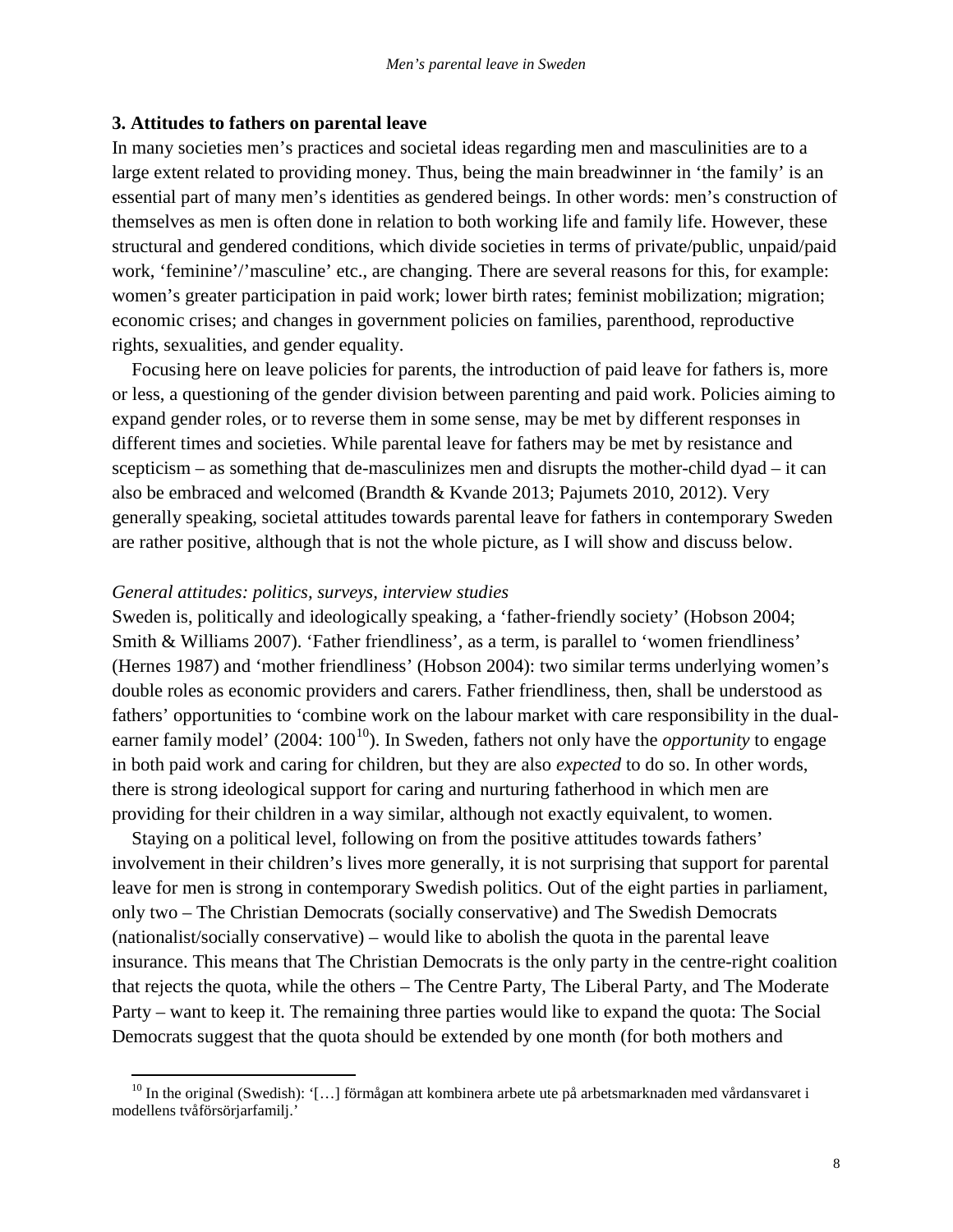fathers) and that in the long run parental leave insurance should be divided into three parts (this is 'the Icelandic model': 1/3 for each parent, and 1/3 for the parents to share as they like); The Green Party also supports the '1/3-model'. The most radical party on this issue, though, is The Left Party, which suggests that the benefit days should be shared equally between the parents.<sup>[11](#page-12-0)</sup>

The support for men's parental leave on a political/ideological level is also mirrored in surveys of attitudes to gender roles in general and to parental leave in particular. For example, in a governmental report from 2005, on an overhaul of parental leave insurance, the results from a survey of 1000 parents (500 mothers and 500 fathers) with children between 1½ and 3 years old showed that mothers and fathers generally think that fathers should take parental leave:

Table 2: Should fathers take parental leave?

| All fathers should take some paternity leave (beyond 10 days in connection with childbirth).<br>'Agree completely' corresponds to a 5, and 'do not agree at all' corresponds to a 1. $%$ |  |  |  |  |     |             |
|------------------------------------------------------------------------------------------------------------------------------------------------------------------------------------------|--|--|--|--|-----|-------------|
|                                                                                                                                                                                          |  |  |  |  |     | Do not know |
| Women                                                                                                                                                                                    |  |  |  |  | 75  |             |
| Men                                                                                                                                                                                      |  |  |  |  | 76. |             |

Source: SOU 2005:73, appendix 10, p. 311 $^{12}$  $^{12}$  $^{12}$ 

Although the attitudes in this survey support fathers' uptake of leave, it is at the same time obvious that mothers and fathers are not perceived or judged by the same moral and gendered compass. On the one hand, it is a common belief that it is important for fathers to be the main carers during a certain amount of time while they are on parental leave. Gradually reserving days for each parent is also accepted by a majority of parents in the survey. On the other hand, family and mother-centred attitudes are prominent, which become visible in the following general beliefs and opinions: families should decide without the involvement of the state how parental leave is shared; quotas for parental leave days are not supported; the mother is more important during the time a parent can take parental leave; the first period of parental leave should be used by the mother (SOU 2005:73, pp. 311–313). The relatively strong support for how Swedish parental leave insurance is constructed fits together well with previous research, which has shown that 'attitudes of individuals in different countries correlate with family policy structure in the same countries' (Duvander, Ferrarini and Thalberg 2005: 5). Moreover, I would like to add that, considering the influential and persistent ideas and myths around motherhood and the mother-child dyad, the strong support for fathers nurturing their infants and young children (via a political innovation such as parental leave) is, at least in some sense, revolutionary.

<span id="page-12-0"></span> $11$  This brief review of how the political parties in Sweden take a stance in the 'quota debate' is based on an examination of their webpages as of 16 August 2013. Information about the political parties' stances on these issues was gathered under headlines such as 'family politics', 'gender equality, 'parental leave' etc.

<span id="page-12-1"></span><sup>&</sup>lt;sup>12</sup> In the original (Swedish): 'Alla pappor bör ta ut någon tid pappaledighet (utöver 10 dagar i samband med förlossningen). "Instämmer helt" motsvarar en 5:a och "instämmer inte alls" en 1:a.'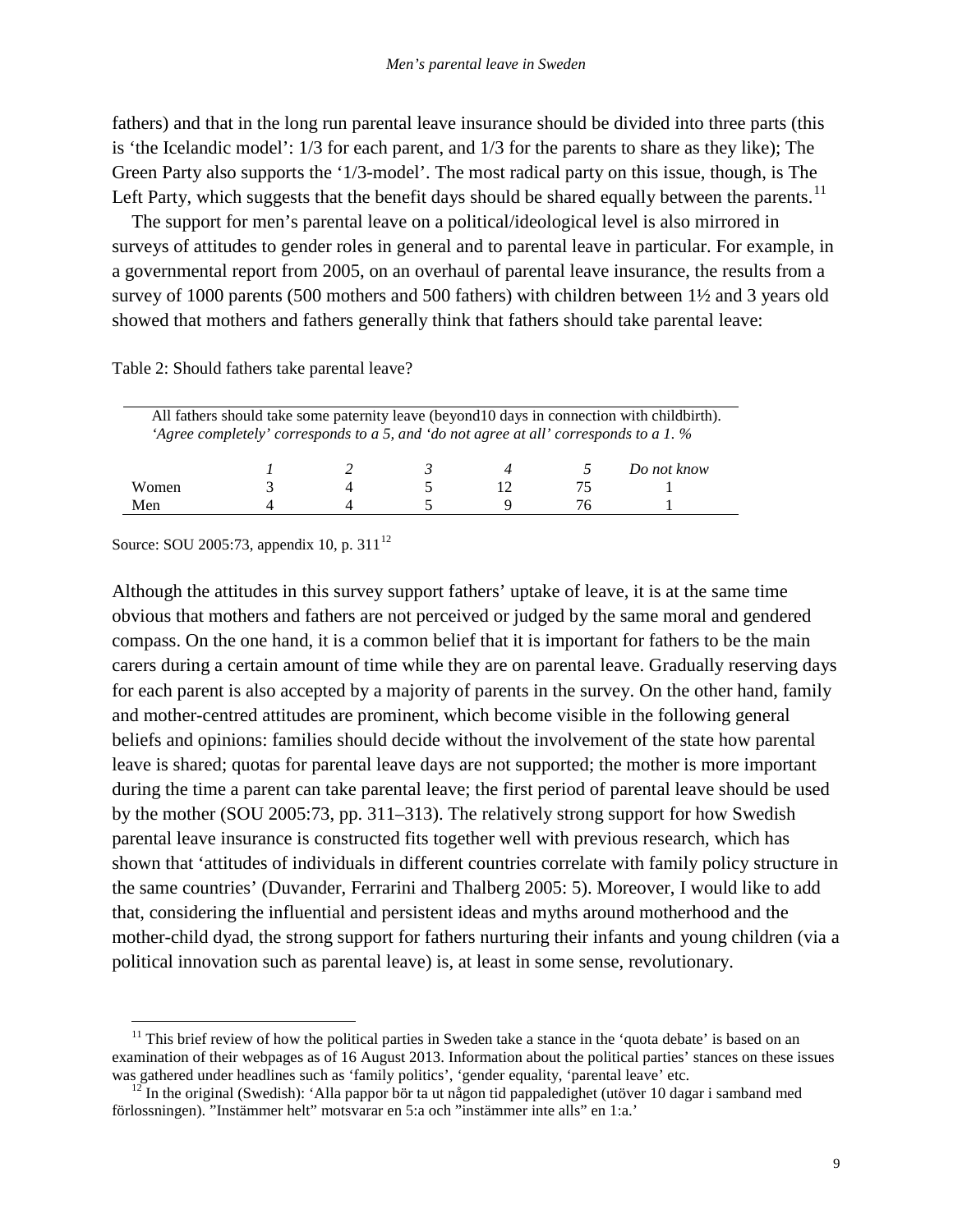In existing research on men's experiences of parental leave in Sweden, often drawing upon qualitative interviews, men generally claim that they have been met by positive attitudes in their surroundings: from their partners, friends, and professionals working with parents and children. The following section will draw mainly upon the two largest and most ambitious studies on this theme; i.e., firstly, Chronholm's (2004) dissertation *Föräldraledig pappa* [Fathers on parental leave] from 2004, and, secondly, Klinth and Johansson's (2010) book *Nya svenska fäder* [New Swedish fathers]. In both studies, the researchers interviewed fathers who had taken a 'long' period of parental leave, that is, 6 months or more. In Chronholm's study, interviews are complemented by a questionnaire, while Klinth and Johansson's study also encompasses analyses of campaigns promoting men's parental leave.

Among other themes, Chronholm (2004) brings up fathers' social life during parental leave. While some men tend to isolate themselves (voluntarily or not), others report that they have had more contact with other children and parents. Although negative treatment is rare, fathers on parental leave tend to report that they do not fit in with some of the social spaces and activities dominated by mothers, such as playgrounds and open preschools<sup>[13](#page-13-0)</sup>. Instead of referring to this phenomenon as discrimination or exclusion, Chronholm suggests that men's sense of not fitting in among mothers is related to men's unwillingness to participate in certain female-coded activities and topics of conversation, such as breastfeeding and childbirth (Chronholm 2004: 150–156, 170; see also: Axelsson, forthcoming; Klinth & Johansson 2010: 152). Another side of the same coin, however, is the positive special treatment that men on parental leave may experience. An illustrative example of this can be picked from my own study of interactions between fathers on parental leave. During an informal interview, one father mentioned that he went to the supermarket with his kids, whereupon an older woman complimented him for being a 'good dad' (Axelsson, forthcoming). Although it is definitely true that men can meet resistance and hostile attitudes when crossing gender borders, I would argue that this is generally not the case for those fathers in Sweden who seriously take on care responsibilities for their children. Rather, nurturing fatherhood is incorporated into contemporary ideals, discourses, ideologies, and political visions about men and masculinities in Sweden (Bekkengen 2002: 199–201; Ekenstam 2007: 183–187; Forsberg 2009; Hill, forthcoming; Hobson 2004: 100; Järvklo 2009; Klinth & Johansson 2010; Pringle 2012). Some researchers even claim that 'the caring father' has become one of the more high status/hegemonic positions in relation to other masculinities (Almqvist 2008; Almqvist, Sandberg & Dahlgren 2011; Johansson 2011).

It is important to add here, though, that Swedish gender research on fathers in general, and fathers on parental leave in particular, tends to focus on fathers who are white and Swedish born, heterosexual, highly educated, belong to the middle class, and live in urban settings. These men seem to be the ones who are most likely to embody the vision of gender-equal parenting and nurturing fatherhood. On the one hand, the focus on this specific group is explained by the take-

<span id="page-13-0"></span><sup>&</sup>lt;sup>13</sup> Open preschool is one of several features of general parenting support in Sweden. It can be described as a meeting place, provided by many (but not all) municipalities, in which parents on parental leave and their children can spend time and get to know others in similar life situations. Most often, preschool teachers are employed at open preschools, but others occupational groups, such as social workers, can also work there.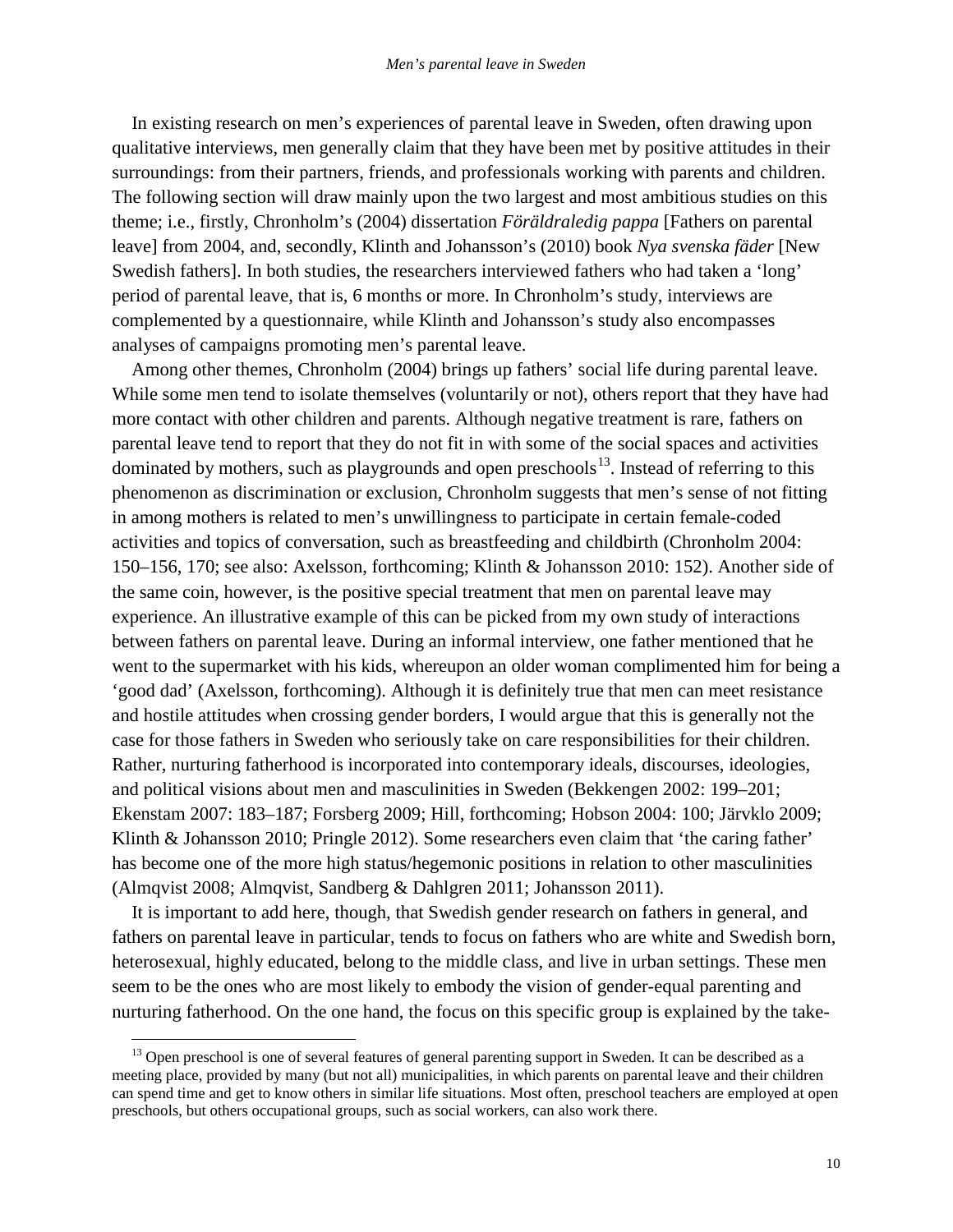up of parental leave, in which a relatively high income and a good education are two of the most important factors (see more in the next section of this report). On the other hand, the stories and experiences of fathers who do not fit in as well with the national self-image of gender-equal parenting and nurturing fatherhood – e.g. immigrant fathers, gay fathers, singe fathers, workingclass fathers, and rural fathers – are not told or heard to the same extent. In recent years, this has however been acknowledged, discussed and – to some degree – addressed (Chronholm 2004: Chapter 9; Hill, forthcoming; Klinth & Johansson 2007; Plantin 2001).

### *Attitudes in work organizations*

As shown in the previous section, men's right to use parental leave is generally not questioned but rather supported. However, it is a common view that work organizations, through active or passive resistance, discourage or block men from sharing parental leave with women (Bekkengen 2002). If this is true, it is reasonable to draw the conclusion that negative attitudes to men's parental leave may prevent them from taking as much parental leave as they would like, and, conversely, that a more caring and family-oriented organizational culture would promote men's uptake of parental leave. How have Swedish organizational attitudes towards men's parental leave been described in previous research? How do men experience such attitudes? How do these attitudes affect men's use of parental leave?

Attitudes and policies in work organizations affect how employees (here specifically employees who are fathers) manage the relationship between paid work and other social commitments, such as caring for children and participating in household work. Just as policies on a national level may be 'father friendly' (or not), organizational cultures may promote and/or obstruct men's caring obligations alongside paid work. One can differentiate between three types of father friendliness in organizations: passive opposition, conditional support, and active support. National leave policies are generally supported among employers. Thus, active resistance towards men's use of forms of leave such as part-time work, temporary sick leave (for children), and parental leave is uncommon. More common is passive opposition, meaning that an organization accepts men's temporary leave-taking but disapproves of longer periods of leave. Moreover, such organizations have not implemented explicit policies aiming to promote men's leave-taking. Conditional support means that organizations acknowledge men's presence in the lives of their families and children. At least some policies for promoting fathers' leave-taking exist within the organization, and someone is responsible for such issues. Active support means that an organization has developed policies for men's use of parental leave and that it places an ideological and economic value on this (Haas & Hwang 1995; Haas, Allard & Hwang 2002; Russell & Hwang 2004).

One of the most successful ways of developing father-friendly organizational cultures, Haas and Hwang (2007) argue, is to promote an ethic of caring and to value the female workforce in terms of salaries and career opportunities. But also in male-dominated work organizations, one can develop more father-friendly and caring cultures by trying to bridge the gap between the public sphere of paid work and the familial sphere of unpaid work.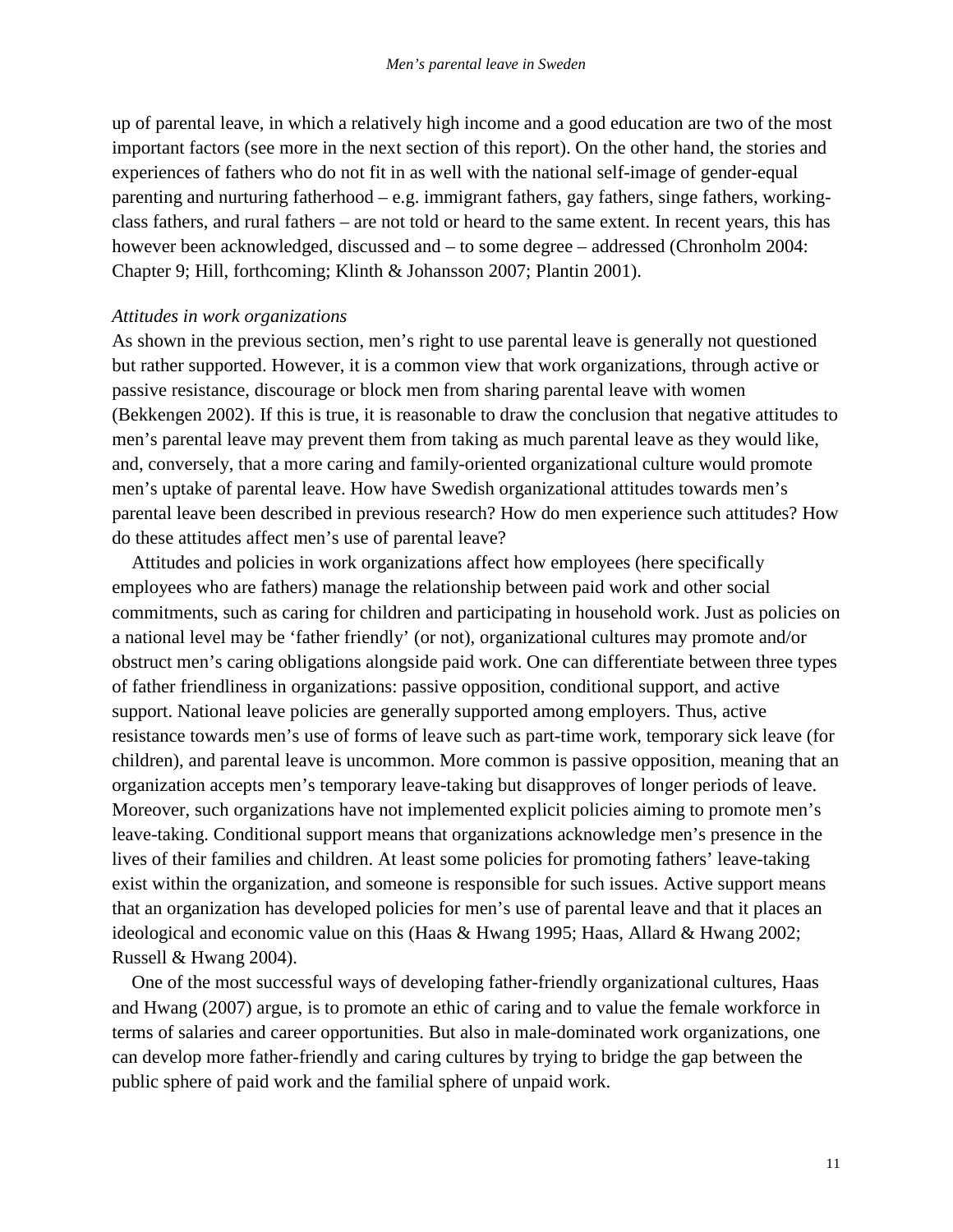It has been shown that passive opposition is the most common type of organizational approach to fathers' leave-taking, followed by conditional support and then active support (Haas & Hwang 1995). One must, however, bear in mind that the studies stating this are based on surveys with large private companies conducted during the 1990s. Since then, men's use of parental leave has risen, which in turn may have normalized longer periods of leave from the workplace.

Concerning men's experiences of how organizational cultures support work-life balance, men rarely report high support. To the extent that they do, they seem to receive more support from their co-workers rather than their supervisors and managers (Allard, Haas & Hwang 2011). Similar results have been found in studies of how organizational culture influences men's uptake of parental leave. For example, Bygren and Duvander (2006) found that men working in organizations where fathers' uptake of parental leave is already low tend to reduce their own use of parental leave. They also found the opposite phenomenon: men tend to use more parental leave if their colleagues do. They also found, in accordance with previous studies carried out by Haas and colleagues, that men tend to shorten their leave if they work in an organization which may look unfavourably on men who take longer leaves than expected.

In another study, in which Haas, Allard and Hwang (2002) explored the relationship between organizational culture and men's use of paid parental leave, it was found that organizational attitudes to fathers' caring obligations influence men's use of parental leave. In particular, Haas and colleagues highlight that organizational cultures can be improved by incorporating caring values and father-friendly policies and by promoting the careers of female employees. Moreover, if fathers perceive support from their managers and if they work among colleagues who do not support a 'long-hours culture', they do not restrain themselves from taking parental leave in a manner that they otherwise might have done. While this study mainly explores how organizational culture affects men's uptake of parental leave, it also emphasizes that individual attitudes towards gender equality, shared parenting and childcare are of importance. This corresponds well with previous studies, which have stated that men's willingness to take parental leave is often a matter of personal choice (Bekkengen 2002; Chronholm 2004). One should also notice that the results in the literature on the relationship between organizational culture and men's uptake of parental leave may in some instances be flawed due to unwanted selection effects, meaning that 'fathers who want to use parental leave may be self-selected into certain workplaces' (Bygren & Duvander 2006: 370).

Finally, it should also be added to the picture that fathers' leave-taking does not have to be a case of conflict between employer and employee. There is a great deal of qualitative research in which men report positive encounters with their managers and colleagues (Chronholm 2004; Klinth & Johansson 2010; Nordberg 2005, 2007; Wissö 2012). In these specific studies, the participants are often explicitly prioritizing their caring obligations over their duties in working life. All in all, the question of how organizational culture affects men's uptake of parental leave is very complex. Indeed, organizational culture both encourages and constrains men's leavetaking. At the same time, most fathers receive support from policies and normative ideals concerning caring fatherhood, as they appear in national parenthood policies and in public norms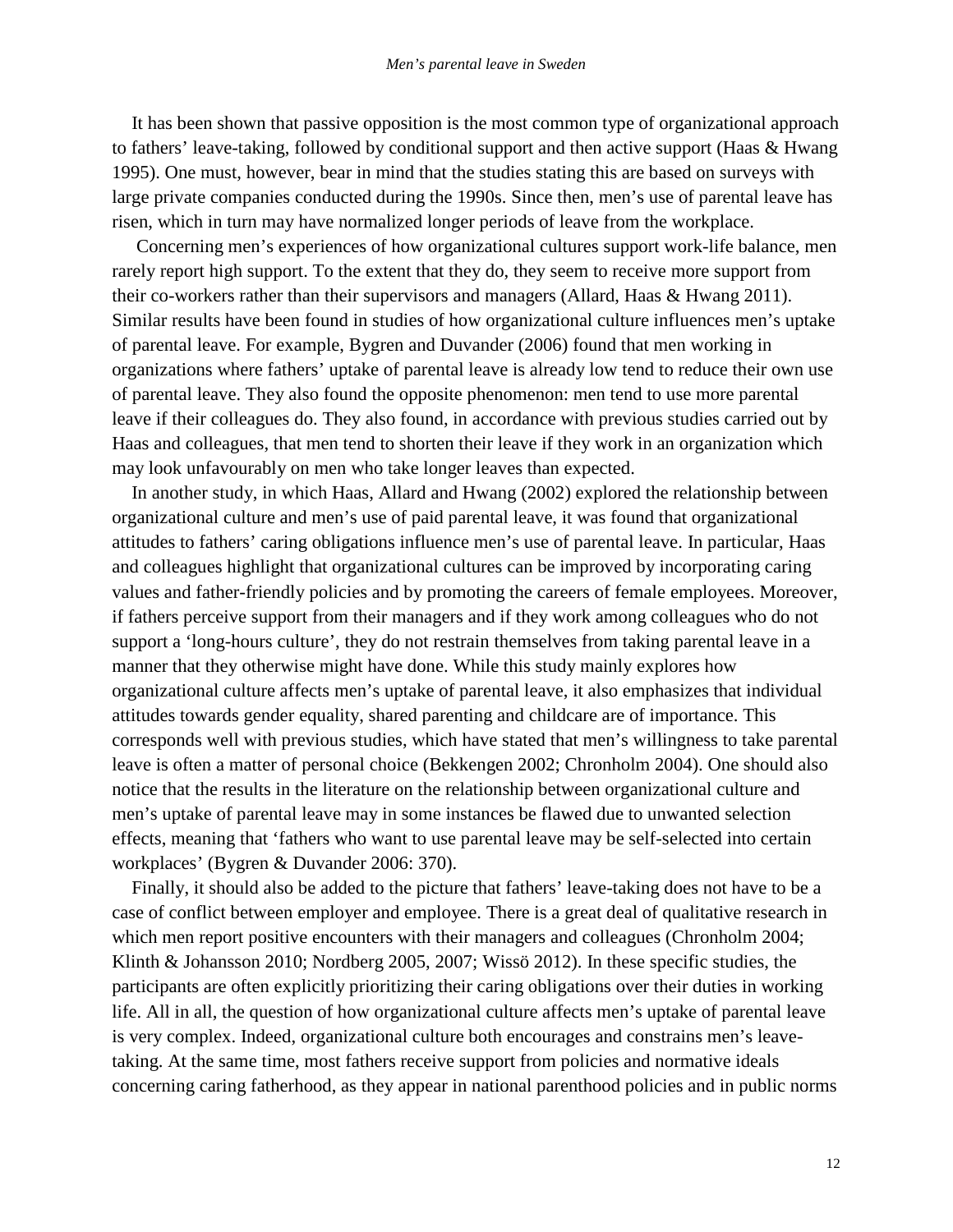and discourse. These policies and norms are very helpful for those fathers who – regardless of the attitude in their workplaces – choose to take longer periods of leave than expected.

## **4. Fathers' use of parental leave**

There are several previous in-depth analyses and a great deal of statistics relating to men's use of parental leave in Sweden (Duvander 2014; ISF 2013a, 2013b; Swedish Social Insurance Agency 2011, 2013b). I will therefore not do a full review of the literature on this matter. Instead, I will concentrate the presentation on three issues: the length of parental leave; occupational differences; and whether or not fathers are the main carers of their children during parental leave.

## *Length of leave*

Since the introduction of parental leave insurance in 1974, men's use of benefit days has risen considerably, as illustrated in the following table.

| Percentage $(\%)$ by women<br>and men |       |      |  |
|---------------------------------------|-------|------|--|
| Year                                  | Women | Men  |  |
| 1974                                  | 99.5  | 0.5  |  |
| 1980                                  | 95    | 5    |  |
| 1985                                  | 94    | 6    |  |
| 1990                                  | 93    | 7    |  |
| 1995                                  | 90    | 10   |  |
| 2000                                  | 88    | 12   |  |
| 2005                                  | 80    | 20   |  |
| 2010                                  | 76.9  | 23.1 |  |
| 2011                                  | 76.3  | 23.7 |  |
| 2012                                  | 75.6  | 24.4 |  |

Table 3: Days for which parental allowance paid 1974–2011

Source: Statistics Sweden (2012: 43) (concerning the rounded numbers 1980–2005); Swedish Social Insurance Agency (2013b: 10) (concerning the more detailed numbers in 1974 and 2010–2012).

It is important to bear in mind that the numbers given in the table illustrate parental leave days for which allowance has been *paid* (up to when children turn eight). Due to the flexibility of the Swedish parental leave system, it is possible for a parent to prolong her/his length of parental leave by applying for fewer benefit days than she/he is actually on leave. Thus, parental leave becomes partially *unpaid*, which is rarely visible in the statistics. Combining paid benefit days with unpaid days is very common and has recently led to a debate about whether the contemporary design of the insurance may be too flexible (Duvander 2013; ISF 2013b; Karimi et al. 2012; Vikman 2013).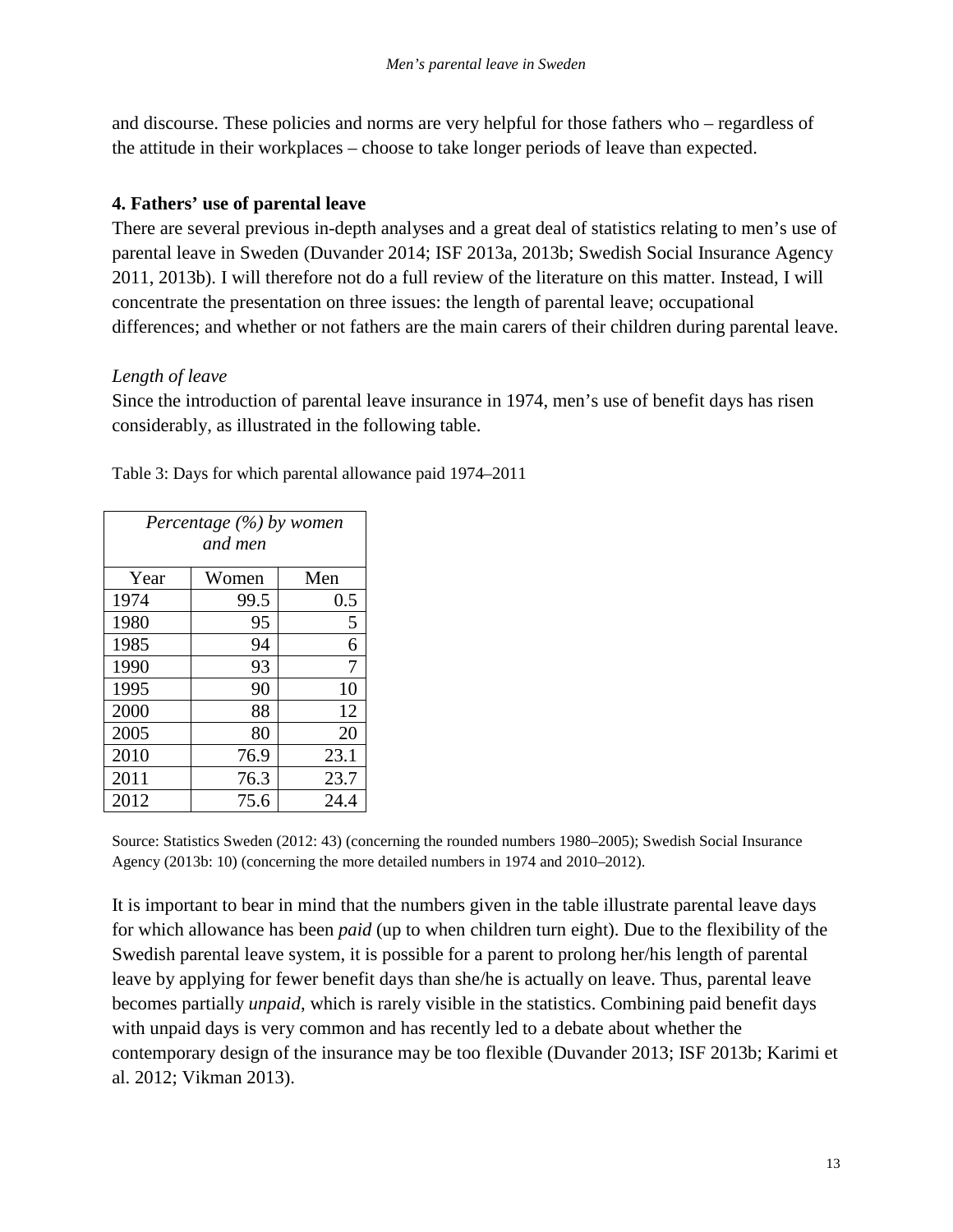Due to this flexibility, it is difficult to measure exactly how long fathers' (and thus mothers') leave is. But it has definitely become longer and longer for the vast majority of men. Of particular importance here are the two 'quota reforms' in which, in the first stage, 30 days were reserved for each parent (in 1995), and, in the second stage, another 30 days were reserved (in 2002). Both reforms increased men's share of paid parental leave, and, at the same time, women's use was decreased (Karimi et al. 2012). Recent research has shown, however, that mothers' actual time spent at home has not decreased as much as the statistics on paid leave imply, due to women's use of the flexibility available in parental leave insurance (ISF 2013b).

Although it is hard to estimate the length of fathers' parental leave, the general patterns are well known. In a report by Duvander on behalf of The Swedish Social Insurance Inspectorate (ISF 2013b), a difference is made between studies based on surveys and those based on register data. According to two surveys carried out in 2003 and 2009, in which women and men were asked to estimate their total amount of parental leave, the average length was: 1.7 months for men, and 14.3 months for women (in the 2003 survey where parents of children born in 1999 participated) (ISF 2013b: 23-24); and 3.3 months for men, and 14.1 months for women (in the 2009 survey based on information from different cohorts of parents of children born in the mid 1990s and thereafter) (ISF 2013b: 23-24).

Due to different methodological aspects, results from surveys like those referred to above are likely to differ considerably. Nonetheless, they contribute to the most common way of measuring the uptake of parental leave. Instead of compiling *benefit days*, such studies estimate the total *length* of parental leave. Despite methodological differences and obstacles, such surveys clearly illustrate that parental leave is still strongly divided by gender, although the length of Swedish fathers' parental leave is extensive in an international context.

It is, perhaps not surprisingly, common for men to take parental leave later than women. In studies based on register data, this is obvious. As an example, 44.7 % of fathers used paid parental leave during the first year of the child's life (concerning children born in 2007). In contrast: 72.1 % of fathers (in this case of children born in 2006) went on parental leave within the child's first two years of life (Duvander and Lammi-Taskula 2011: 48–49).

The vast majority of all fathers take some parental leave. In a study of the uptake of parental leave among parents of children born in 2004, it was shown that only 18.2 % of the fathers did not use a single day of paid parental leave during the child's first four years of life (Swedish Social Insurance Agency 2011: 35–36). 88.3 % of all fathers (of children born in 2004) used some parental leave before their child turned eight. Among these fathers, it was most common to start taking parental leave after their child's first birthday: at around 13 to 15 months of age. In terms of the total amount of parental leave days, fathers (of children born in 2003) used on average 91 days before their child's eighth birthday while mothers took 342 days (Duvander & Haas 2013: 271).

Improved methods for measuring the length of men's and women's parental leave were developed in the above-mentioned study by Duvander and The Swedish Social Inspectorate (ISF 2013b). This study, which distinguishes between paid and unpaid parental leave, shows that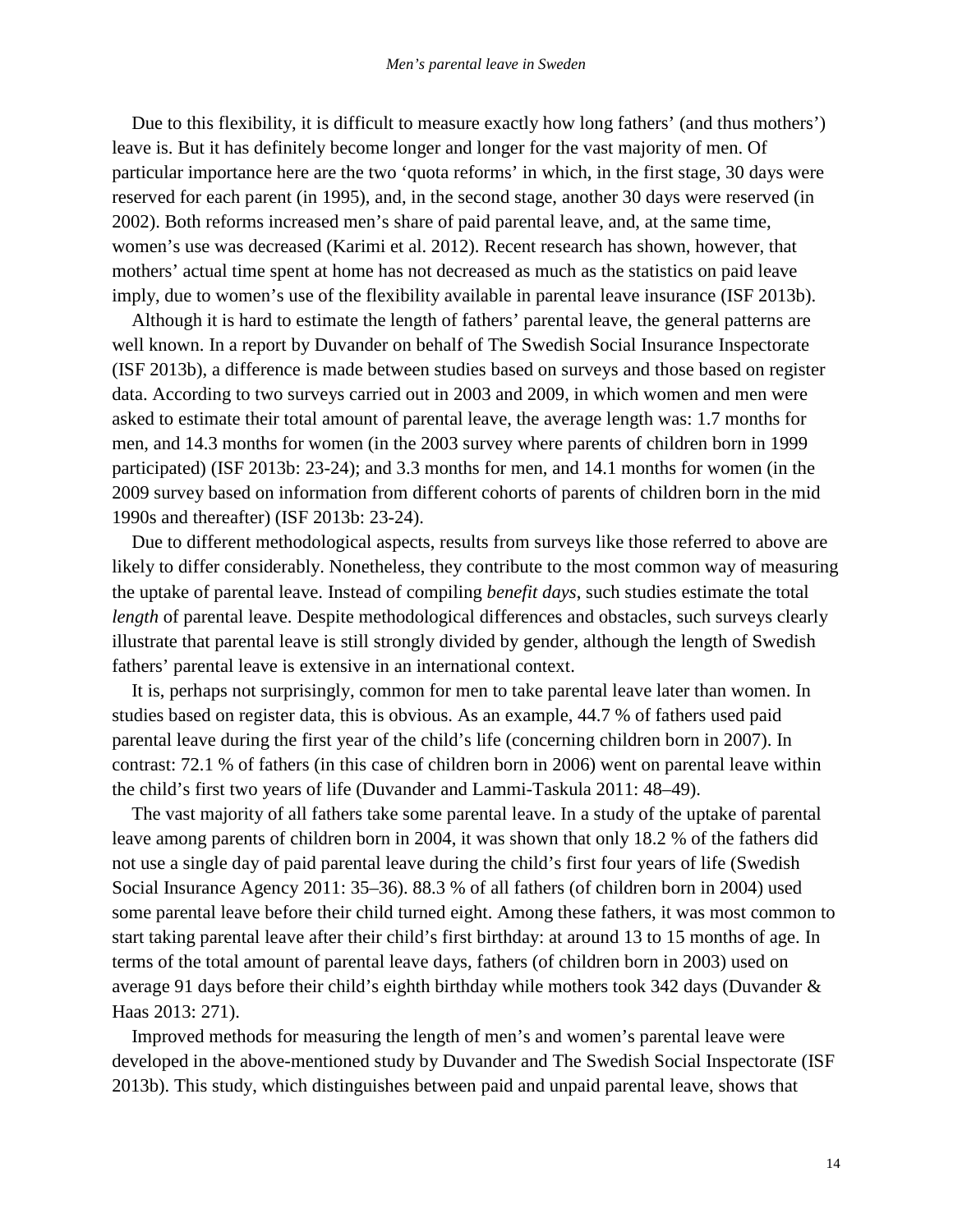parents (especially women) take considerably longer leaves than the statistics on reimbursed days show. On the one hand, this knowledge is not new. But on the other hand, the methodological approach used – by measuring *episodes* of parental leave – indicate more convincingly that '… women's parental leave has not shortened in step with men's prolonged parental leave and that the take-up patterns for women and men can be very different' (ISF 2013b:  $67^{14}$  $67^{14}$  $67^{14}$ ).

#### *Occupational differences*

Several intersecting social categories and power asymmetries are important when exploring men's use of parental leave. These are, for example, age, land of origin, degree of establishment on the labour market, class (here including education, income and occupation), and the backgrounds of the partner. Since I am focusing on occupational differences here, I shall just mention very briefly that low or no uptake of parental leave is more common among: younger fathers (below the age of 30); fathers from certain countries or continents (for example sub-Saharan countries); poorly educated fathers (with only the nine years of compulsory school); fathers who are low-income earners; unemployed fathers; fathers with weak positions in the labour market; and fathers who live together with a female partner with low education (Swedish Social Insurance Agency 2011).

When it comes to how occupational differences among fathers relate to their parental leave uptake, existing data shows that extensive use of parental leave correlates with working within the public sector. Most likely, this has to do with more permissive attitudes and organizational adjustments to work-family balance within the public sector. This may in turn be related to the public sector's female-dominated workforce (and thus experiences of handling longer periods of leave and part-time work), its closer relation to the state (and thus a greater involvement in and acceptance of gender equality and parenthood policies), its non-profit character (which means that an employee does not have to worry as much about the company's productivity losses due to his absence from work), and its (generally) high numbers of employees in each work organization and workplace (ISF 2013b: 27). Also, there is a domino effect in fathers' use of leave, in that fathers seem to be affected by how other fathers use parental leave. If one work organization has a high rate of uptake, other fathers may follow the example of their colleagues, which seems to benefit fathers working in the public sector (Bygren & Duvander 2006).

As Haas and colleagues have pointed out (see the section on attitudes in work organizations above), long-hour cultures, the public-private split, and other forms of 'father unfriendliness' are more common within the private sector than the public. Although active opposition to men's use of parental leave is rare, policies that actively support men's childcare obligations are often missing. This may leave men in an ambiguous intermediate position between two social institutions: the family and the workplace. Although this has been the case for several decades for women, it is a somewhat newer phenomenon for men. In this situation, men may feel (in

<span id="page-18-0"></span><sup>&</sup>lt;sup>14</sup> In the original (Swedish): '... kvinnors föräldraledighet inte har förkortats i takt med att mäns har förlängts och att mönstret för uttag för kvinnor och män kan vara mycket olika.'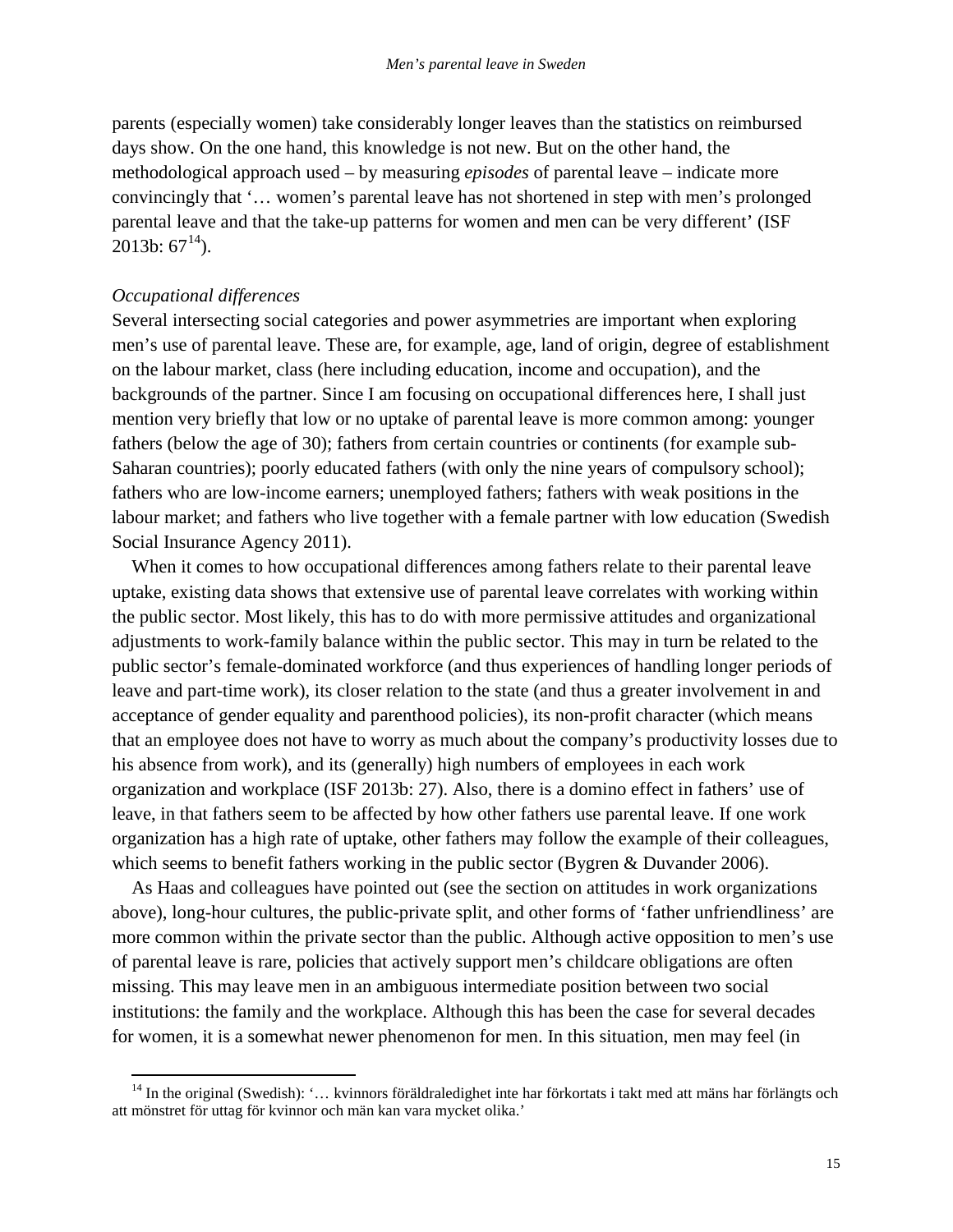some cases an unwarranted) fear of 'punishment' from their employer. This latter argument is highlighted by Bekkengen (2002), who, based on an interview study with parents, work colleagues and employers, questions the discourse about workplace attitudes as an obstacle to men's parental leave. In her interviews, arguments like 'if it was not for the employer' were often put forward by the interviewees, although without giving concrete examples of negative treatment or attitudes among employers (2002: 179-180). This is not to say, however, that men do not face workplace-related difficulties when taking on care responsibilities. Rather, it reminds us that paid work and career, especially within the private sector, are deeply embedded in how men in general perceive themselves as working and gendered beings. Therefore, it might by misleading to put too much emphasis on how *work organizations*, although they definitely differ between the public and private sectors, enable and/or restrain men from engaging more fully in childcare. Also, one has to take into account how fatherhood, fathers, and fathering are gendered, powered, institutionalized, and structured in a broader sense (Hearn 2002; Morgan 2011).

## *Are fathers the main carers of children during parental leave?*

Contemporary Swedish parental leave generally represents a 'one carer at a time' model. With the exception of 30 'double days', for which parental leave benefit is disbursed to both parents at the same time, only one parent at a time can receive the benefit. In theory, this would mean that fathers' (and mothers') uptake of paid parental leave days equate with being the main carer. In practice, this simplified connection is neither true nor false, due to: the flexible character of parental leave insurance; the many ways of combining paid leave with unpaid leave; and parents shifting their life-work conditions and having different motives for using paid parental leave (Bekkengen 2002: 189–190; ISF 2013b; Swedish Social Insurance Agency 2013a: 22).

One of the most reliable sources of data concerning the degree to which Swedish fathers are the main carers during parental leave is Duvander's study on parental leave episodes (ISF 2013b). In this study, it is reported that men have more parental leave episodes than women. Duvander summarizes and discusses this as follows:

That men use so many episodes indicates that they to a lesser extent take a long break from paid work for engaging entirely in childcare, or that they complement a somewhat longer leave with many shorter episodes. It is probably easier to maintain balance and contact with working life if parental leave is used in this manner. That men use more episodes also shows that it is easy to misjudge men's uptake of parental leave if only days for which benefits have been dispersed are measured. Being on leave one day a week or prolonging a vacation is not the same thing as taking full responsibility for a child during a longer period of time. *It is thus possible that the woman in many cases retains the main responsibility for children and the household during the man's (short) parental leave*. (ISF 2013b: 69, my translation, italics added $^{15}$  $^{15}$  $^{15}$ )

<span id="page-19-0"></span><sup>&</sup>lt;sup>15</sup> In the original (Swedish): 'Att män tar så många episoder tyder på att de i mindre utsträckning gör ett långt avbrott från för- värvsarbetet för att enbart ägna sig åt att vårda barn, eller att de kompletterar en något längre ledighet med många korta episoder. Det är troligt att det är lättare att upprätthålla balansen och hålla kontakten med arbetslivet om föräldraledigheten tas ut på detta sätt. Att män tar fler episoder visar också att det är lätt att felbedöma mäns uttag av föräldraledighet om bara föräldrapenningdagarna mäts. Att vara ledig en dag i veckan eller att förlänga semestern är inte samma sak som att ta helhetsansvar för barnet under en längre tid. Det är därmed möjligt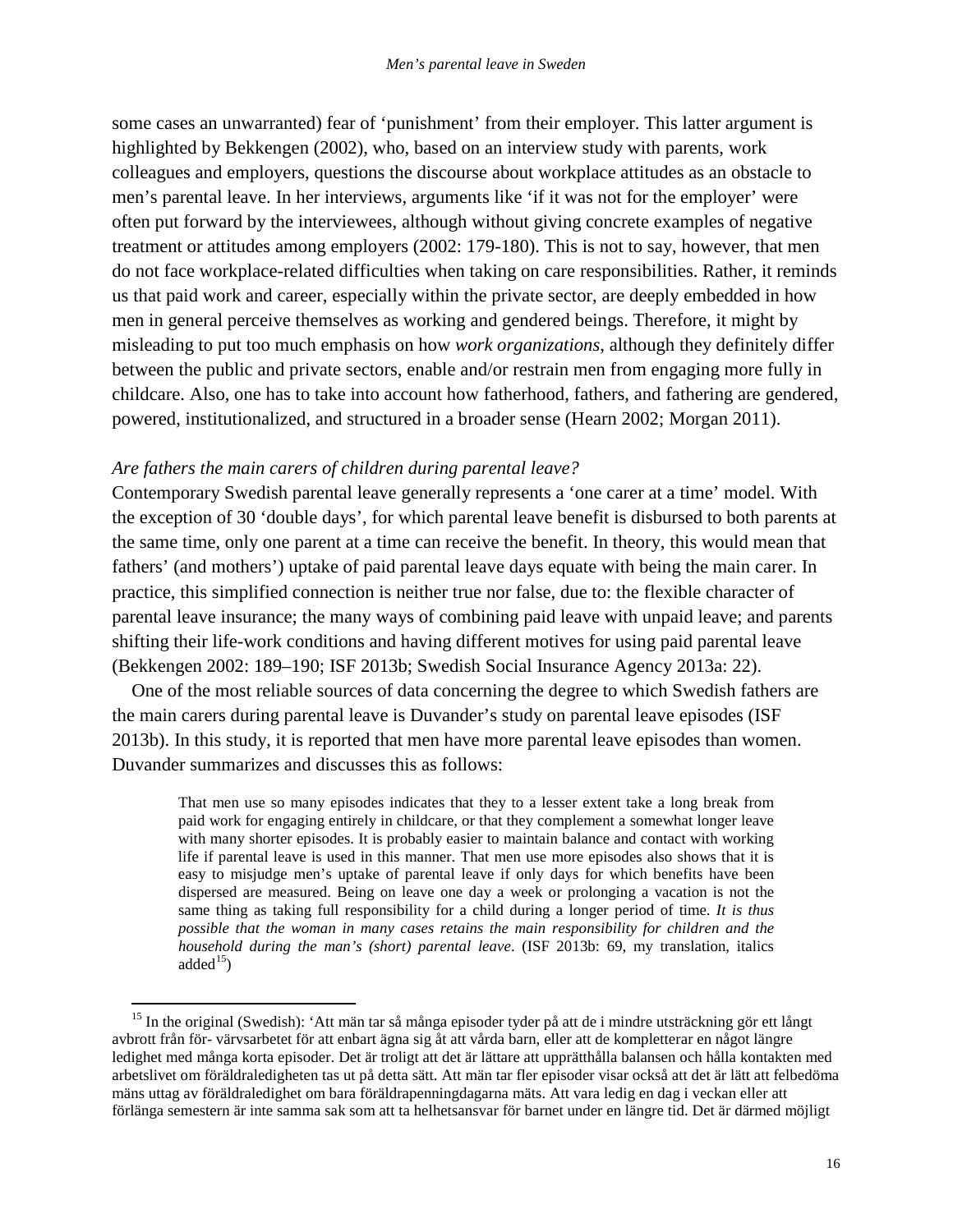Although Duvander's study does not measure how common it is for men to be the main carers during parental leave (or, for that matter, how common it is for both parents to stay at home with a child at the same time), its conclusions are well grounded. Its results correspond with previous research which has shown that men's leave appears to be part of a general 'family leave' rather than individual leave, and that men, as fathers, even in a relatively gender-equal society such as Sweden, tend to position themselves as 'second parents' rather than main carers (Bekkengen 2002; Elvin-Nowak 2005).

In the above-mentioned interview studies with fathers who have taken longer leaves, it appears that being the main carer can be natural, self-evident and relatively unproblematic (Chronholm 2004; Klinth & Johansson 2010). This was also reported in the interviews that I conducted for my dissertation on fathers' relationships with other fathers during parental leave (Axelsson, forthcoming). This does not, however, say anything about the extent to which fathers are the main carers during parental leave. However, it clearly illustrates that being the main carer is a desirable and, in many cases, a high-status masculine position for fathers to claim – in discourse and/or in practice (Johansson 2011).

## **5. The gendered division of parental leave**

-

The skewed distribution of parental leave between women and men has been explained in different ways. Firstly, I will go through some popular explanations with a somewhat weaker connection to gender and feminist research. Secondly, and even more importantly, I will present different explanations explicitly based on gender and feminist research.

In the first category I would like to place *rational choice* theories together with *essentialist*, *functionalist*, and *pop-psychologist* analyses, claiming that women's 'natural' and/or social roles (and/or rational choices) make them better fitted for caring for small children, and, following from this, that children may suffer from being nurtured by their fathers. This type of argument is generally ill-suited to explain social change. Not only do they harm or place blame on women; they also ignore historical transformations, political interventions, and social power relations, and reduce both women and men to predestined creatures without agency.

These popular ideas, although they are rarely heard today, still mould contemporary thinking among lay people, in politics, and – in some cases – in research. This is especially true of what Bekkengen (2002: 18) calls the argument about '*traditional sex roles*', which lies behind a number of parental leave campaigns by state authorities aiming to release parents and families from the sex roles they have become caught up in. As well as the 'traditional sex role' argument above, Bekkengen also discusses three others. The first is *economic* in its nature: if men, due to their higher income, take too much parental leave, the family will suffer economically. Although it is true that men's incomes clearly have an impact on how both men and women choose to use paid parental leave (Swedish Social Insurance Agency 2011), economic decisions are also gendered and cannot be understood separately from other negotiations and family practices

att kvinnan i flera fall behåller huvudansvaret för både barn och hus- håll även under mannens (korta) föräldraledighet.'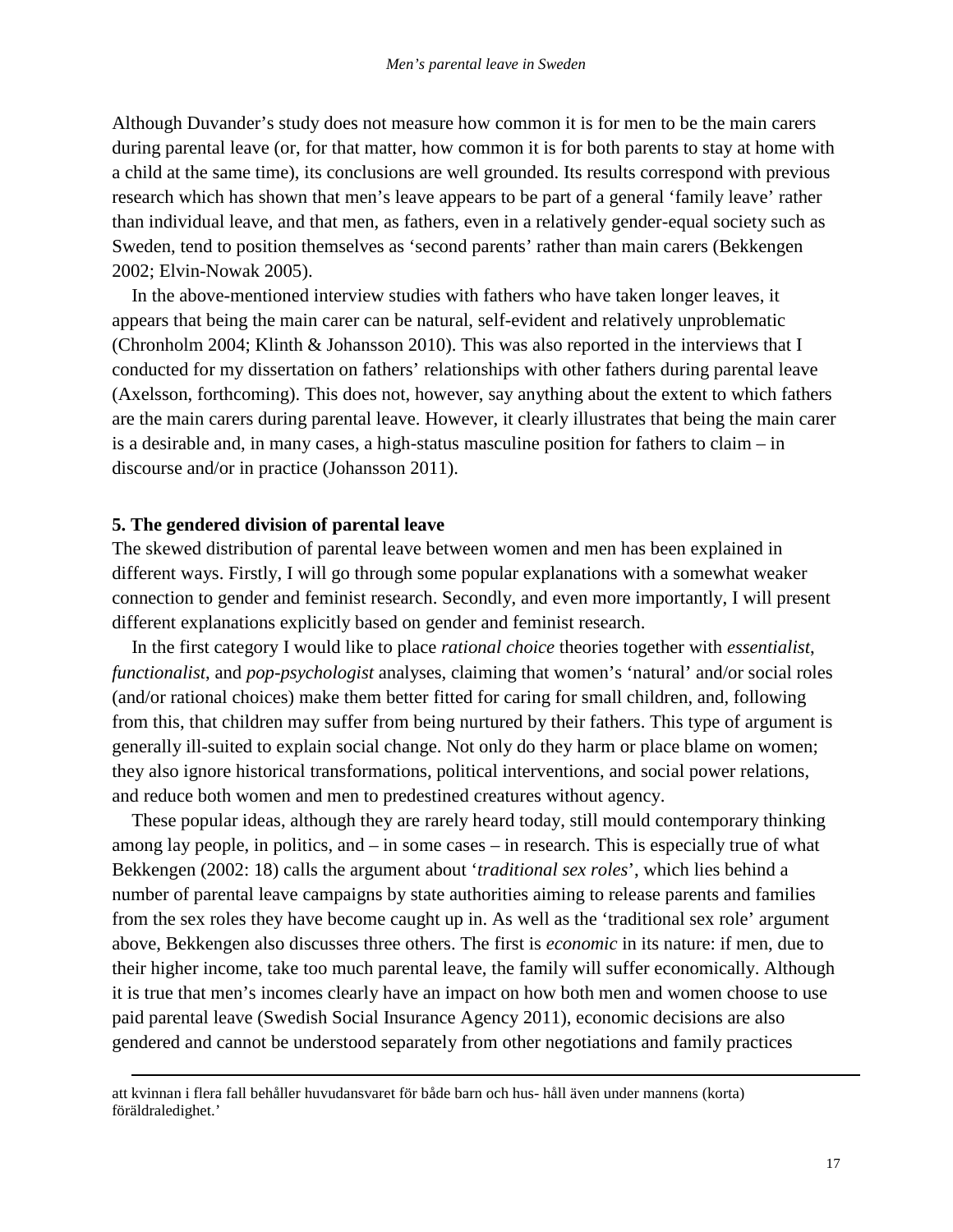taking place between parents (Bekkengen 2002: 20). As Duvander (2014: 14) states, based upon a study of how women's and men's attitudes to family, work, economics, and gender equality affect the length of parental leave: 'as the economic reasons for leave length seem more important for men, it is necessary to determine whether this has to do with more substantial economic consequences long term for men than for women or whether the result has to do with *men emphasizing the economic consequences* more, perhaps as part of their provider role.' Bekkengen's second argument has already been discussed in detail in the previous section, namely *attitudes within work organizations*; therefore I do not develop that argument further in this discussion. Her third argument relates to the debate on '*maternal gatekeeping*', according to which mothers limit fathers' participation in childcare (see e.g. Allen & Hawkins 1999). Since gender is perceived, performed and powered in multiple and sometimes contradictory ways, it is of course possible for women to obstruct men from caring for (or, for that matter, from hurting) their children. But, as Bekkengen (2002: 22) states, although 'quantitative studies show […] that the woman's socio-economic position correlates with the man's uptake of parental leave', one should be careful about drawing the conclusion that mothers hinder men from taking parental leave. In the light of the extensive feminist research on love and sexuality inequalities in heterosexual coupledom and parenthood during the last several decades, this explanation is not particularly convincing (Gunnarsson 2013; Holmberg 1993).

In the second category – among the more detailed and explicitly feminist analyses – explanations take historical, political, cultural, and social matters into account. Here, one can mention *historical and contemporary comparative analyses of parenthood policies* (and their effects) in a broader sense (see e.g. Gíslason & Björk Eydal 2011; Leira 2006). Such studies often combine policy analysis with quantitative methods and theoretical elaborations in that they describe and analyze the development of parenthood policies and men's parental leave uptake as an example of how parenthood policies actually work; such policies have a transformative effect on people's lives at the same time as they are operating within robust gendered structures and upon individuals with different interests. Moreover, *how fatherhood is represented* in the media and campaign material also gives a hint as to why parental leave is still unequally distributed between men and women: 'new' and 'caring' fathers are generally portrayed as 'good enough' as long as they engage more than previous generations of fathers, or if they take the ear-marked part of the parental leave (Hill, forthcoming; Klinth & Johansson 2010). Men's and women's achievements as parents or thus not valued and judged on the same terms. Another form of explanation is to use *quantitative methods to study how parental leave uptake correlates with the societal organization of childcare, organizational culture, socio-economic, and demographic characteristics*. Many parts of this report are based on such research (such as the sections on attitudes and leave patterns, above). Yet another reason is highlighted by Larsson (2012: 21) who, in his study of part-time work among fathers, stresses the connection between *consumption norms* and fathers' reluctance to engage in part-time work. This argument is also probably relevant to the uneven distribution of parental leave between women and men: if families are not willing to reduce their (over-)consumption, they will be less likely to share parental leave more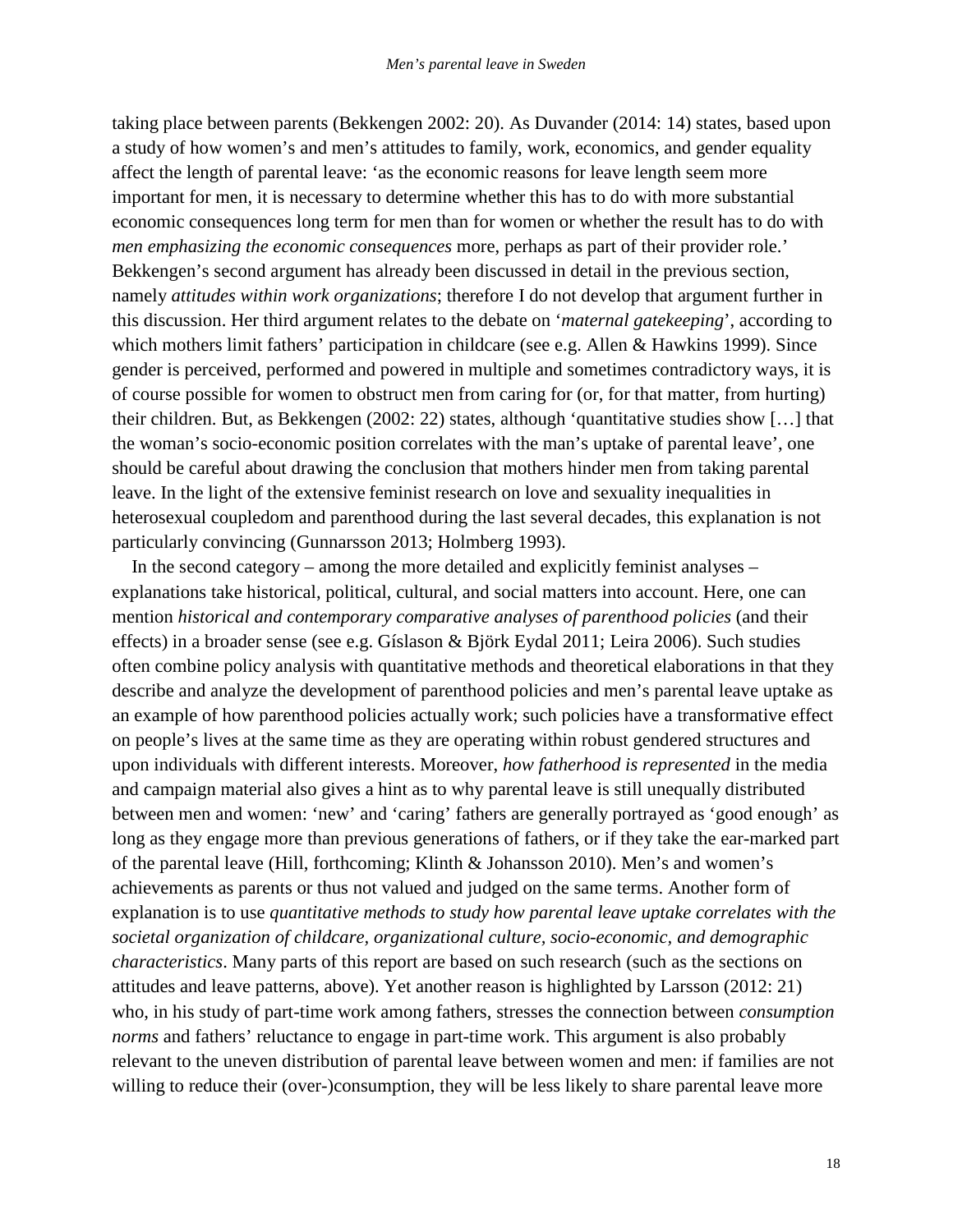equally. Finally, I would like to stress the importance of understanding the unequal sharing of parental leave between mothers and fathers in terms of *institutional and structural inequalities between women and men*. Such approaches are still underdeveloped, although Bekkengen's (2002, 2006) publications may serve as exceptions. Such approaches are more theoretically informed and give more detailed explanations of how women's and men's positions as *parents* and as *gendered beings* are separated *and* intertwined (Axelsson, forthcoming).

## **6. Development of men's careers**

The research on how men's careers develop after parental leave is rather limited, both in Sweden and internationally. There is a substantial lack of longitudinal studies, which, if they existed, would be able to provide reliable empirical evidence on how men's use of parental leave is linked to the development of male careers in terms of, for example, earnings, working hours, retention and promotion. However, this does not mean that this topic is a blank spot on the research map. Here, I have chosen to divide studies related to this question into three areas of research: studies of men's experiences of parental leave; an analysis of the rhetoric in campaigns aiming to increase fathers' share of parental leave; the labour market and organizational research aiming to explore how carrier interruptions caused by parental leave insurance affect men's (and women's) careers.

## *Careers among men who have taken a long parental leave*

Interview studies with men who have taken longer periods of leave illustrate different aspects of the conflict between career development and parental leave. Some men report that there is indeed a conflict between being, on the one hand, a successful employee, and, on the other hand, a caretaking father. While some of these men are ambivalent, stressed and troubled by the (for women already familiar) 'trap' between working life and family life (Ekenstam 2007), others declare that they have easily been able to prioritize their children over their career (Klinth  $\&$ Johansson 2010: 139).

Men's development towards increased family and child orientation has been studied and discussed intensively in Swedish gender and family research (Bekkengen 2002). In Klinth and Johansson's study, this tendency is related to the development of a 'rising Nordic middle-class masculinity' (2010: 155, my translation). Men who represent this position seem to be relatively well-paid and work in flexible organizations. Further, Klinth and Johansson report that men who take a long period of leave tend to view their use of parental leave as something 'non-negotiable' and 'natural'. From this point of view, men's parental leave stands for a 'modernity critique'. On the one hand, this critique questions the high demands of an intense working life; on the other hand, it celebrates the 'rational and emotional capital' that may be adopted during parental leave – new competences which may be useful in men's careers after their leave (2010: 158–159, my translations).

Similar findings and interpretations have been made by Chronholm (2004) and Nordberg (2005, 2007). In Chronholm's (2004: 128–129) study, three 'successful' stories are told, in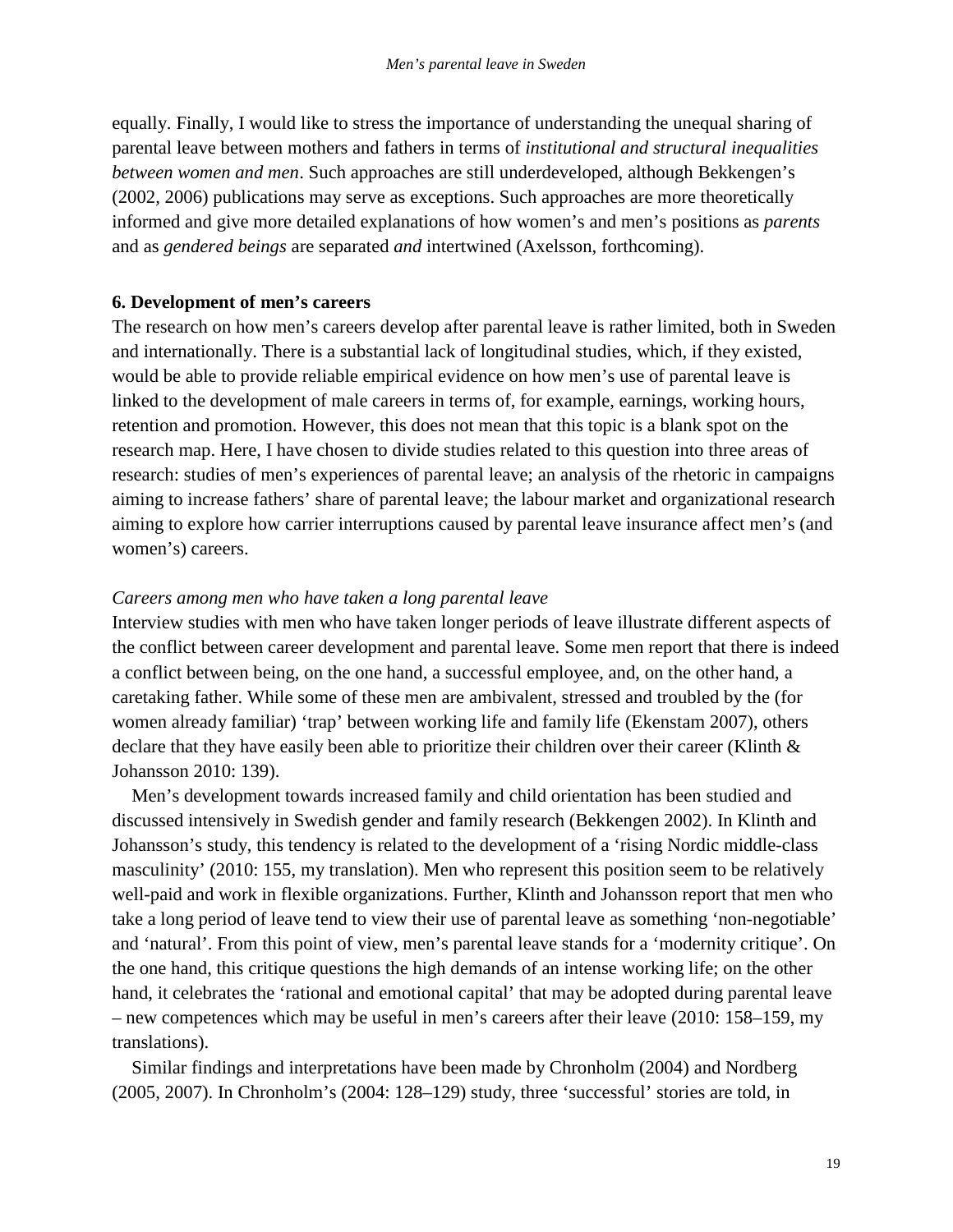which men negotiated their right to parental leave at the very beginning during job interviews. Although it is impossible to make (statistically significant) generalizations from such a small number of episodes, they can be interpreted as a sign of the strong ideological support for men's parental leave and caring fatherhood in Sweden. In Nordberg's (2005, 2007) works on men taking parental leave, men's ambiguous thoughts about family life and working life are once again highlighted. Generally, men seem to find it hard to liberate themselves from the ideal image of men as breadwinners with high career ambitions. Despite this, or perhaps thanks to it, they embrace the opportunities given to them through Swedish gender-equality policies and the gender-neutral parental leave insurance, which opens up different ways for men to position and identify themselves as men. An important argument, put forward by Nordberg, is that 'men's longing for another life' – a life in which they can more easily move between the positions of 'father' and 'worker' – has to be taken seriously (2005: 122, my translations).

The reviewed studies reveal a great desire among fathers to overcome the gap between their obligations in family and working life. Although this research has its limitations, not least because it generally draws upon interviews with a relatively homogeneous and privileged group of male individuals, it still contributes to our understanding of how fathers perceive themselves, their relationships with their children and (female) partners, and contemporary working life. It highlights men's wishes and longings for emotionally and relationally rich lives in a sociopolitical contemporary context characterized by several competing masculine ideals, such as being the 'main economic provider', 'successful employees', a 'child-oriented carer', and a 'gender-equal carer'. The normative pressure to embody all (or at least several) of these positions seem to be strong among men, and particularly so among socio-economically and ethnically privileged men, who show a considerable awareness of the competing normative ideals related to men and fathers.

## *Careers in parental leave campaigns*

This section builds mainly on Klinth and Johansson's (2010) study of such campaigns as they appeared between 1976 and 2006. The majority of the campaign materials were produced by the Swedish Social Insurance Agency, which on behalf of the government is committed to informing citizens about parental leave insurance. However, other stakeholders – e.g. labour unions and other authorities at the state, regional or local level – also contributed to the production of campaign material. Although the main part of the campaigns does not explicitly address the question of paternity leave and careers, some of it actually does. By looking into how men's relations to childcare and career are represented in these campaigns – in posters, reports, magazines, information letters, and websites – prevailing discourses on fatherhood in Swedish society are revealed.

The early campaigns tried to combine archaic or hyper-masculine ideals with more modern and child-oriented ones, thus bridging the gap between being a man and being a caregiver. Just like the first campaigns, the material addressing the relation between men's paternity leave and their career development illustrates a conflict: (how) can care and career go hand-in-hand? The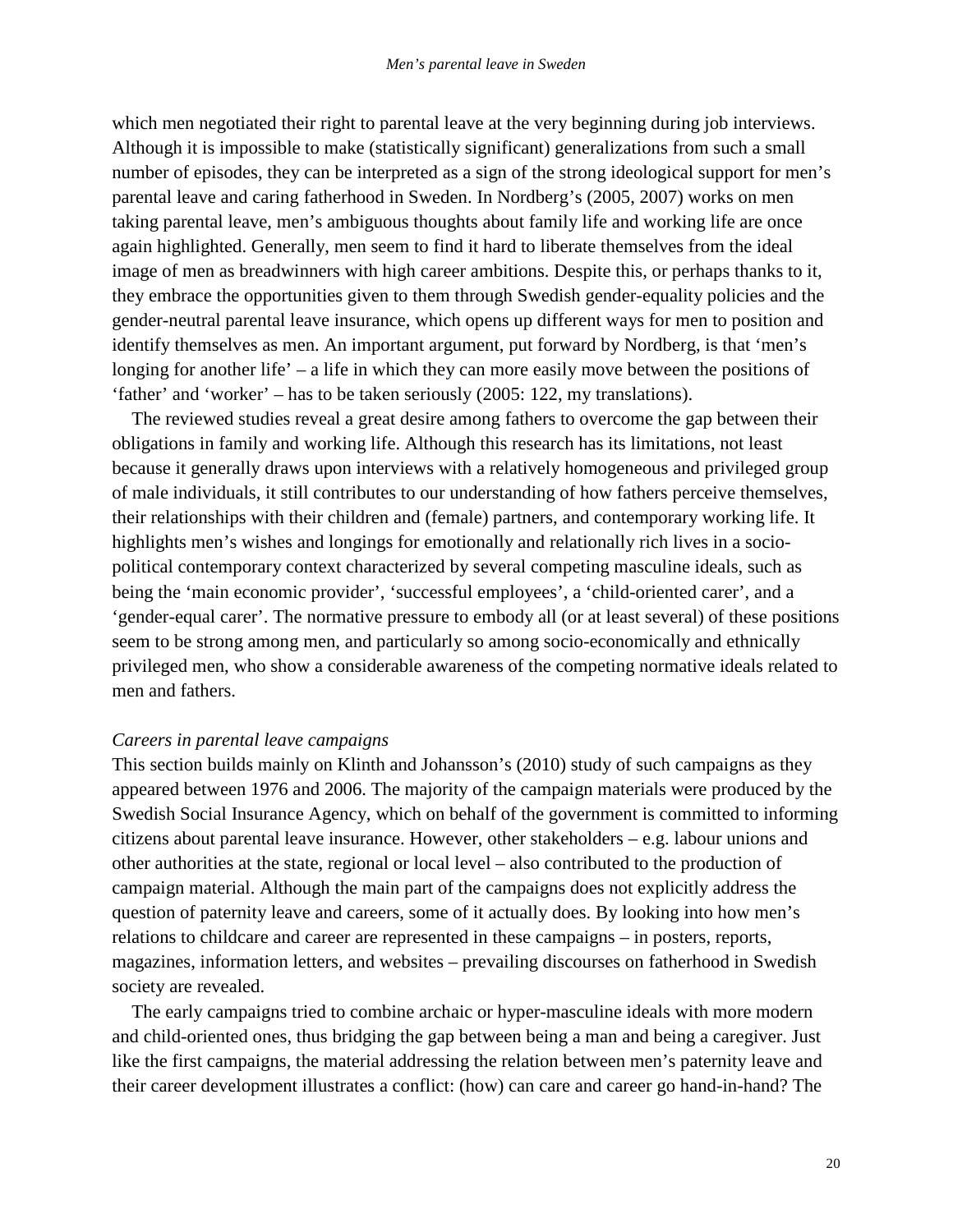campaigns try to come up with a possible solution, by portraying men's parental leave as a skill or experience, which may be beneficial for fathers' inner development, their careers, and for work organizations as a whole. A striking example of this is the following informative message, conveyed by the Swedish Social Insurance Agency on their website in 1999 under the headline 'Why paternity leave?':

You gain the ability to handle and solve unexpected problems, which is beneficial for you on other occasions. At home with the children, other social norms prevail compared with e.g. the workplace. In this way you will become more able to 'handle people' after paternity leave, which is something that many dads have verified. (Klinth & Johansson 2010:  $93-94^{16}$  $93-94^{16}$  $93-94^{16}$ )

When men's parental leave is promoted and described in terms of 'education rather than care', children tend to 'be placed in men's personal and professional life projects' (2010: 94, my translation). In this way, parental leave and children become something consumable – a social worth in which men may invest to get the best out of two worlds: 'satisfaction, good social relations, personal development [*and*] success in their professional career' (2010: 95, my translation).

Before drawing any conclusions, it is important to note that the gendered representations of fatherhood in these campaigns shifted over the years. Initially, between 1976 and 2001, fathers were portrayed as stand-in parents, fully capable of caring for their children although not fully responsible. Later, between 2002 and 2006, children's needs and women's and men's full and equal responsibility as parents were proclaimed, and thus fathers' roles as stand-in parents were almost abandoned (2010: 107–111). Indeed, at the beginning the Swedish paternity leave campaigns were 'masculinizing care', but over the decades (although not in a linear way) they have also been part of a larger development of 'revisioning [...] masculinity' (Dowd 2010: 113– 114). Their message has been quite straightforward: paternity leave is possible, desirable and even beneficial for both fathers and employers.

## *Labour market and organizational research on fathers' careers*

 $\overline{a}$ 

Generally speaking, having children does not mean the same thing for women and men in terms of their subsequent careers (including the development of earnings, and the possibilities of being promoted). Several reasons could be mentioned here; however, I will focus on how parental leave affects fathers' (and to some extent mothers') careers. Indeed, the (un)equal distribution of parental leave has effects on parents' future careers: 'Even if the employment is well protected, and discrimination laws for parents are strong in Sweden, it is shown that a long leave is detrimental for career and income development' (Duvander 2014: 5). In short, women's longer parental leave affects their incomes negatively, although women are not directly 'punished' for

<span id="page-24-0"></span><sup>&</sup>lt;sup>16</sup> In the original (Swedish): 'Du skaffar dig en förmåga att tackla och lösa oväntade problem, som du får stor nytta av i andra sammanhang. Hemma med barnen gäller andra umgängesregler än t ex på jobbet. Därför blir du skickligare på att "ta folk" efter en pappaledighet, något som manga pappor vittnat om.'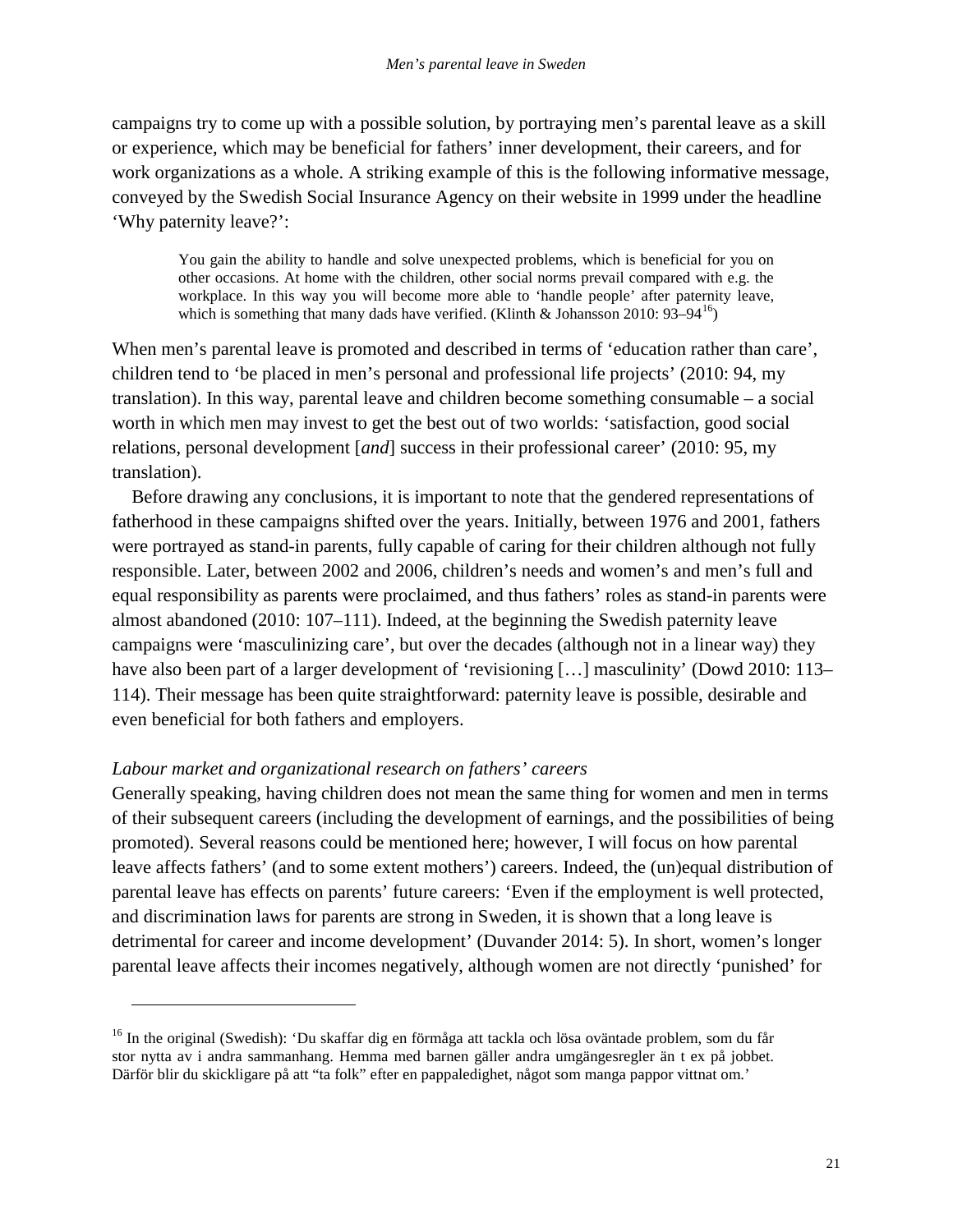taking parental leave (Albrecht et al. 1999; Angelov, Johansson & Lindahl 2013). How women's careers are affected by their use of parental leave is not particularly disputed in research, but when it comes to how men's parental leave affects their careers, the picture is more multifaceted and, sometimes, contradictory.

A study by Kennerberg (2007) investigates how women's and men's work situation changes after having children. It shows that men's *earnings* are to a lesser degree (if at all) affected by parental leave uptake when compared with women's earnings. Kennerberg also reports that fathers' *working hours* often remain unchanged or increase after having children, which is not the case for mothers. However, there is some evidence that fathers' (longer) leave taking has positive effects on their partners' subsequent earnings, while women's use of parental leave does not seem to affect men's earnings (Johansson 2010). Another relevant study (Karimi et al. 2012), evaluates the 'quota' reforms of 1995 and 2002, and finds that fathers' *labour supply* remained unaffected by the reforms.

If the studies referred to above indicate that parental leave uptake does not affect fathers, at least not negatively, other studies have come to different conclusions. Albrecht et al. (1999) investigate the relationship between the use of parental leave (and other career interruptions) and subsequent wages. In an analysis drawing upon Swedish data, Albrecht and colleagues report that the men who participated in the study experienced 'a significant *wage loss* as a result of taking parental leave (almost 10 percent per year)' (1999: 303, italics added). This is explained by the fact that employers evaluate mothers and fathers differently. While mothers' leaves are expected (and thus do not signal a lower commitment to work), fathers' (longer periods of) leave are not expected (and thus do signal a lower commitment to work). Similar results are reported, for example, by Johansson (2010), who finds that men's increased use of parental leave has strong (but short term) negative effects on their *earnings*.

Although this report focuses on Sweden, I would like to expand the already elusive picture of impacts on male careers by summarizing three Norwegian studies on this topic. Firstly, in a study that mainly investigates the causal effects of men's parental leave on children's school performance and outcomes with regard to the labour market and the family, Cools, Fiva and Johannessen Kirkebøen (2011) report that they can neither dismiss nor verify the hypothesis that fathers' *working hours* or *earnings* are affected by men's parental leave uptake.

Secondly, in a study based upon registry data, Rege and Solli (2010) show that men's uptake of parental leave affects future *earnings*. Four weeks of parental leave decreases future earnings by two per cent, they claim. Their analysis is, however, limited by the fact that they could not follow the development for longer than five years after a child's birth.

Thirdly, a somewhat different methodological approach, which fruitfully contributes to the already-mentioned studies, is taken by Bjørnholt (2010), who combines a longitudinal and a qualitative perspective. In a follow-up study with 14 heterosexual couples/parents who started to work part-time during the 1970s, Bjørnholt reports that fathers did not suffer from any kind of punishment on the labour market due to their part-time work. Rather, their involvement in family life was advantageous for them, since employers generally saw this as a *merit* and a *competence*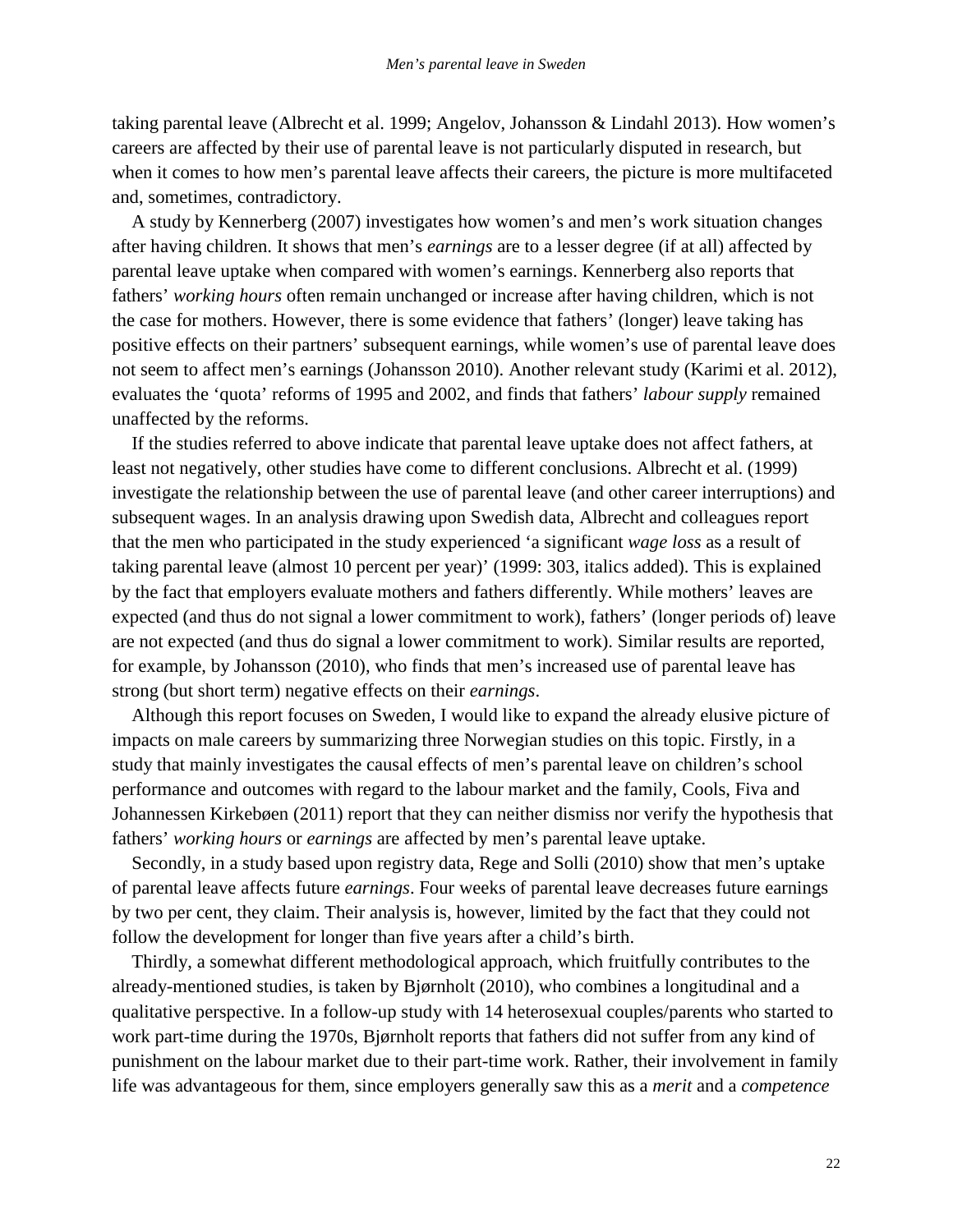in leadership (which is similar to how men's parental leave is construed in parental leave campaigns, as mentioned previously). Women who had worked part-time did not experience the same thing. It has to be said, however, that the men in the study were rather privileged in terms of class, and that those who became managers stopped working part time. Moreover, Bjørnholt stresses that one has to be careful not to make generalizations from her study of these, as she phrases it, 'rather special men' (2010: 587). She also points out that most of the men are/were working in the public sector, which to some extent might have had a positive effect on the attitudes of employers (see the section on occupational differences in men's leave uptake). Nonetheless, Bjørnholt's study is original and important, in that it actually draws upon longitudinal (although not quantitative) data. Although it is limited in scope and, moreover, concerns part-time work rather than episodes of full parental leave in which fathers are absent from work, it demonstrates that it is very misleading to assume that men's family responsibilities equate to lesser career opportunities. Even more importantly, her study reveals the gendered, classed, and powered natures of parenthood. To put it straightforwardly: As long as fathers have the 'right' class background and are doing gender 'right', they *may*, in an inequitable manner compared to mothers, improve their careers by declaring a greater interest in the lives of their families and children.

To conclude, much still needs to be done to gather empirical evidence about how men's careers develop after parental leave. The findings of recent studies, as shown here, are different and contradictory. Although one definitely can, and should, develop more sophisticated quantitative methods and longitudinal data sets for investigating how men's careers are affected by their use of parental leave, there is still a need for a variety of *methodological* and feminist *theoretical* analyses. This is because the causal effects searched for in quantitative studies will not be able to take into account those *privileges*, or, for that matter, those *mistreatments*, that men experience on a more concrete and observable level of social organization on the 'floor' or in the 'office' (Martin 2001, 2003).

#### **7. Fathers re-entering the labour market**

Starting with legislation, parents' right to re-enter the labour market after a period of parental leave is regulated in the Parental Leave Act, and this is described very shortly. The law states that an employee can call off his/her on-going leave with relatively short notice and thus start working again. The employer may postpone the employee's return to work by up to a month (SFS 1995:584, §15) but this is not the common scenario, since the Parental Leave Act also states that employees shall announce planned parental leave to the employer at the latest two months before the leave starts. When announcing leave, the employee is also expected to inform the employer when he/she will return to work  $(\S13)$ .

How fathers' re-entrance into the workplace is organized and experienced practically has not been part of mainstream research on parental leave. What is known, however, is that fathers, to a higher degree than mothers, take more and shorter episodes of leave, which signals their availability in the workplace (ISF 2013b). Contact between employer and employee during leave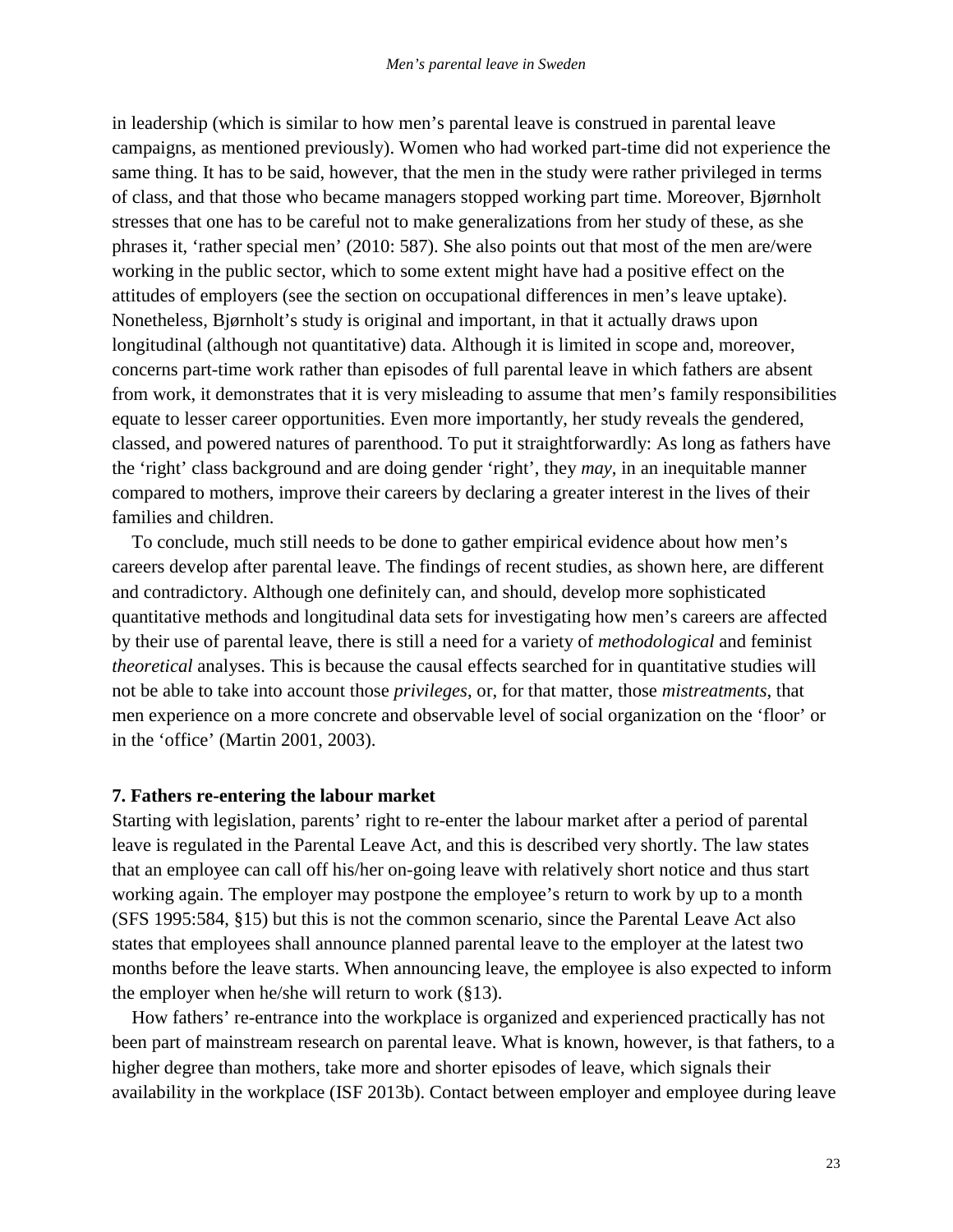seems to be most common, and most problematic, within flexible and knowledge-intensive organizations, which may require (too) much availably among their employees. In a Norwegian interview study, fathers working in such organizations reported a 'limitless' period of leave, during which the employer demanded work tasks from the employee fathers (Brandth & Kvande 2003: 193–196). It is likely that those who have had such leave periods do not experience a sharp line between paid work and parental leave. When returning to work, in contrast to those fathers who make more distinct dividing lines between leave and work, they can probably get back to their regular tasks more easily.

The most common way for employers to deal with fathers' absence from work seems to be to redistribute their work tasks between colleagues (Bekkengen 2002: 85). This creates (unwanted) changes in the workplace and fathers on leave may thus face negative reactions from colleagues, partly due to men's rather short leaves. If men's leaves were longer, like women's, it would in some cases be easier and more relevant for the employer to hire a fill-in worker. Although men's parental leave may cause problems for the employer, men who re-enter the workplace are generally appreciated according to Bekkengen's interview study with parents, colleagues, and employers. She writes: 'In the interviewees' talk, one can distinguish that men and women on parental leave are regarded in different ways […] *the woman* becomes "dull-minded", gets "gruel in the brain" and becomes "rusty", while *the man* returns with "hunger for knowledge" that "increases effectiveness"'  $(2002: 86-87<sup>17</sup>)$  $(2002: 86-87<sup>17</sup>)$  $(2002: 86-87<sup>17</sup>)$ .

To sum up, information regarding how employers organize men's return to work after parental leave is sparse. The studies referred to above indicate, however, that the discourses around men's parental leave should facilitate their return to work. Unfortunately, how men who have taken a long period of leave view their return to the workplace is largely missing from the existing interview studies performed by Chronholm (2004) and Klinth and Johansson (2010). In the literature regarding how men's careers develop (see Section 6, above), this matter is not dealt with, at least not to my knowledge, since the research is concerned with estimating the effects of parental leave on earnings and participation in household work rather than the concrete organization of tasks in the workplace. One possible interpretation of why this specific theme is under-studied is that the focus among stakeholders and researchers has been to promote and/or to study the mechanisms behind and the patterns of father's *leave taking* (including work organizations' roles in this process). Evidently, researchers have been far more interested in how and why fathers get *away* from work than what happens when they *return* to work.

## **8. Conclusions and future challenges**

This report, which is a literature review, has aimed to give an account of three themes – *policies*, *attitudes* and *practices* – related to parental leave for fathers in contemporary Sweden. In this conclusion, I will briefly summarize the results of the report, and, in connection to each theme,

<span id="page-27-0"></span> $17$  In the original (Swedish): 'I de intervjuades berättelser går det att urskilja att föräldralediga män och kvinnor betraktas på skilda sätt […] *kvinnan* blir "fördummad", får "välling i hjärnan" och blir "ringrostig", medan *mannen*  återkommer med "kunskapshunger" som "ökar effektiviteten".'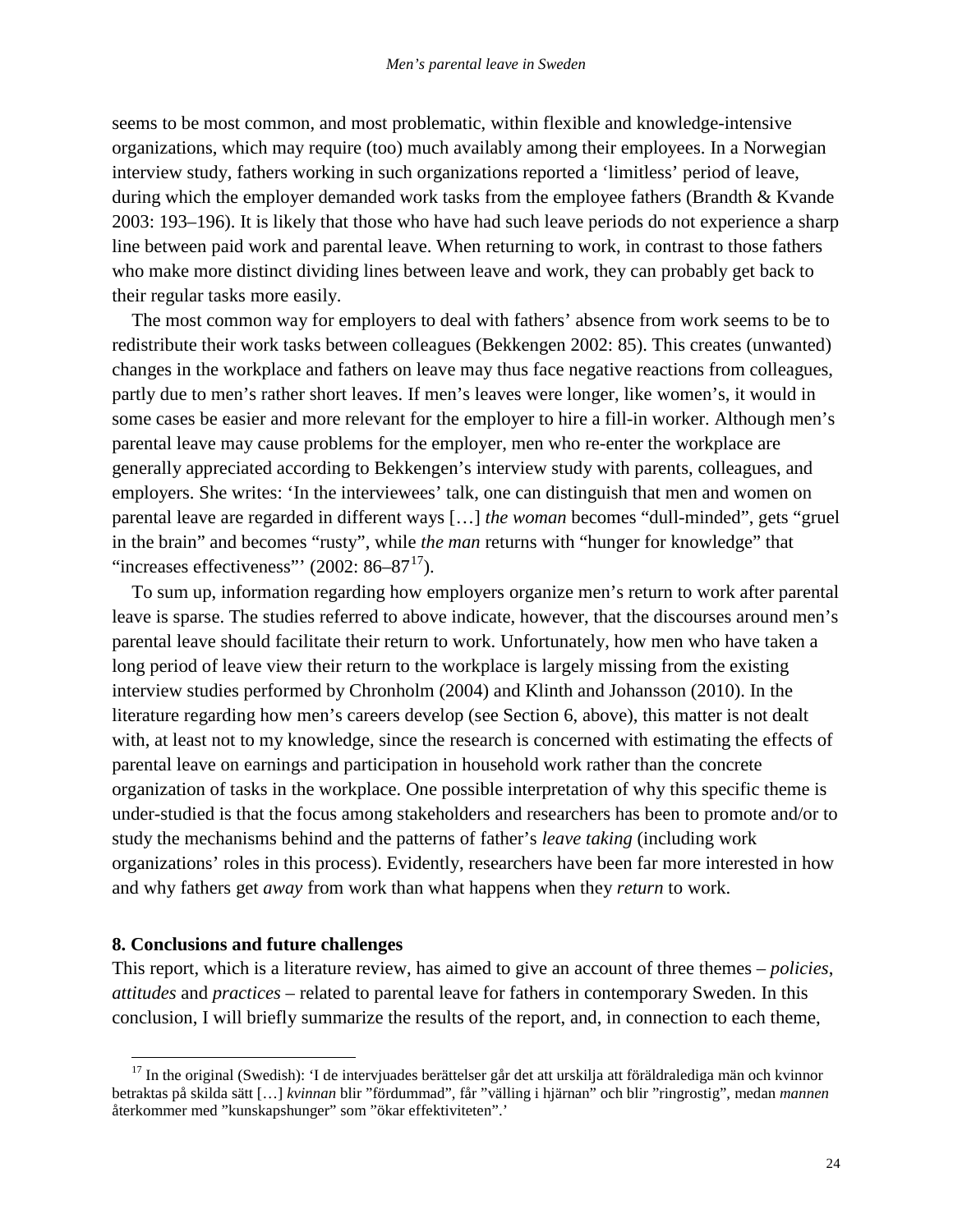discuss future challenges associated with men's parental leave and equality, although with a focus on *gender* equality.

Firstly, regarding *policies*, I have shown that Sweden has one of the most generous parental leave insurance packages in the world, and that its gender-neutral status, including earmarked days for each parent, is generally supported in politics.

Parental leave insurance will most probably continue to be a subject for political debate. Since it has changed substantially during its 40 years of existence, it is hard to imagine that it will remain unchanged over the coming years and decades. Its flexible character has been questioned and it is very likely that some restraints upon the flexible use will be adopted. Moreover, parental leave insurance is expensive and, depending on how the economic situation develops, the allowance levels may be cut (as they were during the 1990s). I do not consider it likely that the levels of economic compensation will be increased. Another important matter for Swedish stakeholders is how leave schemes for parents at the EU level and in other European countries will continue to develop. Since Nordic parenthood politics have been influential in Europe, it is important to study and learn from how leave schemes are motivated, construed, and met in other countries.

The big controversial question in parental leave policy-making, though, concerns quotas. Do any political parties or governments dare to further intervene in how parents share parental leave? Although one can question how effective quotas are in promoting gender equality (Bjørnholt 2012), it is, indeed, the most effective way of changing uptake patterns. As Brandth and Kvande state: 'Optional leave does not have the transformative power that is necessary to increase fathers' share of childcare' (2013:  $26^{18}$  $26^{18}$  $26^{18}$ ). Earmarked days in parental leave insurance have, at least in Sweden, influenced general opinions of what 'good enough' fathering is. Although mothers and fathers are still perceived and judged differently and unequally in their social surroundings, I would like to stress that quotas have been, and still are, essential if we want to make childcare into a more universal and, thus, less gender-differentiated human capacity.

Secondly, concerning *attitudes* to fathers on parental leave, men's leave-taking is promoted and supported in policies and among lay people, as shown in surveys and interview studies. Moreover, fathers are expected to take parental leave, and almost all men do so. Men who have taken longer leaves than expected have in general reported positive experiences of both the leave itself and the responses from their social networks. An exception is that negative reactions may come from employers and colleagues, although positive attitudes are also reported. Organizational cultures do have an impact on men's uptake of parental leave.

Although positive attitudes to fathers' leave-taking and involvement in childcare prevail, one can note that the expectations of women and men, as parents, are not equivalent. Among lay people, parenting professionals, employers and colleagues, and, not least, among parents

<span id="page-28-0"></span> $18$  In the original (Norwegian): 'Valgbar permisjon har ikke den forandringskraften som skal til for å øke fars tid til barneomsorg.'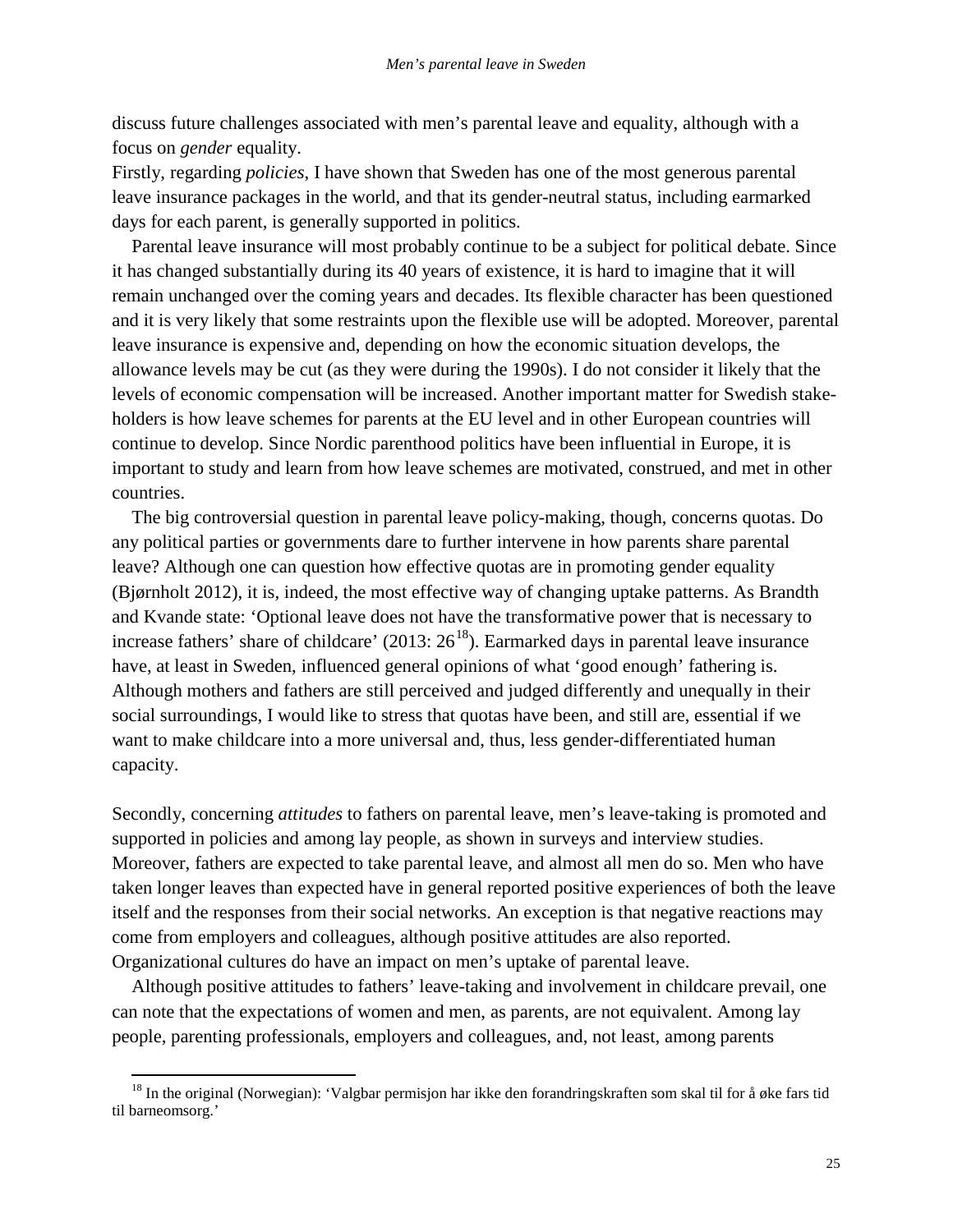themselves, much work is still to be done if women and men are to experience the same conditions as parents.

The blame directed at mothers for not being good enough, and the 'pedestals' upon which involved fathers are placed, are clearly obstructing gender-equal parenting. Here there is much to be learned from parenting beyond heterosexual coupledom. When single women and same-sex couples have children, parenting becomes less gendered. By highlighting the experiences of 'non-normative' parents – through progressive legislation, public debate, and more research on this topic – other stories of how parenting is done can be told (Johansson 2014). I believe that this is also beneficial for gender equality in 'traditional' heterosexual coupledom and parenting, since non-normative parenting has a greater potential for 'decoding' the role of gender in parenting and puts the child's need for care at the centre of parenting practices.

Thirdly, moving on to *practices*, the *uptake* of parental leave varies between men. Although most men take parental leave at some stage, some actually take no leave at all, and longer leaves during the child's first year of life are rare. Fathers' shorter and more frequent leave episodes indicate that they are not main carers to the same extent as women. Why women and men still *share* parental leave unevenly and unequally has been explained by, for example, rational choice theory, essentialist and functionalist thought. Traditional sex roles, economic reasons, nonfather-friendly organizational cultures, and maternal gatekeeping have also been put forward as possible explanations. Some of these explanations have a weak connection to gender research and feminist theory; therefore, other explanations have been developed in the fields of: historical and comparative policy research; discursive analysis of fatherhood representations; quantitative analysis of how leave-taking corresponds with the societal organization of childcare, organizational culture, socio-economic, and demographic characteristics; and, finally, more theoretically informed analyses of how leave-taking intersects with institutional and structural gendered inequalities.

Related to men's uptake of leave and the skewed sharing of parental leave is the relation between gendered norms and structures on the one hand, and social exclusion on the other. As leave-taking differs considerably among men, greater efforts have to be made to understand how gender relates to socio-economic status, 'Swedishness' and ethnic variations. Existing qualitative research gives the impression that Sweden is a rather homogeneous society. The practices, experiences, and voices of working-class fathers, upper-class fathers, and fathers from ethnic minorities are to a large extent missing.

Yet another important matter when discussing parental leave uptake and sharing is part-time work. While fathers' full-time (but short-term) parental leave has been heavily supported in Sweden, fathers' part-time work is usually neglected (Larsson 2012). Among Swedish mothers, part-time work is very common, but it is extremely rare among fathers. These patterns are well known, but the focus on full-time parental leave still prevails in politics. A new politics of time is definitely needed, in which promoting gender-equal parenting also includes promoting fathers' part-time work. This might even be more important than promoting full-time parental leave.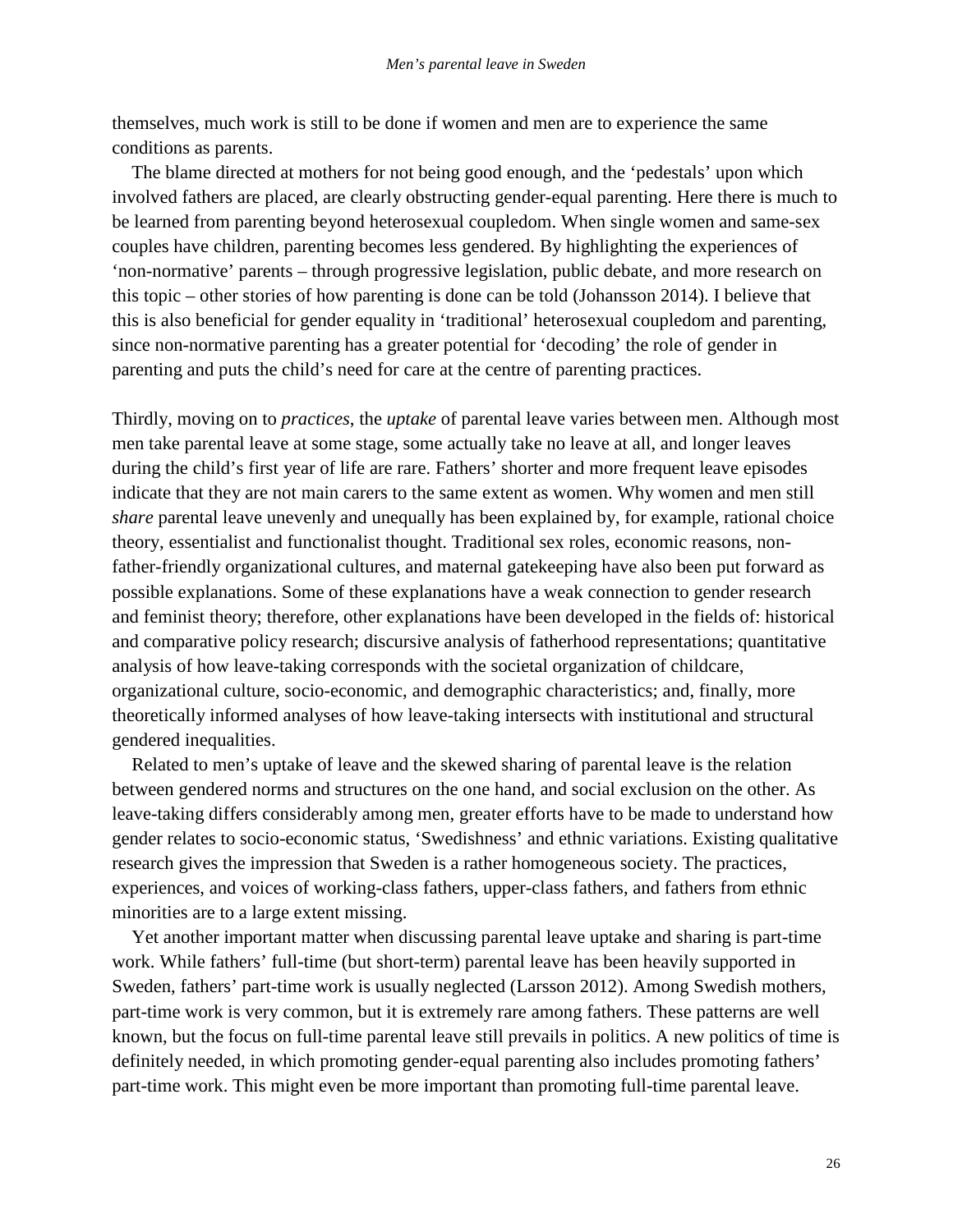How leave-taking is connected to men's *careers* is yet another topic in the report. The findings vary considerably and are sometimes contradictory: Qualitative interviews with fathers (who have taken a longer leave than expected) and analyses of how men's parental leave and careers are portrayed in campaign material generally report that men's care obligations and career ambitions can go hand in hand and that men can experience positive career effects due to long leave-taking. Quantitative studies, on the other hand, have generally found that fathers' careers are less affected by leave-taking than mothers'. While some studies find that fathers are unaffected by leave-taking, others find that they are 'punished' for it.

Although the empirical evidence for how men's parental leave affects their careers seems to be sparse, leave-taking does definitely have different symbolic and practical implications for working mothers and fathers in the eyes of work organizations. Moreover, the biased understandings of a) women's (longer) leave-taking as *normal*, and b) men's (shorter) leavetaking as a signal of *low commitment*, or, for that matter, as a capacity that may *boost* men's careers, have to be broken down. Perhaps the most important things an employer could do to change gendered understandings of parents' leave-taking, here drawing upon the work of Haas and colleagues, is to actively support women at all stages in their careers, since that affects organizational cultures and signals that family responsibilities – in practice – are possible to combine with careers. It is not, in my view, obvious that focusing on fathers' needs and fatherfriendly organizational cultures are the most effective interventions. If women's conditions are changed, men will have to adjust their life courses, including how they care for their children and how they may advance in their careers.

Finally, how fathers *re-enter* the workplace after parental leave has been discussed. In contrast to the other issues, information on this matter is rather scarce. It is, however, likely that men working in flexible organizations do not experience sharp divisions between being away from work and re-entering work. This is also implied in statistics showing that fathers have shorter and more frequent leave episodes, which probably indicate that fathers often remain in contact with their employer during parental leave. Due to the lack of research on this topic, I have to restrict the discussion to one single argument: Future research on men's parental leave-taking must show an interest in the practices and processes involved when men return to work. The legal and normative support for *taking* leave is strong and hardly ever disputed. Taking leave is, in that sense, not a major problem. And although law strictly forbids any kind of punishment against parents who have been on leave, there is also a need to study the *re-entering* of the workplace. It is not really known how father's re-entrance at work is experienced and implemented by fathers and employers.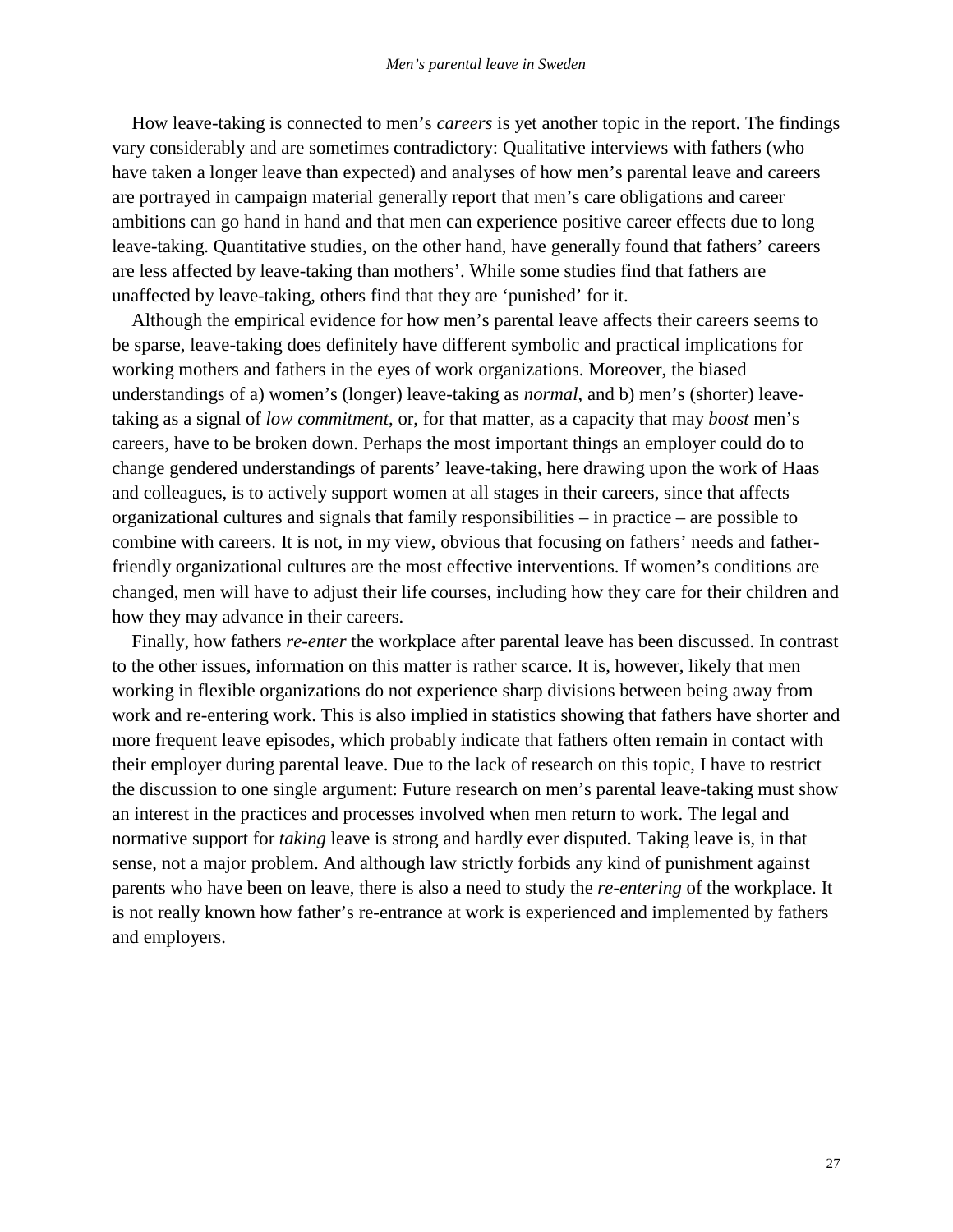## **References**

- Abendroth, Anja-Kristin, Tanja van der Lippe & Ineke Maas (2012) 'Social support and the working hours of employed mothers in Europe: The relevance of the state, the workplace, and the family'. *Social Science Research* 41 (3): 581–597.
- Albrecht, James W. et al. (1999) 'Career interruptions and subsequent earnings: a reexamination using Swedish data'. *The Journal of Human Recourses* 34 (2): 294–311.
- Allard Karin, Linda Haas & Philip Hwang (2011) 'Family-supportive organizational culture and fathers' experiences of work-family conflict in Sweden'. *Gender, Work & Organization* 18 (2): 141–157.
- Allen, Sarah M. & Alan J. Hawkins (1999) 'Maternal gatekeeping: Mothers' beliefs and behaviors that inhibit greater father involvement in family work'. *Journal of Marriage and Family* 61 (1): 199–212.
- Almqvist, Anna-Lena (2008) 'Why most Swedish fathers and few French fathers use paid parental leave: An exploratory qualitative study of parents'. *Fathering* 6 (2): 192–200.
- Almqvist, Anna-Lena, Anette Sandberg & Lars Dahlgren (2011) 'Parental leave in Sweden: Motives, experiences, and gender equality amongst parents'. *Fathering* 9 (2): 189–209.
- Angelov, Nikolay, Per Johansson & Erica Lindahl (2013) *Is the persistent gender gap in income and wages due to unequal family responsibilities?* Working paper 2013:3. IFAU/Institute for Labour Market Policy Evaluation.
- Axelsson, Tobias (forthcoming) *När män möts som pappor. En studie om kön, makt och föräldraskap*. [When men meet as fathers: A study of gender, power and parenthood]. Dissertation manuscript, Örebro: Örebro University.
- Bekkengen, Lisbeth (2002) *Man får välja – om föräldraskap och föräldraledighet i arbetsliv och familjeliv*. [One can choose – about parenthood and parental leave in working life and family life]. Malmö: Liber.
- Bekkengen, Lisbeth (2006) 'Men's parental leave: A manifestation of gender equality or childorientation'. Lena Gonäs & Jan Ch Karlsson (eds) *Gender segregation. Divisions of work in post-industrial welfare states*. Aldershot: Ashgate, pp. 149–162.
- Bergman, Helena & Barbara Hobson (2002) 'Compulsory fatherhood: the coding of fatherhood in the Swedish Welfare State'. In: Barbara Hobson (ed) *Making men into fathers: Men, masculinities and the social politics of fatherhood*. Cambridge: Cambridge University Press, pp. 92–124.
- Bjørnholt, Margunn (2010) 'Part-time work and the career and life choices of the men from the work-sharing couples study'. *Equality, Diversity and Inclusion: An International Journal* 29 (6): 573–592.
- Bjørnholt, Margunn (2012) 'From work-sharing couples to equal parents Changing perspectives of men and gender equality'. In: Maria Jansdotter Samuelsson, Clary Krekula & Magnus Åberg (eds) *Gender and change. Power, politics and everyday practices*. Karlstad: Karlstad University Press, pp. 53–74.
- Brandth, Berit & Elin Kvande (2003) *Flexible fedre. Maskulinitet, arbeid, velferdsstat*. [Flexible fathers: Masculinity, work, welfare state]. Oslo: Universitetsforlaget.
- Brandth, Berit & Elin Kvande (2009) 'Gendered or gender-neutral care politics for fathers?'. *The ANNALS of the American Academy of Political and Social Science* 624 (1): 177–189.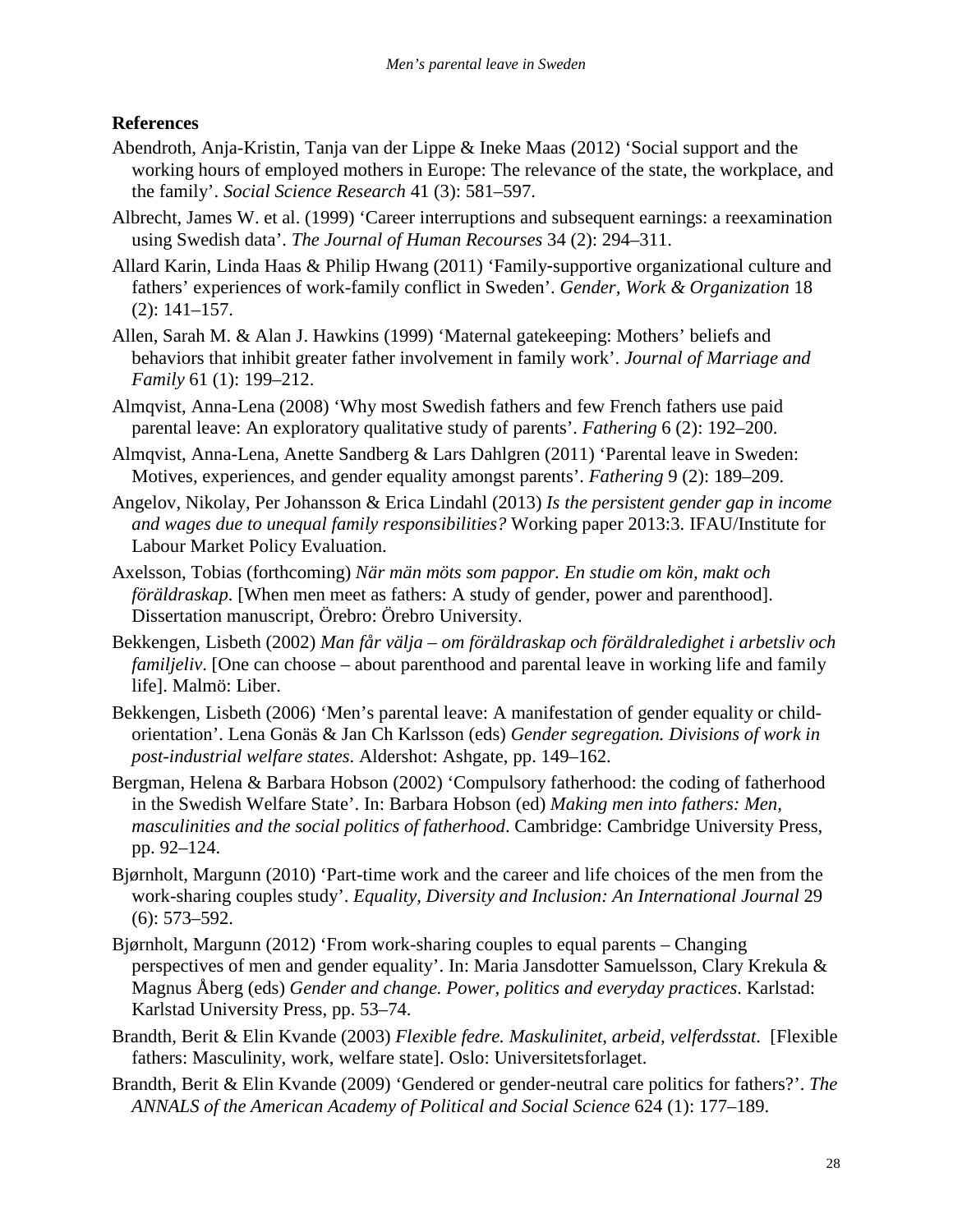- Brandth, Berit & Elin Kvande (2013) 'Innledning Velferdsstatens fedrepolitikk'. [Introduction – daddy politics of the welfare state]. In: Berit Brandth & Elin Kvande (eds) *Fedrekvoten og den farsvennlige velferdsstaten*. Oslo: Universitetsforlaget, pp. 13–28.
- Bygren, Magnus & Ann-Zofie Duvander (2006). 'Parents' workplace situation and fathers' parental leave use'. *Journal of Marriage and Family* 68 (2): 363–372.
- Chronholm, Anders (2004) *Föräldraledig pappa. Mäns erfarenheter av delad föräldraledighet.* [Fathers on parental leave – Men's experiences of shared parental leave]. Göteborg Studies in Sociology No 23.
- Chronholm, Anders (2009) 'Sweden: individualisation or free choice in parental leave'. In: Sheila B. Kamerman & Peter Moss (eds) *The politics of parental leave policies. Children, parenting, gender and the labour market*. Bristol: Policy Press, pp. 227–242.
- Cools, Sara, Jon H. Fiva & Lars Johannessen Kirkebøen (2011) 'Causal effects of paternity leave on children and parents'. Discussion Papers No. 657. Statistics Norway, Research Department.
- Dowd, Nancy E. (2010) *The man question: Male subordination and privilege*. New York: New York University Press.
- Duvander, Ann-Zofie (2013) 'Er den svenske permisjonsordningen for fleksibel? [Is Swedish parental leave insurance too flexible?]. In: Berit Brandth & Elin Kvande (eds) *Fedrekvoten og den farsvennlige velferdsstaten*. Oslo: Universitetsforlaget, pp. 165–179.
- Duvander, Ann-Zofie (2014) 'How long should parental leave be? Attitudes to gender equality, family, and work as determinants of women's and men's parental leave in Sweden'. *Journal of Family Issues*, published online 18 February 2014.
- Duvander, Ann-Zofie, Tommy Ferrarini & Sara Thalberg (2005) *Swedish parental leave and gender equality: Achievements and reform challenges in a European perspective*. Working report 2005:11. Stockholm: Institute for Futures Studies.
- Duvander, Ann-Zofie & Johanna Lammi-Taskula (2011) 'Parental leave'. In: Ingólfur V. Gíslason & Guðny Björk Eydal (eds) *Parental leave, childcare and gender equality in the Nordic countries*. Copenhagen: Nordic Council of Ministers, pp. 31–64.
- Duvander, Ann-Zofie & Linda Haas (2013) 'Sweden country note'. Peter Moss (ed.) *International review of leave policies and research 2013*, pp 267–276.
- Ekenstam, Claes (2007) 'Klämda män: föreställningar om manlighet och omanlighet i det samtida Norden'. [Squeezed men: Images of manliness and unmanliness in contemporary Nordic countries]. In: Øystein Gullvåg Holter (ed.) *Män i rörelse. Jämställdhet, förändring och social innovation i Norden*. Stockholm: Gidlund, pp. 173–224.
- Ellingsæter, Anne Lise & Arnlaug Leira (eds) (2006a) *Politicising parenthood in Scandinavia: Gender relations in welfare states*. Bristol: Policy Press.
- Ellingsæter, Anne Lise & Arnlaug Leira (2006b) 'Introduction: politicising parenthood in Scandinavia'. In: Ellingsæter, Anne Lise & Arnlaug Leira (eds) *Politicising parenthood in Scandinavia: Gender relations in welfare states*. Bristol: Policy Press, pp. 1–24.
- Elvin-Nowak, Ylva (2005) *Världens bästa pappa? Om mäns relationer och strävan efter att göra rätt*. [The world's best father? About men's relations and attempts for doing it right]. Stockholm: Bonnier.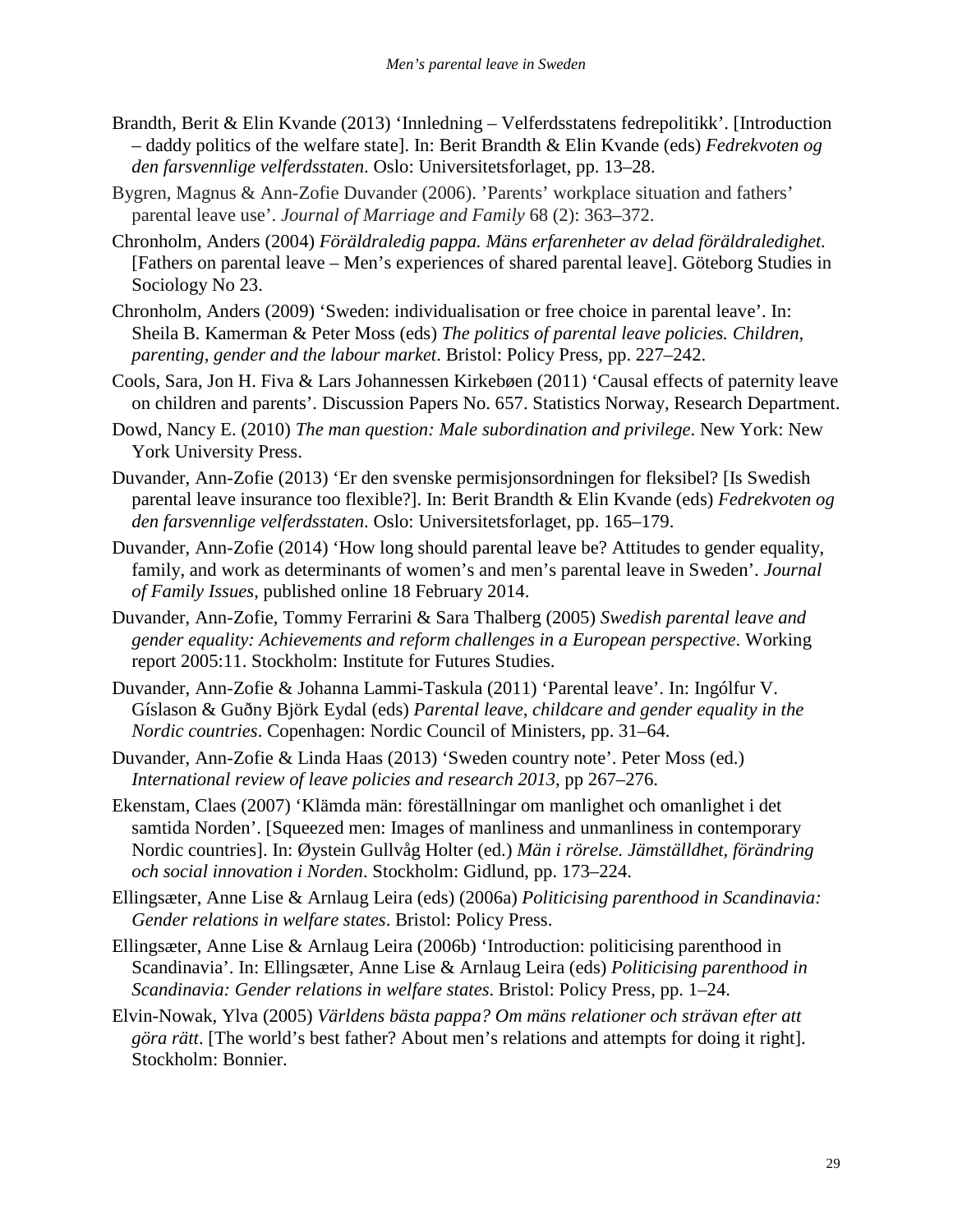- Erler, Daniel (2009) 'Germany: taking a Nordic turn?' In: Sheila B. Kamerman & Peter Moss (eds) *The politics of parental leave policies: Children, parenting, gender and the labour market*. Bristol: Policy Press, pp. 119–134.
- Ferrarini, Tommy (2003) *Parental leave institutions in eighteen post-war welfare states*. Swedish Institute for Social Research.
- Forsberg, Lucas (2009) *Involved parenthood: Everyday lives of Swedish middles-class families*. Linköping Studies in Arts and Science No. 473.
- Gíslason, Ingolfur V. (2011) 'Introduction'. In: Gíslason, Ingólfur V. & Guðný Björk Eydal (eds) *Parental leave, childcare and gender equality in the Nordic countries*. Tema Nord 2011:562. Nordic Council of Ministers, pp. 13–30.
- Gíslason, Ingólfur V. & Guðný Björk Eydal (eds) (2011) *Parental leave, childcare and gender equality in the Nordic countries*. Tema Nord 2011:562. Nordic Council of Ministers.
- Gstrein, Michaela (2012), 'What happened to gender equality in work and families? An Austrian case study'. Presentation at the 6<sup>th</sup> ESFR (European Society for Family Relations) conference in Lillehammer, Norway, September 2012.
- Gunnarsson, Lena (2013) 'Loving him for who he is: the microsociology of power'. In: Anna G. Jónasdóttir & Ann Ferguson (eds) *Love – a question for feminism in the twenty first century*. London: Routledge, pp. 97–112.
- Haas, Linda & Philip Hwang (1995) 'Company culture and men's usage of family leave benefits in Sweden'. *Family Relations* 44 (1): 28–36.
- Haas, Linda, Karin Allard and Philip Hwang (2002) 'The impact of organizational culture on men's use of parental leave in Sweden'. *Community, Work & Family* 5 (3): 319–342.
- Haas, Linda & Philip Hwang (2007) 'Gender and organizational culture: Correlates of companies' responsiveness to fathers in Sweden'. *Gender & Society* 21 (1): 52–79.
- Hearn, Jeff (2002) 'Men, fathers and the state: national and global relations'. In: Barbara Hobson (ed.) *Making men into fathers. Men, masculinities and the social politics of fatherhood*. Cambridge: Cambridge University Press, pp. 245–272.
- Hernes, Helga Maria (1987) *Welfare state and women power: Essays in state feminism*. Oslo: Norwegian University Press.
- Hill, Helena (forthcoming) 'Drömmen om en ny man. Maskulinitet och nationell identitet i talet om "nya svenska män"'. [The dream of a new man: Masculinity and national identity in the 'new Swedish men' discourse].
- Hobson, Barbara (2004) 'Pappavänligt samhälle. Faderskap, papparoll och pappor i välfärdssamhällen' [Father-friendly society: Fatherhood, fathers' role and fathers in welfare societies]. In: Christina Florin & Christina Bergqvist (eds) *Framtiden i samtiden. Könsrelationer i förändring i Sverige och omvärlden*. Stockholm: Institutet för framtidsstudier, pp. 84–105.
- Hobson, Barbara & Susanne Fahlén (2009) 'Competing scenarios for European fathers: Applying Sen's capabilities and agency Framework to work-family balance'. *Annals of the American Academy of Political and Social Science* 624 (1): 214–233.
- Holmberg, Carin (1993) *Det kallas kärlek. En socialpsykologisk studie om kvinnors underordning och mäns överordning bland unga jämställda par*. [It is called love: A socio-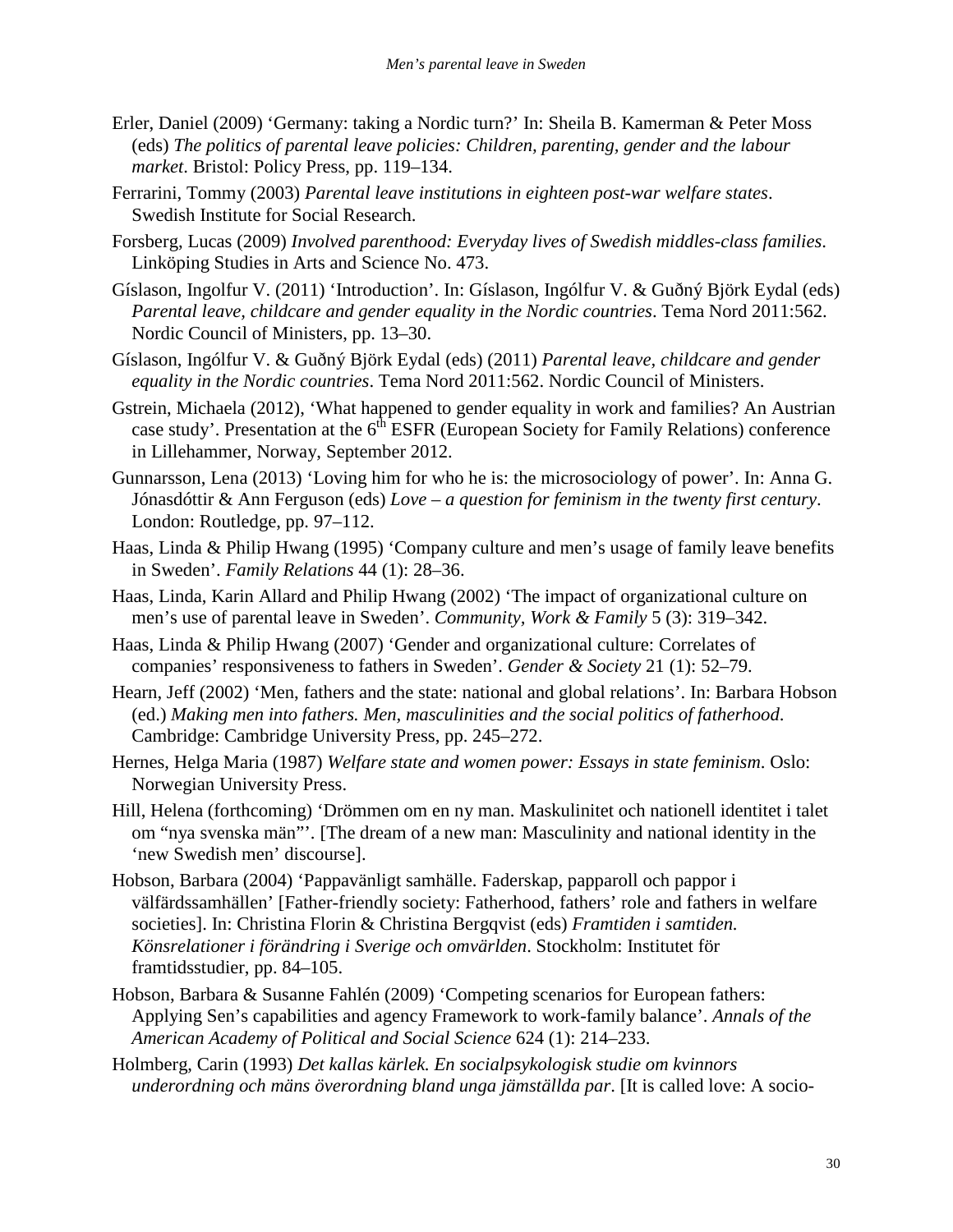psychological study of women's subordination and men's superordination among young gender-equal couples]. Göteborg: Anamma.

- Holter, Øystein Gullvåg (2007) 'Men's work and family reconciliation in Europe'. *Men and Masculinities* 9 (4): 425–456.
- ISF/Inspektionen för socialförsäkringen (2013a) *Effekter på jämställdhet av reformer i föräldrapenningen.* [Effects on gender equality of reforms in the parental leave insurance]. Rapport 2013:17.
- ISF/Inspektionen för socialförsäkringen (2013b) *Föräldrapenning och föräldraledighet. Mått på olika aspekter av föräldraledighet*. [Parental leave: Length, benefit level and number of episodes]. Rapport 2013:13.
- Johansson, Elly-Ann (2010) *The effect of own and spousal parental leave on earnings*. Working paper 2010:4 IFAU/Institute for Labour Market Policy Evaluation.
- Johansson, Monica (2014) *I moderskapets skugga: berättelser om normativa ideal och alternativa praktiker*. [In the shadow of Motherhood: narratives about normative ideals and alternative practices]. Örebro Studies in Sociology 18.
- Johansson, Thomas (2011) 'Fatherhood in transition: Paternity leave and changing masculinities'. *Journal of Family Communication* 11(3): 165–180.
- Järvklo, Niclas (2009) 'Maskulinitetspolitik från vildar till i-princip-män'. [Masculinity politics from wild men to in-principle men]. *Arena* (6): 28–31.
- Kamerman, Sheila B. & Peter Moss (eds) (2009) *The politics of parental leave policies: Children, parenting, gender and the labour market*. Bristol: Policy.
- Karimi, Arizo, Erica Lindahl & Peter Skogman Thoursie (2012) *Labour supply responses to paid parental leave*. Working paper 2012:22. IFAU/Institute for Labour Market Policy Evaluation.
- Karu, Marre (2011) *Fathers and parental leave: Slow steps towards dual earner/dual carer family model in Estonia*. Dissertationes Sociologicae Universitatis Tartuensis.
- Kennerberg, Louise (2007) *Hur förändras kvinnors och mäns arbetssituation när de får barn?* [How do women's and men's work situations change when they have a child?]. Rapport 2007:9. IFAU/Institute for Labour Market Policy Evaluation.
- Klinth, Roger (2002) *Göra pappa med barn. Den svenska pappapolitiken 1960-95*. [Making men with child: Swedish daddy politics 1960–95]. Umeå: Borea.
- Klinth, Roger & Thomas Johansson (2007) 'De nya fäderna. Om pappaledighet, jämställdhet och nya maskulina positioner'. [The new fathers: About paternity leave, gender equality and new masculine positions]. *Tidskrift för genusvetenskap* (1–2): 143–166.
- Klinth, Roger & Thomas Johansson (2010) *Nya svenska fäder*. [New Swedish fathers]. Umeå: Boréa.
- Larsson, Jörgen (2012) *Pappadeltid. En väg till högre tidsmässig välfärd och ökad jämställdhet?*  [Paternal part-time. A way to higher temporal welfare and increased gender equality]. Göteborg: Göteborgs universitet, Sociologiska institutionen. Forskningsrapport nr 142.
- Leira, Arnlaug (2002) 'Updating the "gender contract"?'. Childcare reforms in the Nordic countries in the 1990s'. *NORA – Nordic Journal of Feminist and Gender Research* 10 (2): 81– 89.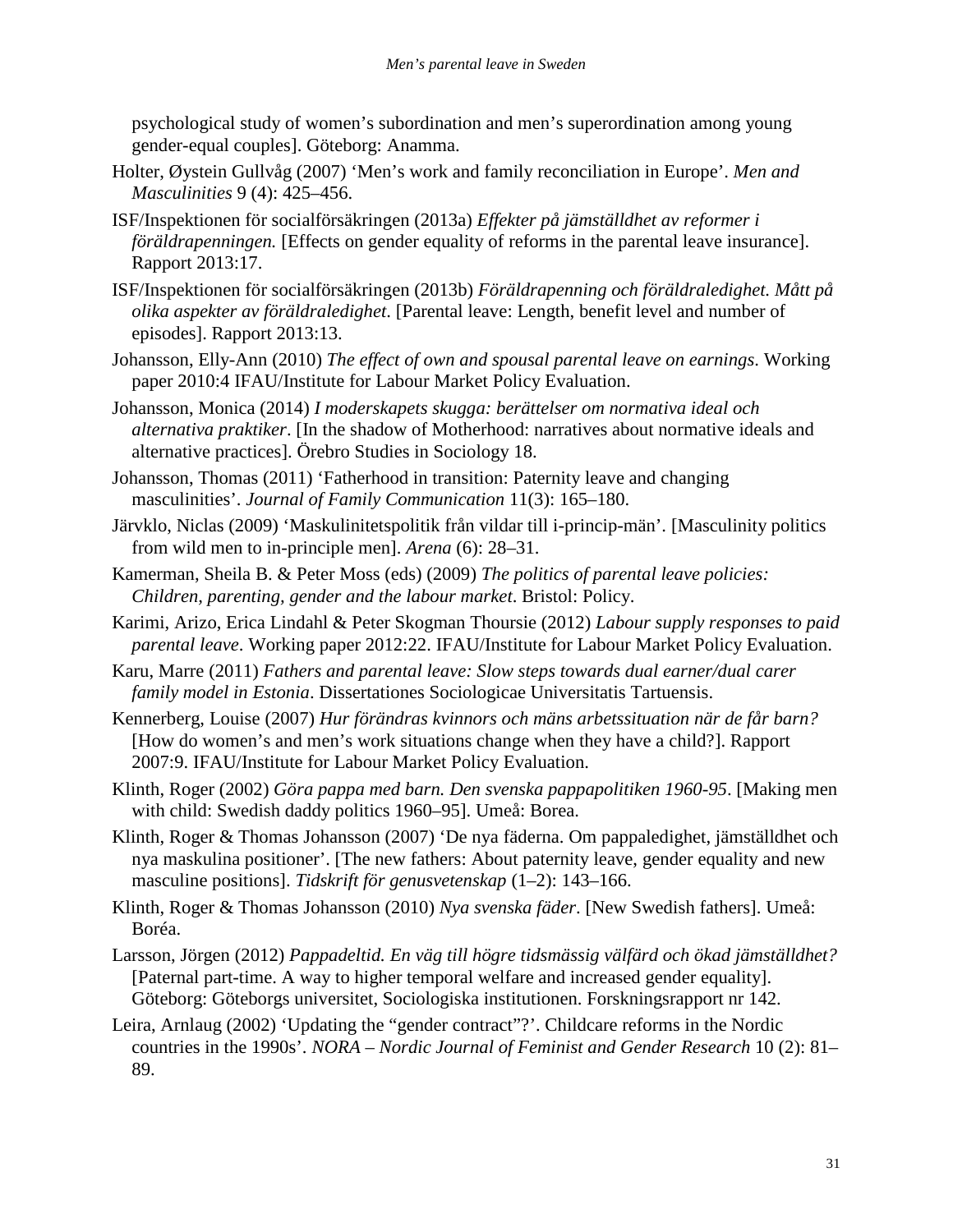- Leira, Arnlaug (2006) 'Parenthood change and policy reform in Scandinavia, 1970s– 2000s'. In: Anne Lise Ellingsæter & Arnlaug Leira (eds) *Politicising Parenthood in Scandinavia. Gender relations in welfare states*. Bristol: Policy, pp. 27–52.
- Lundqvist, Åsa (2011) *Family policy paradoxes: Gender equality and labour market regulation in Sweden, 1930–2010*. Bristol: Policy Press.
- Martin, Patricia Yancey (2001) '"Mobilizing masculinities": Women's experiences of men at work'. *Organization* 8 (4): 587–618.
- Martin, Patricia Yancey (2003) '"Said and Done" versus "Saying and Doing": Gendering Practices, Practicing Gender at Work'. *Gender & Society* 17 (3): 342–366.
- Morgan, David H. J. (2011) *Rethinking family practices*. Basingstoke: Palgrave Macmillan.
- Moss, Peter (ed.) (2013) *International review of leave policies and research 2013*. http://www.leavenetwork.org/lp\_and\_r\_reports/review\_2013/
- Moss, Peter & Sheila B. Kamerman (2009) 'Introduction'. In: Sheila B. Kamerman & Peter Moss (eds) *The politics of parental leave policies: Children, parenting, gender and the labour market*. Bristol: Policy Press, pp. 1–14.
- Nordberg, Marie (2005) '"Jag sa till chefen att familjen går först…" Mäns längtan efter en annan sorts liv'. ['I told the boss that the family goes first…' Men's longing for another kind of life]. In: Gunnel Forsberg & Christina Grenholm (eds) *…och likväl rör det sig. Genusrelationer i förändring*. Karlstad: Karlstad University Press, pp. 107–124.
- Nordberg, Marie (2007) 'En "riktig man" gör karriär… Diskursbrott, ambivalenser och mäns längtan'. [A 'real man' makes career… Discursive breakings, ambivalences and men's longing]. In: Øystein Gullvåg Holter (ed.) *Män i rörelse. Jämställdhet, förändring och social innovation i Norden*. Stockholm: Gidlund, pp. 312–359.
- O'Brien, Margaret, Berit Brandth & Elin Kvande (2007) 'Fathers, work and family life: Global perspectives and new insights'. *Community, Work & Family* 10 (4): 375–386.
- Ostner, Ilona & Christoph Schmitt (eds) (2008) *Family policies in the context of family change: The Nordic countries in comparative perspective.* Wiesbaden: VS Verlag für Sozialwissenschaften.
- Pajumets, Marion (2010) 'Estonian couples' rationalizations for fathers' rejection of parental leave'. *Fathering* 8 (2): 226–243.
- Pajumets, Marion (2012) *Post-socialist masculinities, identity work, and social change: An analysis of discursive (re)constructions of gender identity in novel social situations*. Tallin University Dissertations of Social Sciences 60.
- Plantin, Lars (2001) *Mäns föräldraskap. Om mäns upplevelser och erfarenheter av faderskapet.* [Men's parenthood. About men's experiences of fatherhood]. University of Gothenburg, Department of Social Work.
- Pringle, Keith (2012) 'Fadrande, mansforskning och sexualiserat våld i det "jämställda" Sverige'. [Fathering, men's studies and sexualized violence in 'gender equal' Sweden]. Lucas Gottzén & Rickard Jonsson (eds) *Andra män. Maskulinitet, normskapande och jämställdhet*. Malmö: Gleerups, pp. 119–134.
- Rege, Mari & Ingeborg F. Solli (2010) 'The impact of paternity leave on long-term father involvement'. CESifo Working Paper No. 3130.